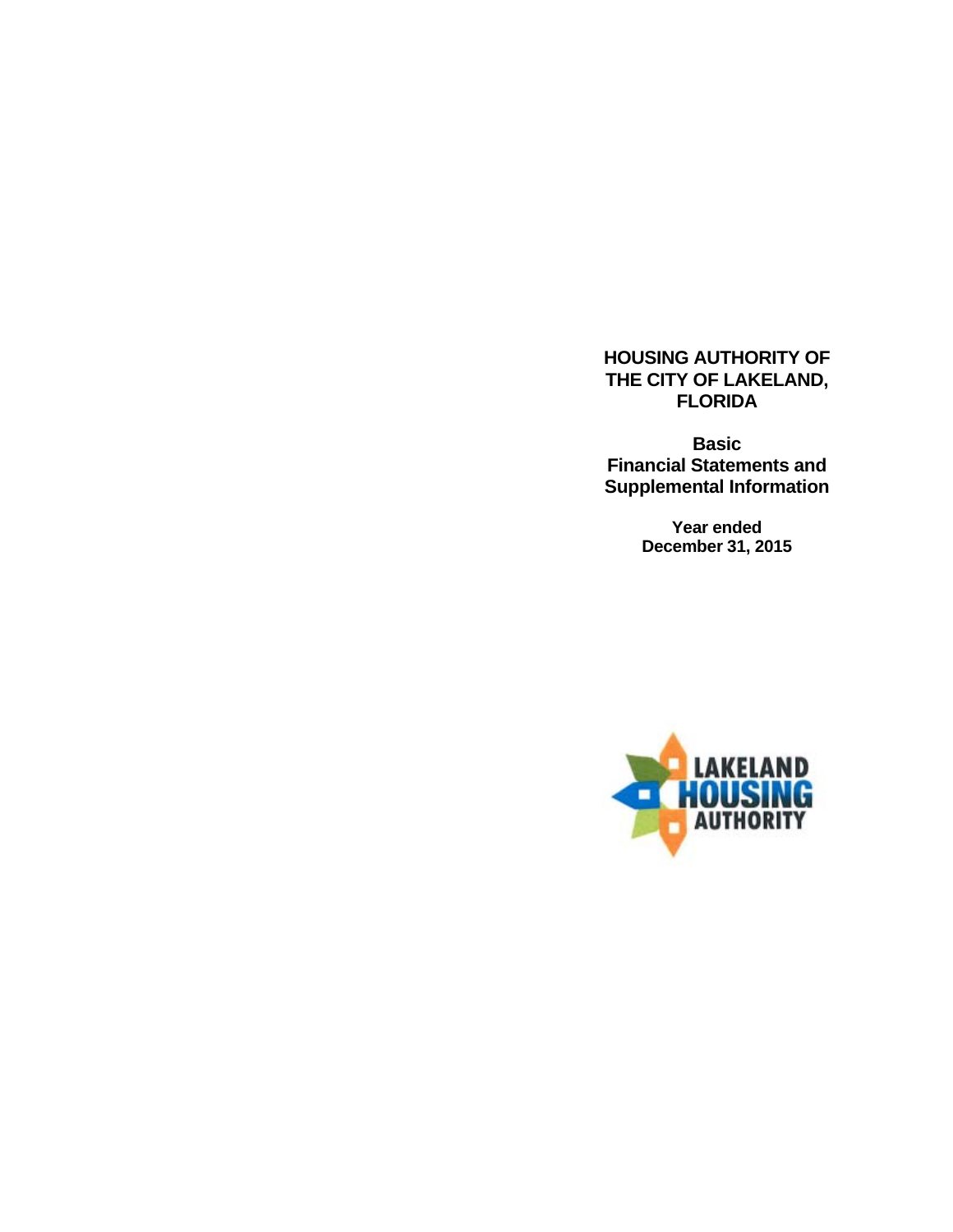# **TABLE OF CONTENTS**

|                                                                                                                                                                                                                                    | Page |
|------------------------------------------------------------------------------------------------------------------------------------------------------------------------------------------------------------------------------------|------|
| <b>INDEPENDENT AUDITOR'S REPORT</b>                                                                                                                                                                                                | 1    |
| MANAGEMENT'S DISCUSSION AND ANALYSIS (Required Supplemental<br>Information)                                                                                                                                                        | 4    |
| <b>BASIC FINANCIAL STATEMENTS</b>                                                                                                                                                                                                  |      |
| <b>Statement of Net Position</b>                                                                                                                                                                                                   | 10   |
| Statement of Revenues, Expenses and Changes<br>in Net Position                                                                                                                                                                     | 11   |
| <b>Statement of Cash Flows</b>                                                                                                                                                                                                     | 12   |
| <b>Notes to Basic Financial Statements</b>                                                                                                                                                                                         | 14   |
| SUPPLEMENTAL INFORMATION                                                                                                                                                                                                           |      |
| <b>Financial Data Schedule</b>                                                                                                                                                                                                     | 43   |
| Schedules of Actual Program Costs and Advances                                                                                                                                                                                     | 49   |
| SINGLE AUDIT SECTION                                                                                                                                                                                                               |      |
| Schedule of Expenditures of Federal Awards                                                                                                                                                                                         | 53   |
| Independent Auditor's Report on Internal Control Over Financial Reporting<br>and on Compliance and Other Matters Based on an Audit of Financial<br>Statements Performed in Accordance with Government<br><b>Auditing Standards</b> | 54   |
| Independent Auditor's Report on Compliance for Each Major Program and<br>on Internal Control Over Compliance Required by the Uniform Guidance                                                                                      | 56   |
| <b>Schedule of Findings and Questioned Costs</b>                                                                                                                                                                                   | 59   |
| Summary Schedule of Prior Year Audit Findings                                                                                                                                                                                      | 62   |
| <b>Corrective Action Plan</b>                                                                                                                                                                                                      | 63   |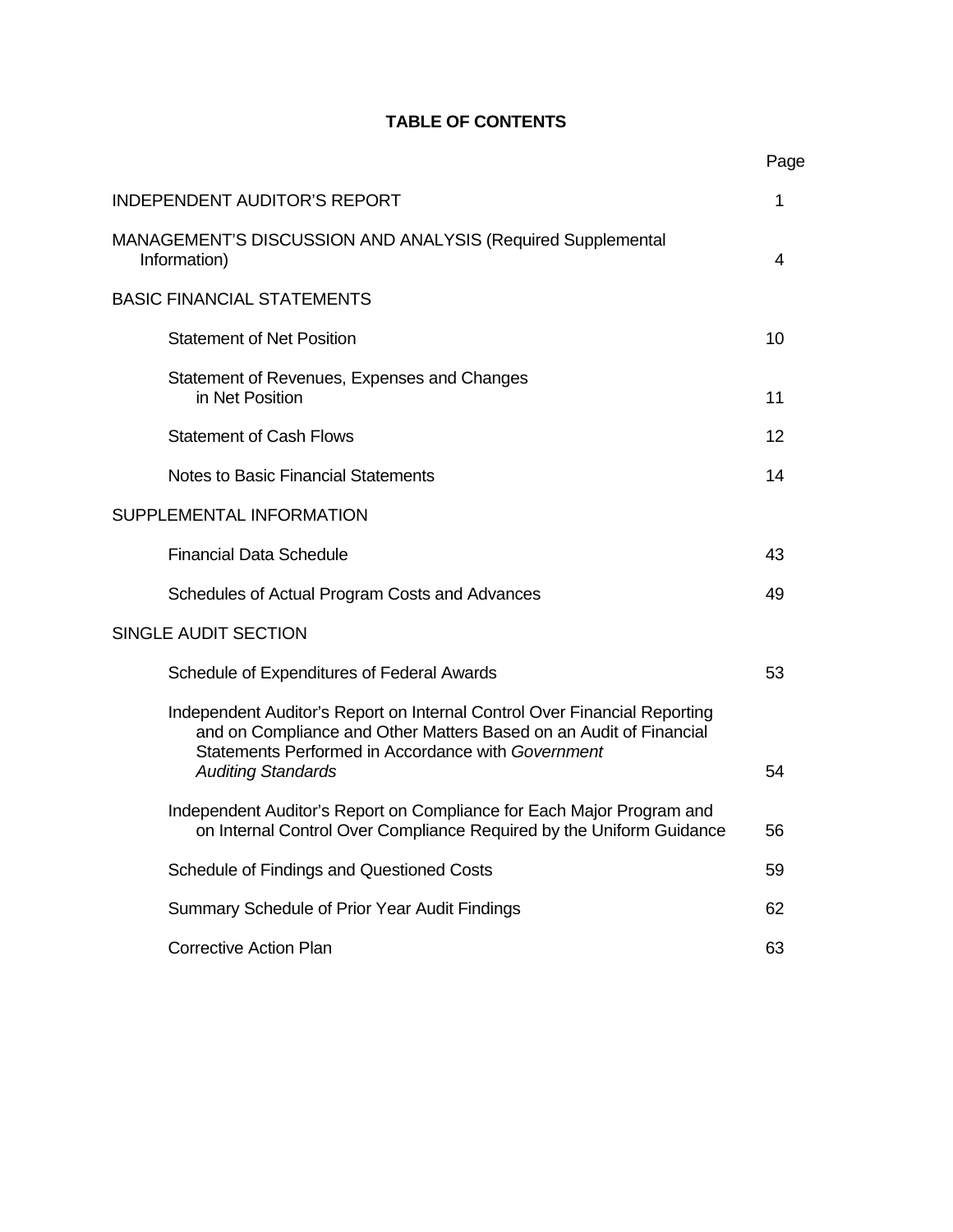



**www.berm manhopkins s.com**

 *255 S S. Orange Ave . Suite 1545 Orland do, FL 32801 Phone: 4 07-841-8841 Fax: 4 07-841-8849* 

## INDEPENDENT AUDITOR'S REPORT

Board of Commissioners Housing Authority of the City of Lakeland, Florida Lakeland, Florida

#### **Report on the Financial Statements**

We have audited the accompanying financial statements of the business-type activities of the Housing Authority of the City of Lakeland, Florida (the "Authority"), as of and for the year ended December 31, 2015, and the related notes to the financial statements, which collectively comprise the Authority's basic financial statements as listed in the table of contents.

#### **Management's Responsibility for the Financial Statements**

Management is responsible for the preparation and fair presentation of these financial statements in accordance with accounting principles generally accepted in the United States of America; this includes the design, implementation, and maintenance of internal control relevant to the preparation and fair presentation of financial statements that are free from material misstatement, whether due to fraud d or error.

#### **Auditor r's Respons sibility**

Our responsibility is to express an opinion on these financial statements based on our audit. We conducted our audit in accordance with auditing standards generally accepted in the United States of America and the standards applicable to financial audits contained in *Government Auditing* Standards, issued by the Comptroller General of the United States of America. Those standards require that we plan and perform the audit to obtain reasonable assurance about whether the financial statements are free from material misstatement.

An audit involves performing procedures to obtain audit evidence about the amounts and disclosures in the financial statements. The procedures selected depend on the auditor's judgment, including the assessment of the risks of material misstatement of the financial statements, whether due to fraud or error. In making those risk assessments, the auditor considers internal control relevant to the entity's preparation and fair presentation of the financial statements in order to design audit procedures that are appropriate in the circumstances, but not for the purpose of expressing an opinion on the effectiveness of the entity's internal control. Accordingly, we express no such opinion. An audit also includes evaluating the appropriateness of accounting policies used and the reasonableness of significant accounting estimates made by management, as well as evaluating the overall presentation of the financial statements.

We believe that the audit evidence we have obtained is sufficient and appropriate to provide a basis for our audit opinion.

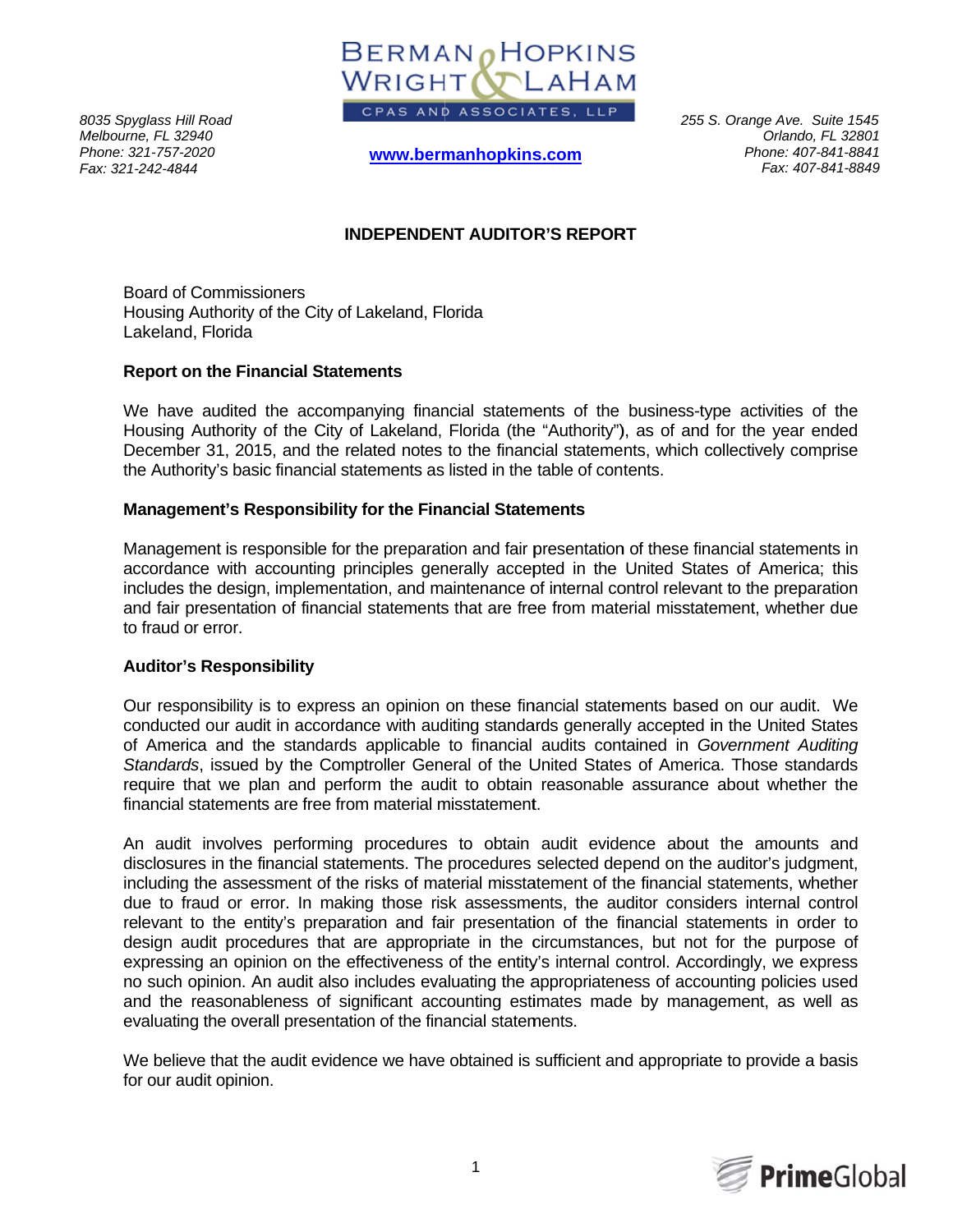## **Opinion**

In our opinion, the financial statements referred to above present fairly, in all material respects, the respective financial position of the Authority's business-type activities as of December 31, 2015 and the respective changes in financial position, and cash flows thereof for the year then ended in accordance with accounting principles generally accepted in the United States of America.

## **Other Matters**

## *Required Supplemental Information*

Accounting principles generally accepted in the United States of America require that the management's discussion and analysis be presented to supplement the basic financial statements. Such information, although not a part of the basic financial statements, is required by the Governmental Accounting Standards Board who considers it to be an essential part of financial reporting for placing the basic financial statements in an appropriate operational, economic, or historical context. We have applied certain limited procedures to the required supplemental information in accordance with auditing standards generally accepted in the United States of America, which consisted of inquiries of management about the methods of preparing the information and comparing the information for consistency with management's responses to our inquiries, the basic financial statements, and other knowledge we obtained during our audit of the basic financial statements. We do not express an opinion or provide any assurance on the information because the limited procedures do not provide us with sufficient evidence to express an opinion or provide any assurance.

#### *Other Information*

Our audit was conducted for the purpose of forming an opinion on the financial statements that collectively comprise the Authority's basic financial statements. The accompanying financial data schedule and schedules of actual program costs and advances are presented for the purposes of additional analysis as required by the U. S. Department of Housing and Urban Development, and are not a required part of the basic financial statements of the Authority. The accompanying schedule of expenditures of federal awards is presented for purposes of additional analysis as required by Title 2 U.S. Code of Federal Regulations (CFR) Part 200, *Uniform Administrative Requirements, Cost Principles, and Audit Requirements for Federal Awards*, and is not a required part of the basic financial statements of the Authority.

This supplemental information is the responsibility of management and was derived from and relates directly to the underlying accounting and other records used to prepare the financial statements. The information has been subjected to the auditing procedures applied in the audit of the financial statements and certain additional procedures, including comparing and reconciling such information directly to the underlying accounting and other records used to prepare the financial statements or to the financial statements themselves, and other additional procedures in accordance with auditing standards generally accepted in the United States of America. In our opinion, this supplemental information is fairly stated in all material respects in relation to the financial statements as a whole.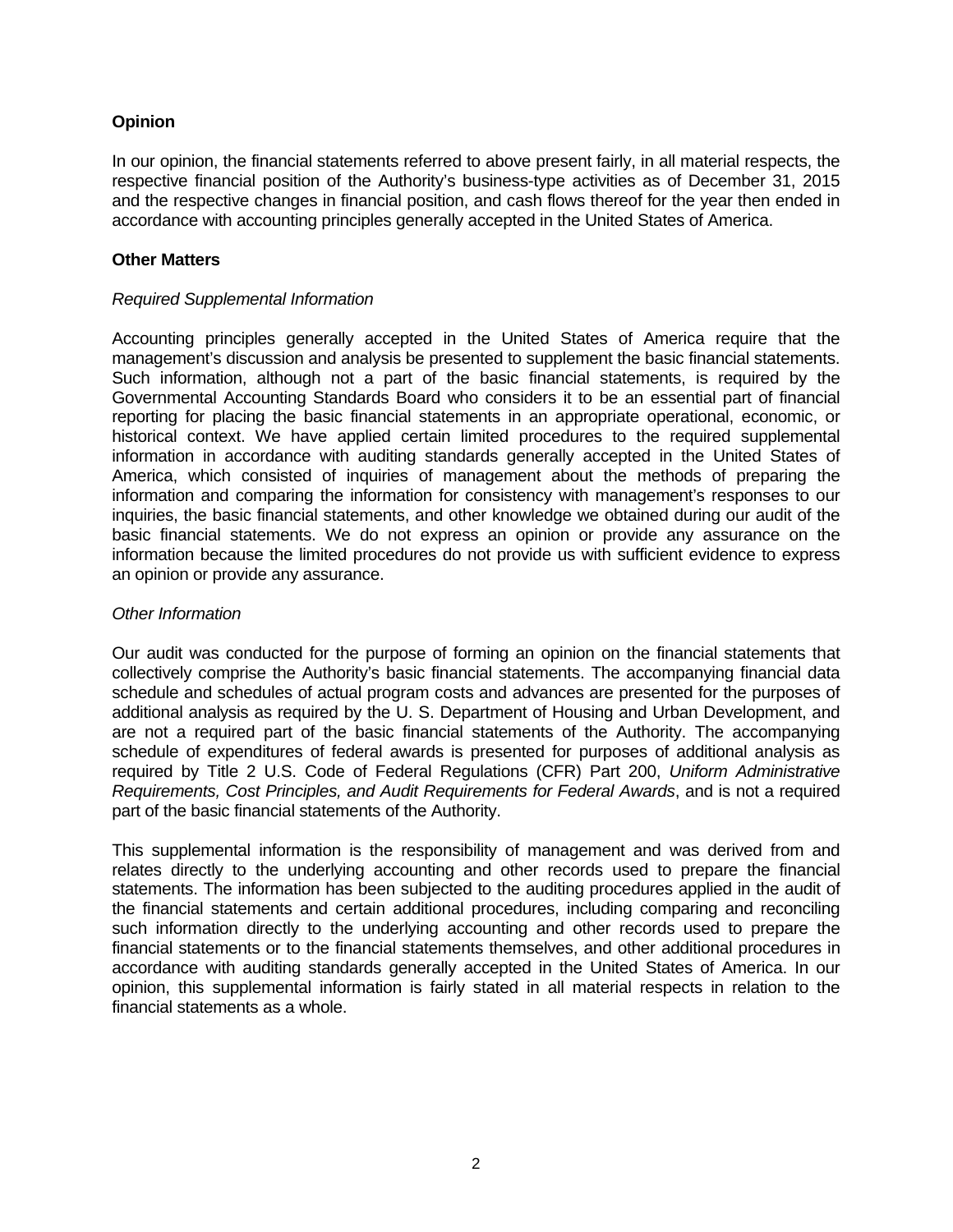#### **Other Reporting Required by** *Government Auditing Standards*

In accordance with *Government Auditing Standards*, we have also issued our report dated September 28, 2016 on our consideration of the Authority's internal control over financial reporting and on our tests of its compliance with certain provisions of laws, regulations, contracts, and grant agreements and other matters. The purpose of that report is to describe the scope of our testing of internal control over financial reporting and compliance and the results of that testing, and not to provide an opinion on internal control over financial reporting or on compliance. That report is an integral part of an audit performed in accordance with *Government Auditing Standards* in considering the Authority's internal control over financial reporting and compliance.

September 28, 2016 Melbourne, Florida

*Berman Hopkins Wright & LaHam CPAs and Associates, LLP*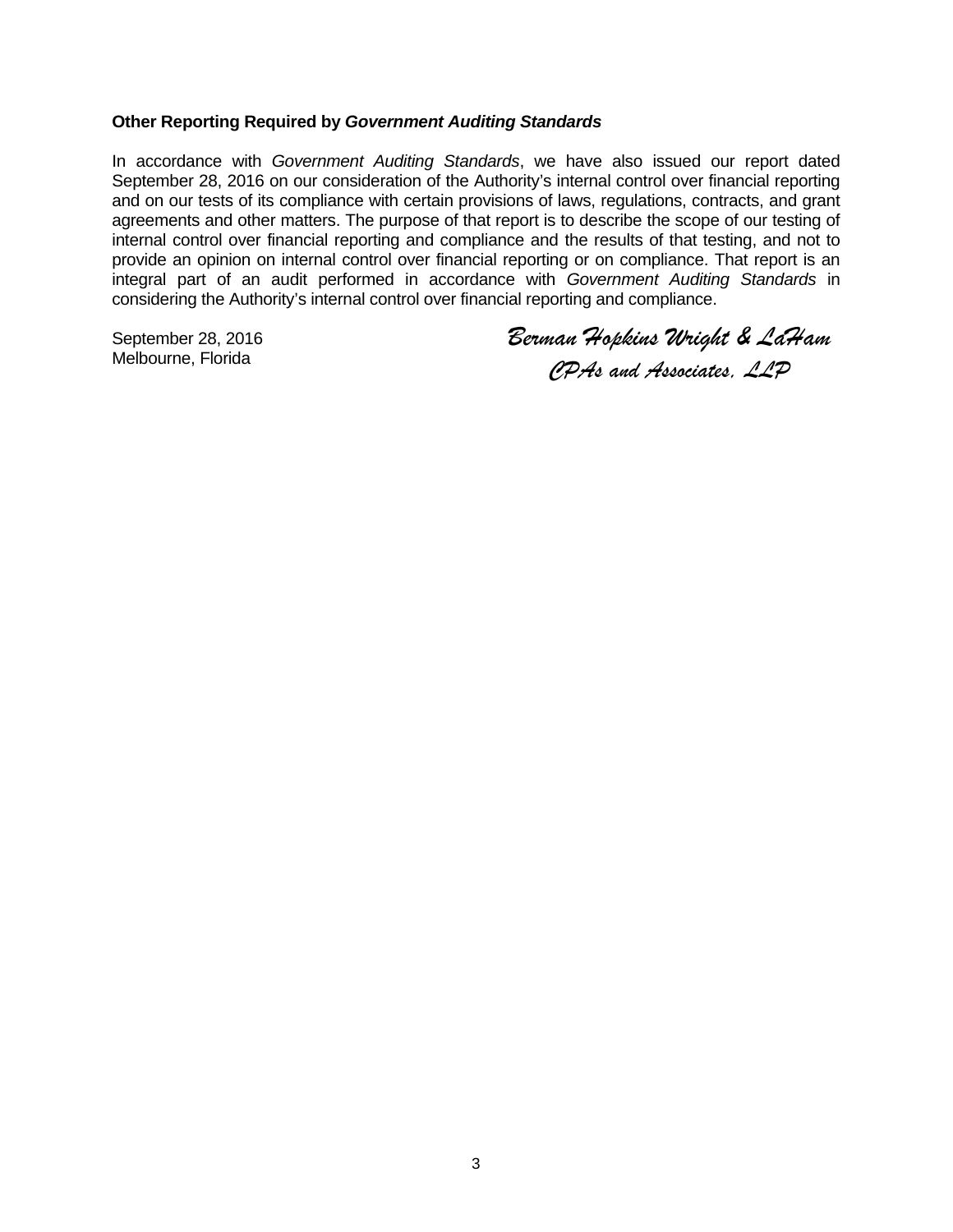## **Management's Discussion and Analysis**

As management of the Housing Authority of the City of Lakeland, Florida (the "Authority"), we offer the readers of the Authority's financial statements this narrative overview and analysis of the financial activities for the year ended December 31, 2015. We encourage readers to consider the information presented here in conjunction with the Authority's financial statements.

Questions concerning any of the information provided in this report or requests for additional information should be addressed to the Executive Director, Benjamin Stevenson, Housing Authority of the City of Lakeland, Florida, 430 Hartsell Avenue, Lakeland, Florida 33815.

#### **Financial Highlights**

- The assets of the Authority exceeded its liabilities as of December 31, 2015, by \$18,026,032 (net position), a decrease of \$651,994 from the previous year.
- The Authority had revenue from the U.S. Department of Housing and Urban Development ("HUD") of \$10,957,014, which includes funds for capital asset activities.
- The Authority's cash balance as of December 31, 2015, was \$2,543,723, a decrease of \$180,225 from the previous year.

#### **Overview of Financial Statements**

The financial statements included in this annual report are those of a special-purpose government engaged in a single business-type activity prepared on an accrual basis. Over time, significant changes in the Authority's net position serve as a useful indicator of whether its financial health is improving or deteriorating. To fully assess the financial health of any Authority, the reader must also consider other non-financial factors such as changes in family composition, fluctuations in the local economy, HUD mandated program administrative changes, and the physical condition of capital assets. The following statements are included:

- Statement of Net Position reports the Authority's assets, liabilities and net position at the end of the fiscal year. You can think of the Authority's net position as the difference between the Authority's rights (assets and deferred outflows of resources) and the Authority's obligations (liabilities and deferred inflows of resources).
- Statement of Revenues, Expenses, and Changes in Net Position this statement presents information showing how the Authority's net position increased or decreased during the current fiscal year. All changes in net position are reported as soon as the underlying event giving rise to the change occurs, regardless of when cash is received or paid. Thus, revenues and expenses are reported in this statement for some items that will result in cash inflows and cash outflows in prior or future periods.
- Statement of Cash Flows this statement presents information showing the total cash receipts and cash disbursements of the Authority during the current fiscal year. The statement reflects the net changes in cash resulting from operations plus any other cash requirements during the current year (i.e. capital additions, debt service, prior period obligations, etc.). In addition, the statement reflects the receipt of cash that was obligated to the Authority in prior periods and subsequently received during the current fiscal year (i.e. accounts receivable, notes receivable etc.).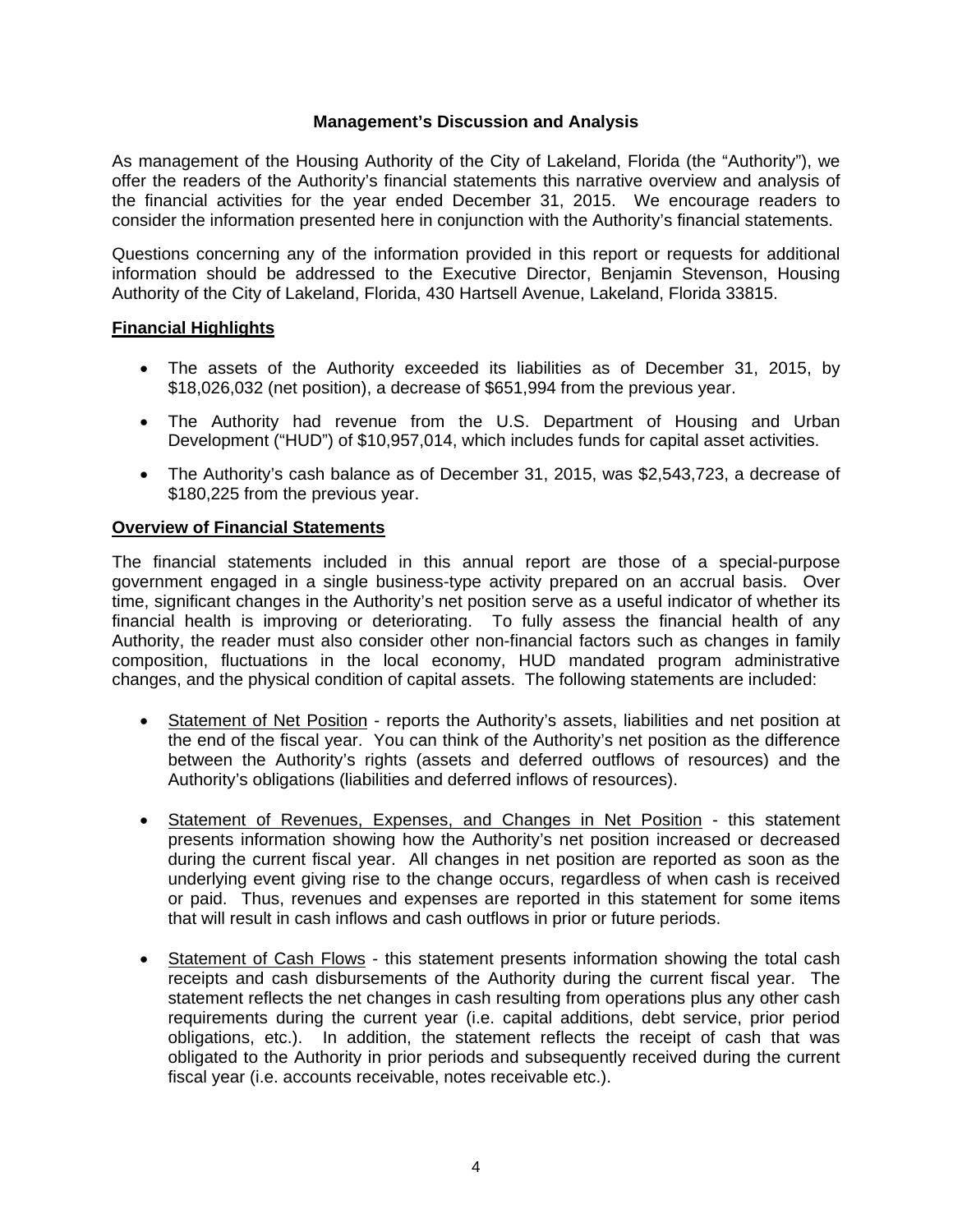## **Overview of Financial Statement (continued)**

 Notes to the Basic Financial Statements - notes to the basic financial statements provide additional information that is essential to a full understanding of the data provided. These notes give greater understanding on the overall activity of the Authority and how values are assigned to certain assets and liabilities and the longevity of these values. In addition, notes reflect the impact (if any) of any uncertainties the Authority may face.

In addition to the basic financial statements listed above, our report includes supplemental information. This information is to provide more detail on the Authority's various programs and the required information mandated by regulatory bodies that fund the Authority's various programs.

#### **Financial Analysis**

|                                  | <b>Net Position</b> |                 |                   |
|----------------------------------|---------------------|-----------------|-------------------|
|                                  | 2015                | 2014            | Net Change        |
| <b>Current assets</b>            | 2,911,175<br>\$     | 4,690,632<br>\$ | (1,779,457)<br>\$ |
| Capital assets, net              | 4,538,031           | 5,263,617       | (725,586)         |
| Other noncurrent assets          | 11,522,596          | 9,892,224       | 1,630,372         |
| <b>Total assets</b>              | 18,971,802          | 19,846,473      | (874,671)         |
| <b>Current liabilities</b>       | 430,406             | 704,724         | (274,318)         |
| Long-term debt                   | 303,000             | 220,289         | 82,711            |
| Other noncurrent liabilities     | 212,364             | 243,434         | (31,070)          |
| <b>Total liabilities</b>         | 945,770             | 1,168,447       | (222, 677)        |
| Net investment in capital assets | 4,538,031           | 5,024,985       | (486,954)         |
| Restricted                       | 13,021,787          | 5,403,063       | 7,618,724         |
| Unrestricted                     | 466,214             | 8,249,978       | (7,783,764)       |
| Total net position               | \$18,026,032        | \$18,678,026    | \$<br>(651,994)   |

**Current Assets** decreased by \$1,779,457 primarily due to reclassifications from miscellaneous accounts receivable to noncurrent assets.

**Net Capital Assets** decreased by \$725,586 primarily due to current year depreciation expense offset by current year additions.

**Other Noncurrent Assets** increased by \$1,630,372 primarily due to an increase in other notes receivable caused by reclassifying accrued interest receivable.

**Current Liabilities** reflect a decrease of \$274,318 primarily due to reclassification of \$303,000 from other current liabilities to long-term debt.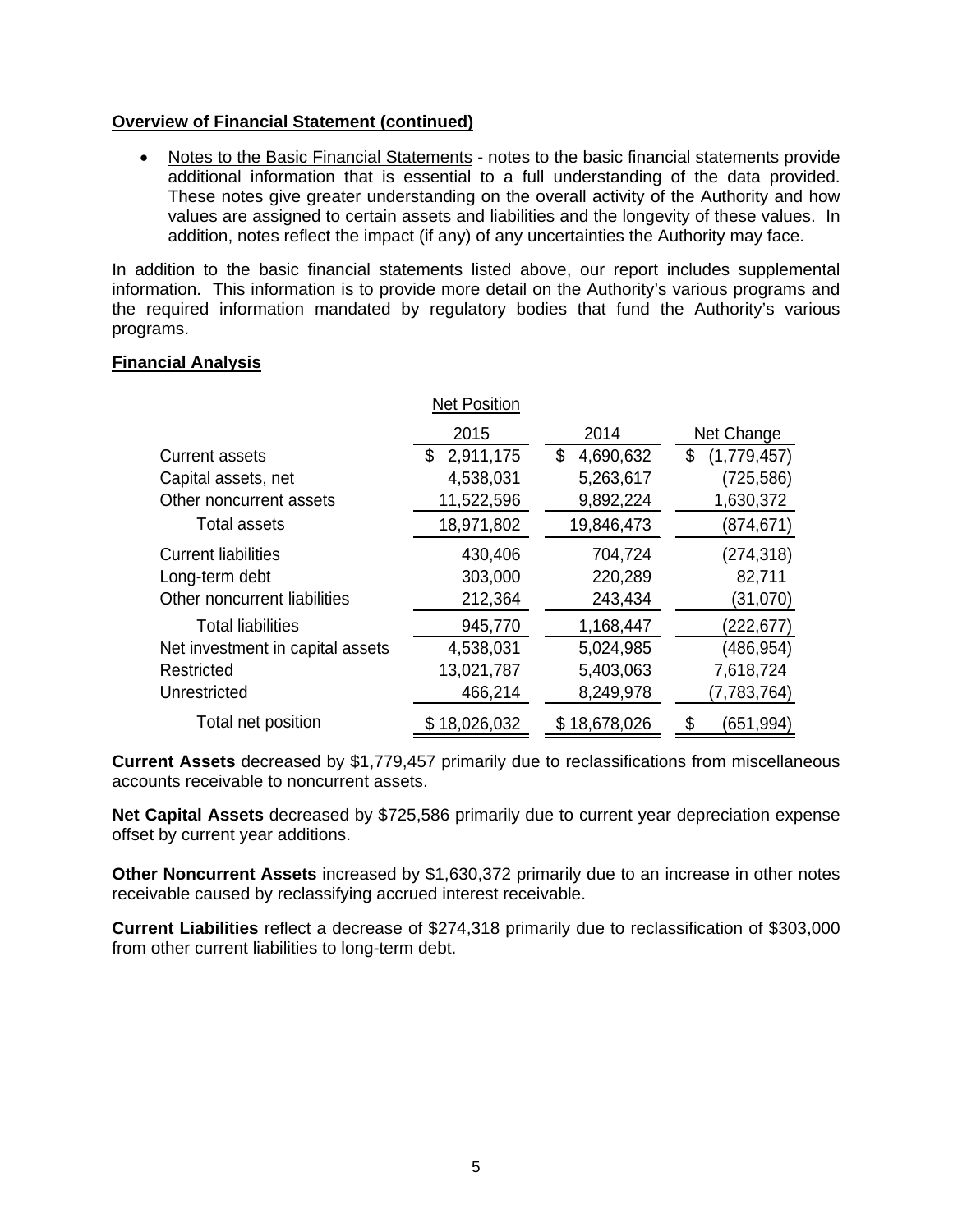## **Financial Analysis (continued)**

**Net position** - The difference between the Authority's rights (assets and deferred outflows of resources) and the Authority's obligations (liabilities and deferred inflows of resources) is its net position. Net position is categorized as one of three types.

- 1. Net investment in capital assets the Authority's investment in capital assets, net of accumulated depreciation and related debt, is due to capital asset and long-term debt activity. The Authority had a current year decrease in this component of net position of \$486,954 as a result of net current year capital asset activity primarily depreciation expense, and payments on long-term capital debt.
- 2. Restricted the Authority's net position whose use is subject to constraints imposed by law or agreement. As of December 31, 2015, the Authority had \$13,021,787 of funds reserved as restricted net position which consisted primarily of \$8,211,250 of notes receivable and related accrued interest, and \$3,020,584 of developer fee receivable, are restricted in their future availability for operations, and as such are reflected in restricted net position (see Note B-4), the majority of which was reclassified from unrestricted notes and other receivables to restricted notes and other receivables. In addition, funds were restricted for modernization, which consisted of \$1,540,000 from proceeds on the sale of public housing and \$249,953 from interest received on HOPE VI notes receivable.
- 3. Unrestricted the Authority's net position that is neither invested in capital assets nor restricted, which increase principally due to operations. These resources are available to meet the Authority's ongoing obligations to its residents and creditors. The Authority has \$466,214 in unrestricted net position. The decrease in unrestricted net position is due to the reclassification of notes receivables and associated interest, as noted in the paragraph above. The Authority's unrestricted component of net position is designated for housing-related purposes.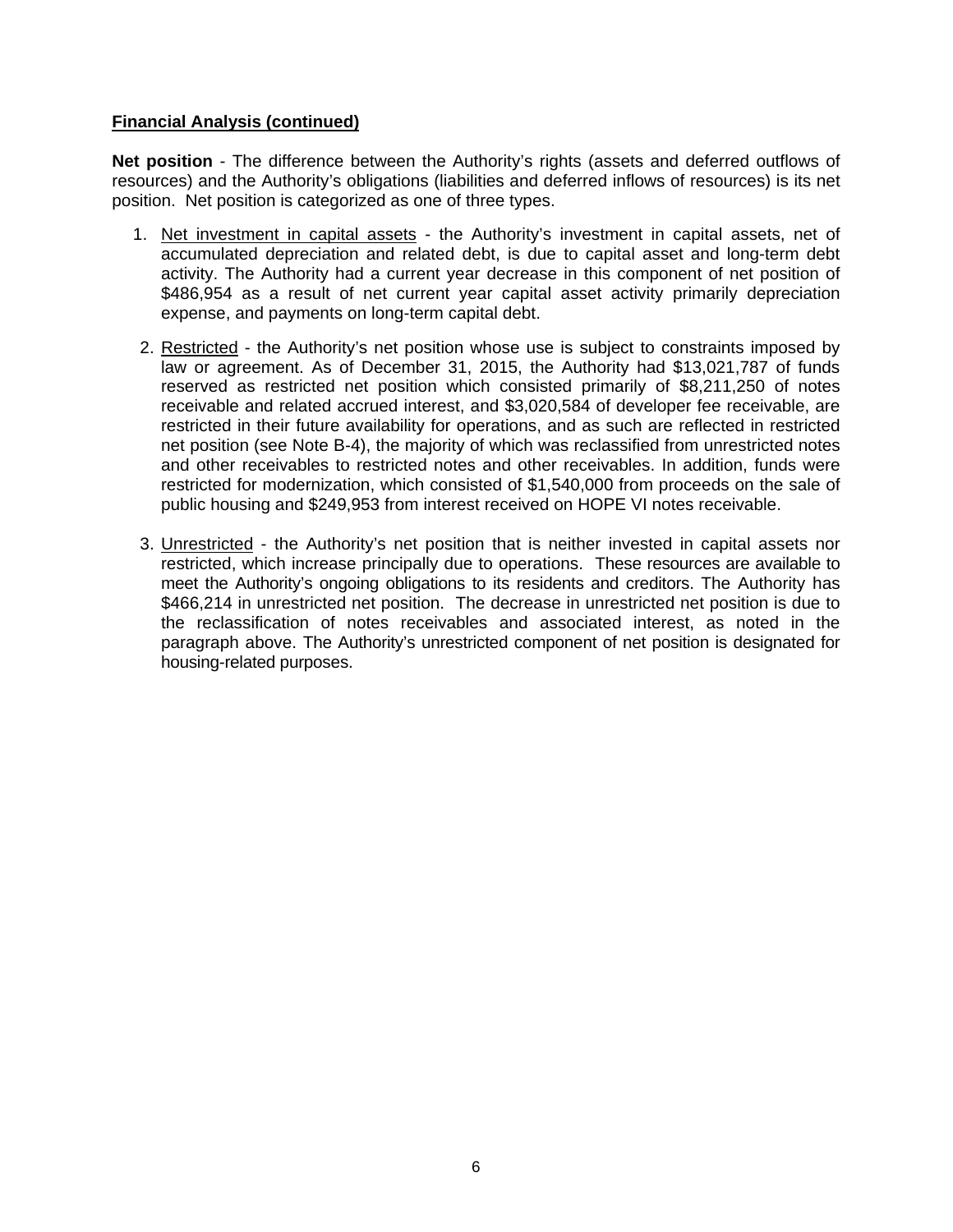## **Financial Analysis (continued)**

|                                                        | <b>Changes in Net Position</b> |                  |                  |
|--------------------------------------------------------|--------------------------------|------------------|------------------|
|                                                        | 2015                           | 2014             | Net Change       |
| Operating revenues                                     |                                |                  |                  |
| <b>HUD</b> revenues                                    | 10,844,453<br>\$               | \$<br>10,228,370 | \$<br>616,083    |
| Other revenues                                         | 1,908,693                      | 1,678,050        | 230,643          |
| Total operating revenues                               | 12,753,146                     | 11,906,420       | 846,726          |
| Operating expenses                                     |                                |                  |                  |
| Administrative                                         | 1,985,962                      | 2,230,755        | (244, 793)       |
| Tenant services                                        | 514,780                        | 596,712          | (81, 932)        |
| <b>Utilities</b>                                       | 70,927                         | 142,331          | (71, 404)        |
| Maintenance                                            | 860,975                        | 969,777          | (108, 802)       |
| General                                                | 664,945                        | 815,127          | (150, 182)       |
| Depreciation                                           | 856,239                        | 856,564          | (325)            |
| Housing assistance payments                            | 8,973,658                      | 8,425,738        | 547,920          |
| Total operating expenses                               | 13,927,486                     | 14,037,004       | (109, 518)       |
| Operating income (loss)                                | (1, 174, 340)                  | (2, 130, 584)    | 956,244          |
| Nonoperating revenues (expenses)                       |                                |                  |                  |
| Loss on disposal of assets held for sale               |                                | (36, 672)        | 36,672           |
| Interest income - unrestricted                         | 420                            | 54,836           | (54, 416)        |
| Interest income - restricted                           | 265,908                        | 265,414          | 494              |
| Interest expense                                       | (9,770)                        | (11,602)         | 1,832            |
| Total nonoperating revenues (expenses)                 | 256,558                        | 271,976          | (15, 418)        |
| Change in net position before capital<br>contributions | (917, 782)                     | (1,858,608)      | 940,826          |
| Capital contributions                                  |                                |                  |                  |
| HUD capital grants                                     | 112,561                        | 12,864           | 99,697           |
| Change in net position                                 | (805, 221)                     | (1, 845, 744)    | 1,040,523        |
| Total net position - beginning                         | 18,678,026                     | 20,523,770       | (1, 845, 744)    |
| Prior period adjustment                                | 153,227                        |                  | 153,227          |
| Total net position - ending                            | \$<br>18,026,032               | \$<br>18,678,026 | \$<br>(651, 994) |

**Total Operating Revenue** increased by \$846,726 primarily due to an increase in Section 8 Housing Choice Voucher ("HCV") funds of \$1,053,700 due to an increase in vouchers of approximately 10% and an increase of \$314,864 in Youth Build Program. These increases were offset by a decrease in operating revenue for the Public Housing Capital Fund Program of \$277,484.

**Operating Expenses** are categorized by the Authority as administrative, tenant services, utilities, maintenance, general, depreciation and housing assistance payments.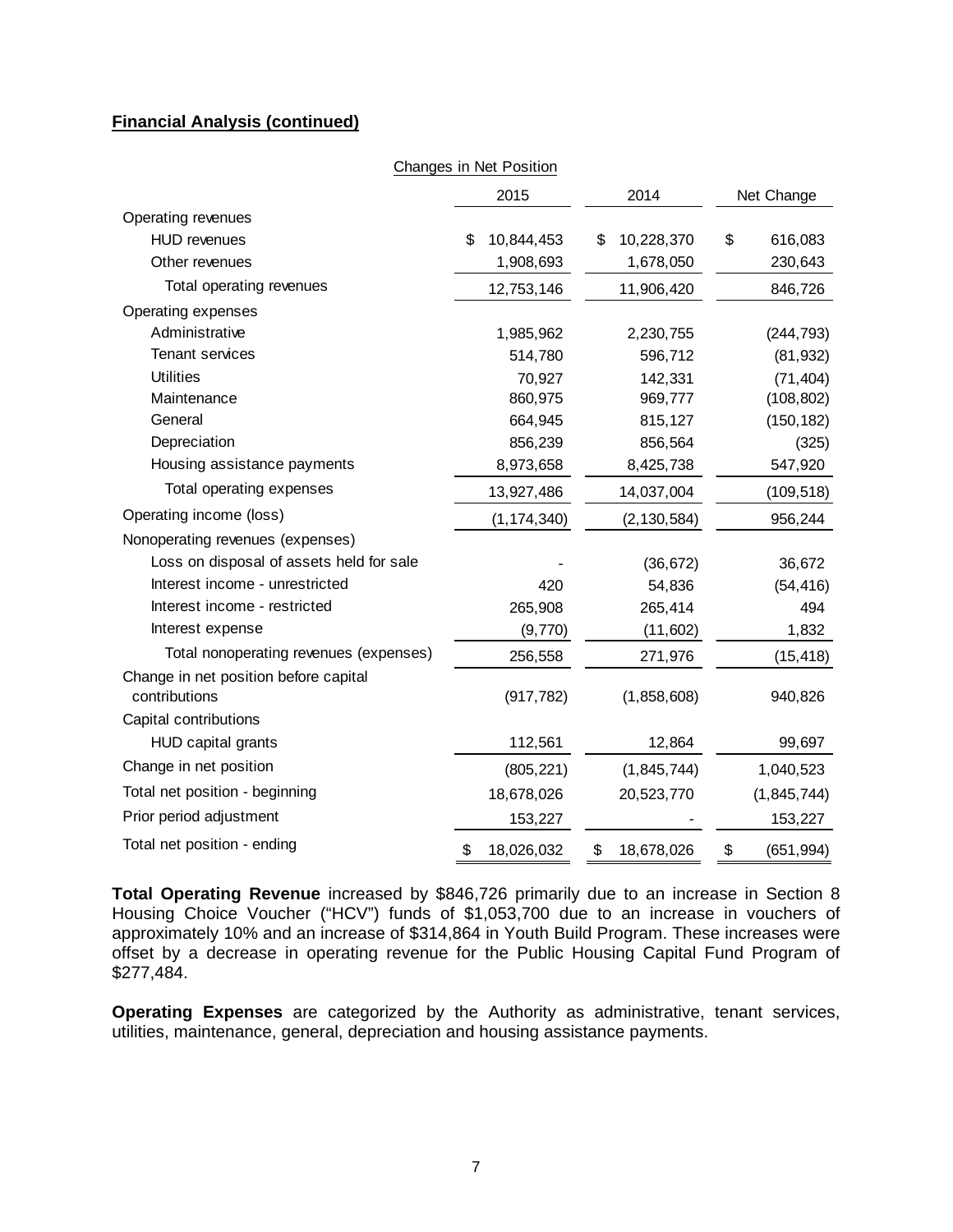## **Financial Analysis (continued)**

**Total Operating Expenses** decreased by \$109,518 during 2015 as compared to 2014. This is primarily the result of decreases in administrative, maintenance, general, utilities, and tenant services offset by an increase in HAP. The net decrease in total operating expenses is due to:

- Administrative expenses decreased by \$244,793 primarily as a result of decreases in salaries relating to a reduction in staff.
- Maintenance expenses decreased by \$108,802 primarily as a result of decreased contract work being performed in the current year.
- General services expenses decreased by \$150,182 primarily due to the decrease in insurance, property taxes, and other expenses.
- HAP expense increased by \$547,920 as a result of the increase in vouchers under contract.

## **Capital Asset and Debt Activity**

At the end of fiscal year 2015, the Authority's capital assets decreased by \$725,586. The net change was due to current year depreciation expense of \$856,239 offset by additions to capital assets of \$130,653, primarily comprised of buildings and building improvements. The accompanying financial statements include a detailed roll forward of capital assets in Note B-3.

At the end of the fiscal year 2015, the Authority had debt of \$303,000, of which the entire balance is classified as noncurrent. This debt was presented as a current liability in the prior year. During 2015, the Authority fully paid the outstanding balance on the Williamstown mortgage note of \$238,632. The accompanying financial statements include a detailed roll forward of debt activity in Note B-6.

## **Factors Affecting Next Year's Budget**

The Authority is primarily dependent upon HUD for the funding of its Low Rent Public Housing, Housing Choice Voucher and Capital Fund programs; therefore, the Authority is affected more by the federal budget than by local economic conditions. The funding of programs could be significantly affected under HUD's model of Asset Management which requires public housing sites to operate independently in a decentralized model. In addition, HUD rules and regulations are subject to change which may require a tight timeline to implement the changes and could possibly have a retroactive effect. Additional costs may be required to implement the changes without offsetting additional funding.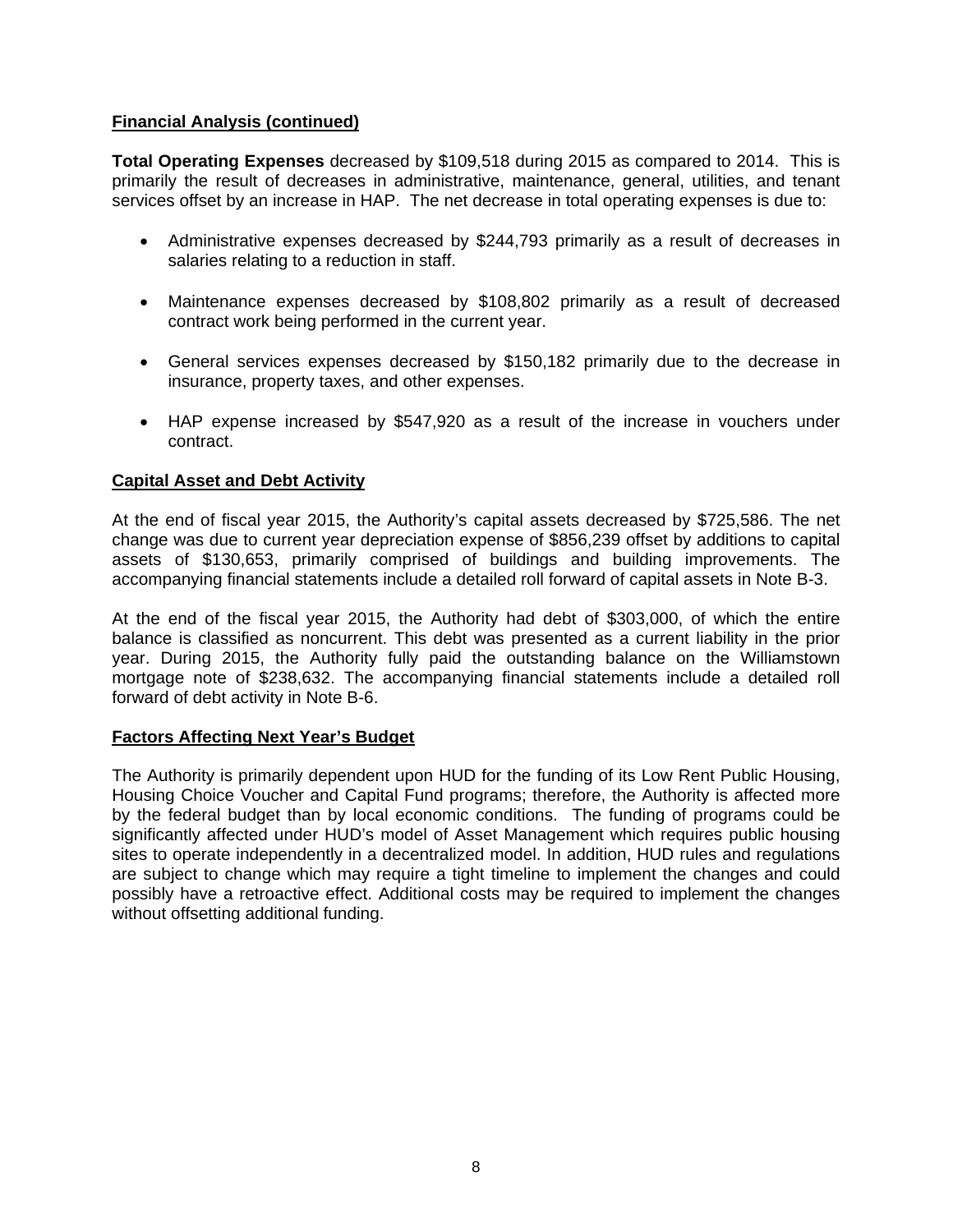## **Economic Factors**

Significant economic factors affecting the Authority are as follows:

- Federal funding provided by Congress to the Department of Housing and Urban Development;
- Local labor supply and demand, which can affect salary and wage rates;
- Local inflationary, recessionary and employment trends, which can affect resident incomes and therefore the amount of rental income as well as housing assistance payments to landlords;
- Inflationary pressure on utility rates, housing costs, supplies and other costs; and
- Current trends in the housing market.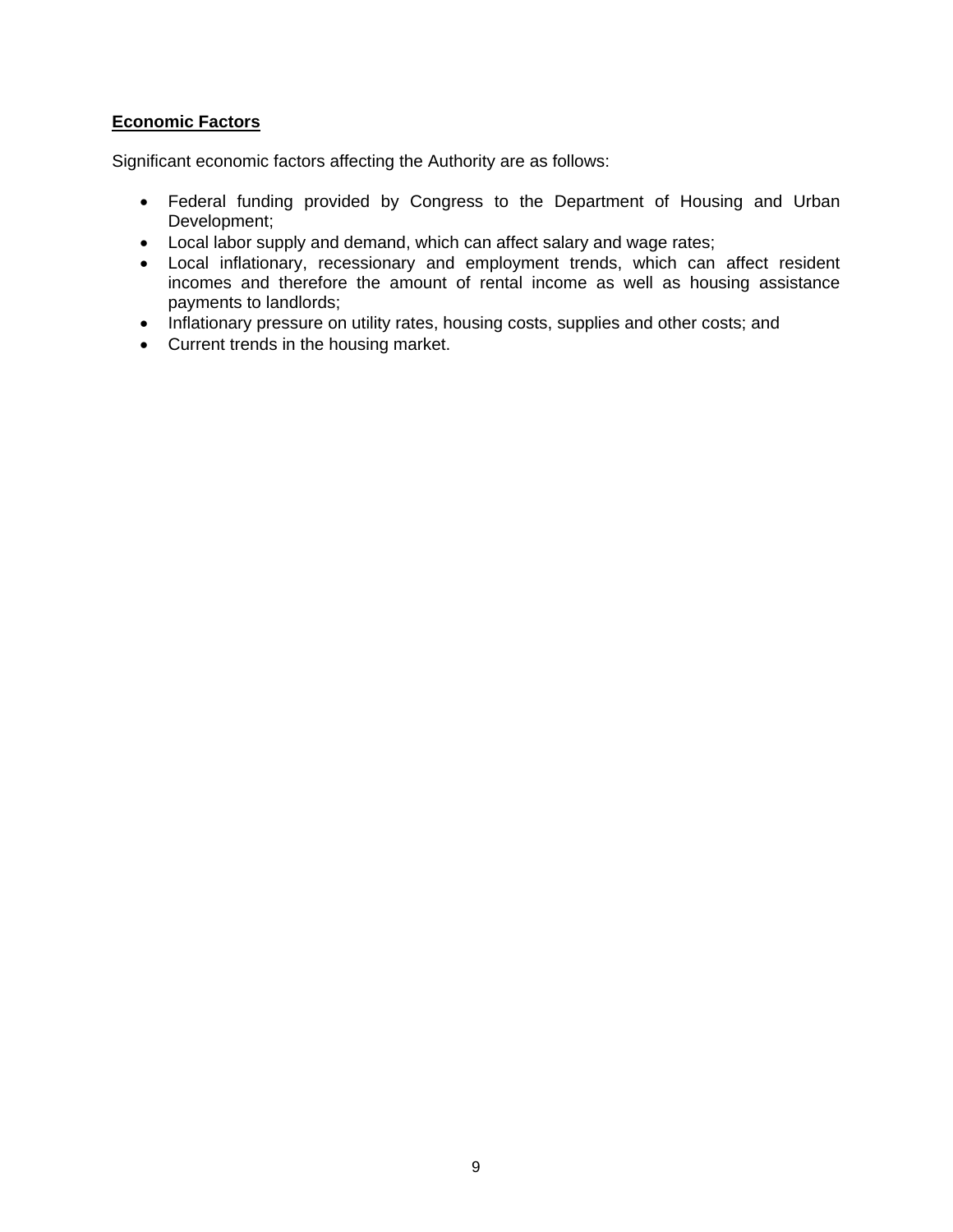# **STATEMENT OF NET POSITION**

# **December 31, 2015**

# *ASSETS*

| <b>CURRENT ASSETS</b>                                         |                  |
|---------------------------------------------------------------|------------------|
| Cash - unrestricted                                           | \$<br>534,091    |
| Cash - restricted                                             | 1,846,521        |
| Receivables, net                                              | 222,430          |
| Due from HUD                                                  | 219,202          |
| Prepaid expenses                                              | 88,931           |
| <b>Total current assets</b>                                   | 2,911,175        |
| <b>NONCURRENT ASSETS</b>                                      |                  |
| Cash - restricted                                             | 163,111          |
| Capital assets, net                                           | 4,538,031        |
| Other assets, net                                             | 127,651          |
| Accrued interest receivable from related parties - restricted | 1,168,474        |
| Developer fee receivable from related parties - restricted    | 3,020,584        |
| Notes receivable from related parties - restricted            | 5,220,794        |
| Other notes and loans receivable - restricted                 | 1,821,982        |
| <b>Total noncurrent assets</b>                                | 16,060,627       |
| <b>Total assets</b>                                           | 18,971,802       |
| <b>LIABILITIES</b>                                            |                  |
| <b>CURRENT LIABILITIES</b>                                    |                  |
| Accounts payable                                              | 51,495           |
| Accrued salaries and benefits                                 | 23,917           |
| Accrued compensated absences                                  | 26,522           |
| Tenant security deposits                                      | 53,813           |
| Other current liabilities                                     | 274,659          |
| <b>Total current liabilities</b>                              | 430,406          |
| <b>NONCURRENT LIABILITIES</b>                                 |                  |
| Long-term debt                                                | 303,000          |
| Accrued compensated absences                                  | 49,253           |
| Family self-sufficiency escrow                                | 163,111          |
| Total noncurrent liabilities                                  | 515,364          |
| <b>Total liabilities</b>                                      | 945,770          |
| <b>NET POSITION</b>                                           |                  |
| Net investment in capital assets                              | 4,538,031        |
| Restricted                                                    | 13,021,787       |
| Unrestricted                                                  | 466,214          |
| Total net position                                            | \$<br>18,026,032 |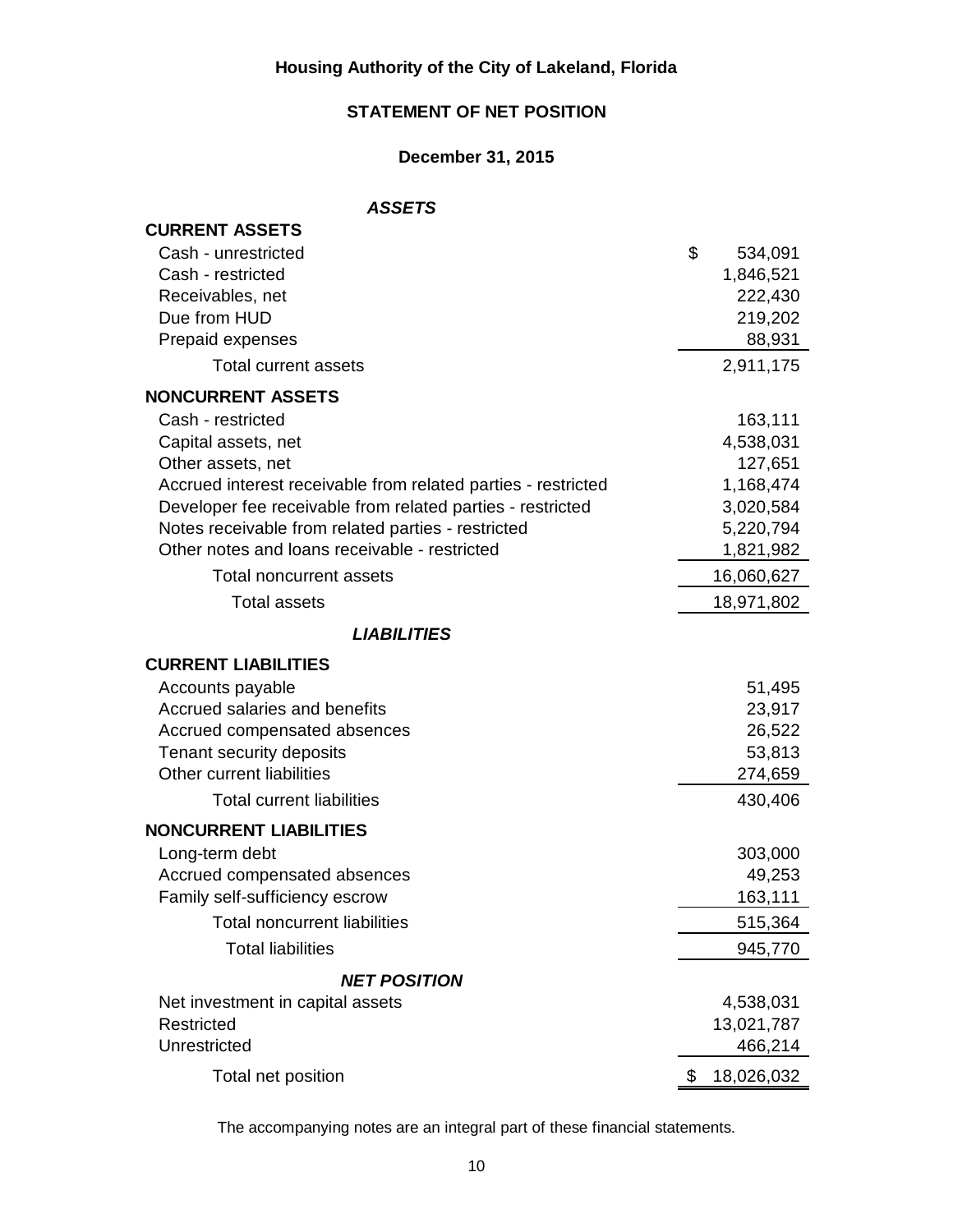# **STATEMENT OF REVENUES, EXPENSES AND CHANGES IN NET POSITION**

# **Year ended December 31, 2015**

| <b>OPERATING REVENUES</b>                           |                  |
|-----------------------------------------------------|------------------|
| <b>HUD operating revenues</b>                       | \$<br>10,844,453 |
| Other government operating grants                   | 554,170          |
| Tenant revenue, net                                 | 316,303          |
| Other operating revenue                             | 1,038,220        |
| Total operating revenues                            | 12,753,146       |
| <b>OPERATING EXPENSES</b>                           |                  |
| Administrative                                      | 1,985,962        |
| <b>Tenant services</b>                              | 514,780          |
| <b>Utilities</b>                                    | 70,927           |
| Maintenance                                         | 860,975          |
| General                                             | 664,945          |
| Depreciation                                        | 856,239          |
| Housing assistance payments                         | 8,973,658        |
| Total operating expenses                            | 13,927,486       |
| <b>OPERATING LOSS</b>                               | (1, 174, 340)    |
| <b>NONOPERATING REVENUES (EXPENSES)</b>             |                  |
| Interest income - unrestricted                      | 420              |
| Interest income - restricted                        | 265,908          |
| Interest expense                                    | (9,770)          |
| Total nonoperating revenues (expenses)              | 256,558          |
| Change in net position before capital contributions | (917, 782)       |
| <b>CAPITAL CONTRIBUTIONS</b>                        |                  |
| <b>HUD capital grants</b>                           | 112,561          |
| <b>CHANGE IN NET POSITION</b>                       | (805, 221)       |
| Total net position - beginning of year              | 18,678,026       |
| Prior period adjustment (Note B-13)                 | 153,227          |
| Total net position - end of year                    | \$<br>18,026,032 |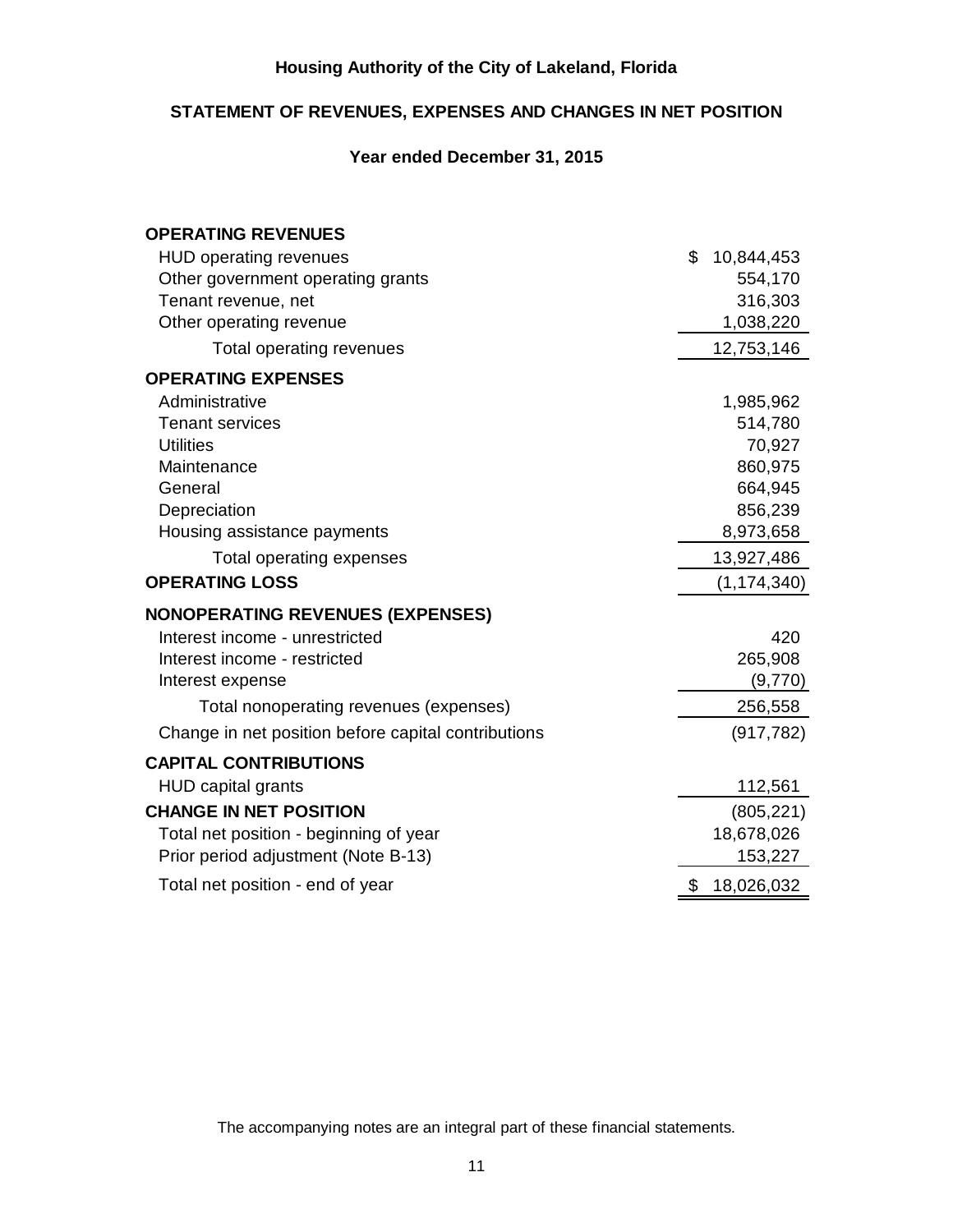# **STATEMENT OF CASH FLOWS**

# **Year ended December 31, 2015**

# **CASH FLOWS FROM OPERATING ACTIVITIES**

| HUD operating grants received                             | \$            | 10,648,396  |
|-----------------------------------------------------------|---------------|-------------|
| Other government operating grants received                |               | 554,170     |
| Collections from tenants                                  |               | 315,405     |
| Collections from other sources                            |               | 1,485,046   |
| Payments to employees                                     |               | (1,702,891) |
| Payments to suppliers                                     |               | (2,252,239) |
| Housing assistance payments                               |               | (8,993,900) |
| Net cash provided by operating activities                 |               | 53,987      |
| <b>CASH FLOWS FROM CAPITAL AND</b>                        |               |             |
| <b>RELATED FINANCING ACTIVITIES</b>                       |               |             |
| HUD capital grants received                               |               | 104,918     |
| Purchase of property and equipment                        |               | (130, 653)  |
| Payments on long-term debt                                |               | (238, 632)  |
| Interest paid                                             |               | (9,770)     |
| Net cash used in capital and related financing activities |               | (274, 137)  |
| <b>CASH FLOWS FROM INVESTING ACTIVITIES</b>               |               |             |
| Interest received                                         |               | 420         |
| Interest received on notes receivable - restricted        |               | 33,816      |
| Collection of notes receivable                            |               | 5,689       |
| Net cash provided by investing activities                 |               | 39,925      |
| <b>NET DECREASE IN CASH</b>                               |               | (180, 225)  |
| <b>CASH AT BEGINNING OF YEAR</b>                          |               | 2,723,948   |
| <b>CASH AT END OF YEAR</b>                                | $\sqrt[6]{2}$ | 2,543,723   |
|                                                           |               |             |
| <b>RECONCILIATION TO STATEMENT OF NET POSITION</b>        |               |             |
| Cash - unrestricted                                       | \$            | 534,091     |
| Cash - restricted current                                 |               | 1,846,521   |
| Cash - restricted noncurrent                              |               | 163,111     |
|                                                           | \$            | 2,543,723   |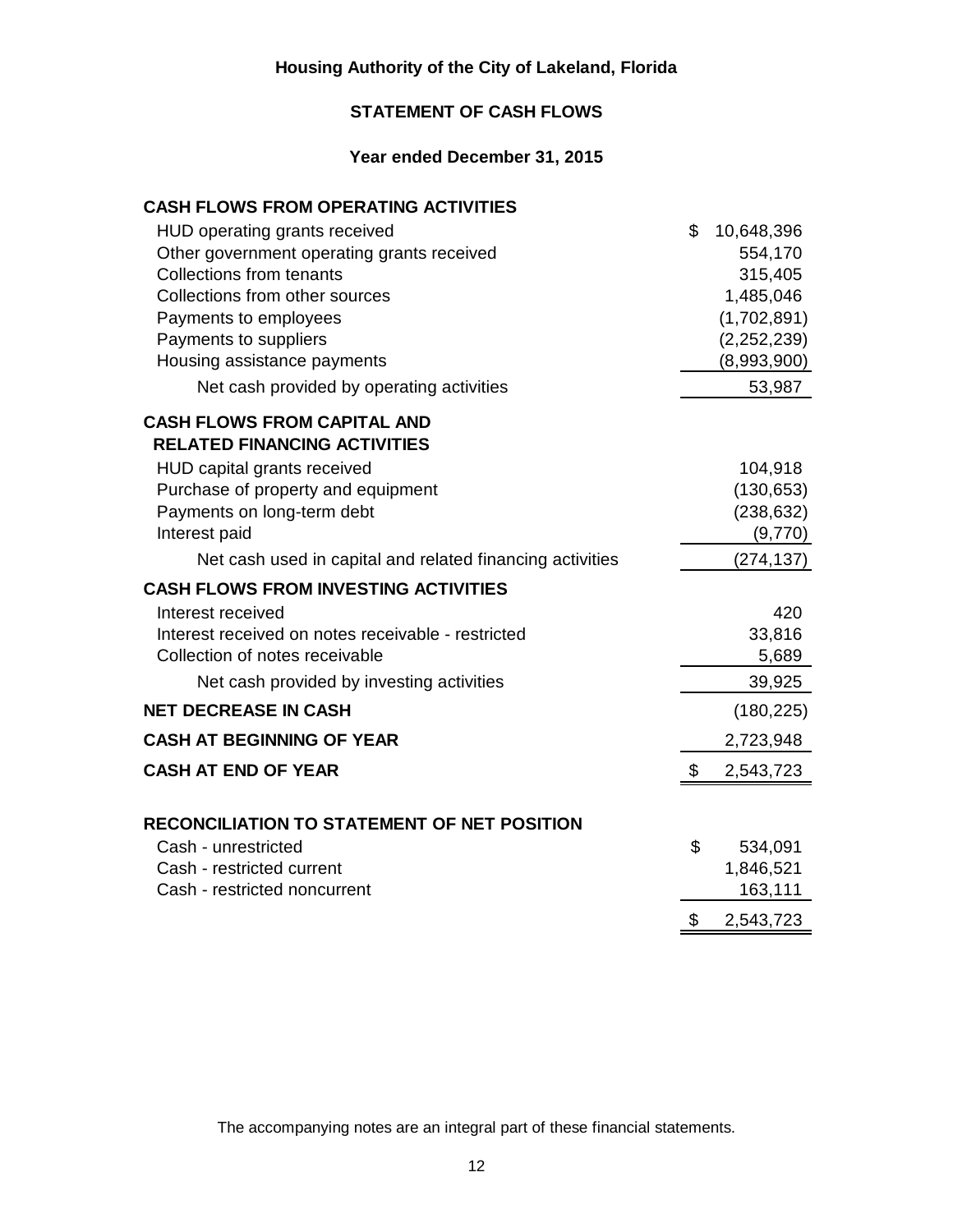| Year ended December 31, 2015                                                                   |                     |
|------------------------------------------------------------------------------------------------|---------------------|
|                                                                                                |                     |
| <b>RECONCILIATION OF OPERATING LOSS TO NET</b><br><b>CASH PROVIDED BY OPERATING ACTIVITIES</b> |                     |
|                                                                                                |                     |
| <b>Operating loss</b>                                                                          | \$<br>(1, 174, 340) |
| Adjustments to reconcile operating loss to                                                     |                     |
| net cash provided by operating activities                                                      |                     |
| Depreciation                                                                                   | 856,239             |
| Amortization                                                                                   | 25,576              |
| (Increase) decrease in assets:                                                                 |                     |
| Receivables, net                                                                               | 71,259              |
| Due from HUD                                                                                   | (196, 057)          |
| Prepaid expenses                                                                               | (15, 373)           |
| Developer fee receivable from related parties - restricted                                     | 470,728             |
| Increase (decrease) in liabilities:                                                            |                     |
| Accounts payable                                                                               | (1, 473)            |
| Tenant security deposits                                                                       | (3,505)             |
| Accrued salaries and benefits                                                                  | (17, 194)           |
| Accrued compensated absences                                                                   | (17, 467)           |
| Family self-sufficiency escrow                                                                 | (20, 242)           |
| Other current liabilities                                                                      | 75,836              |
| Net cash provided by operating activities                                                      | 53,987              |

**STATEMENT OF CASH FLOWS (continued)**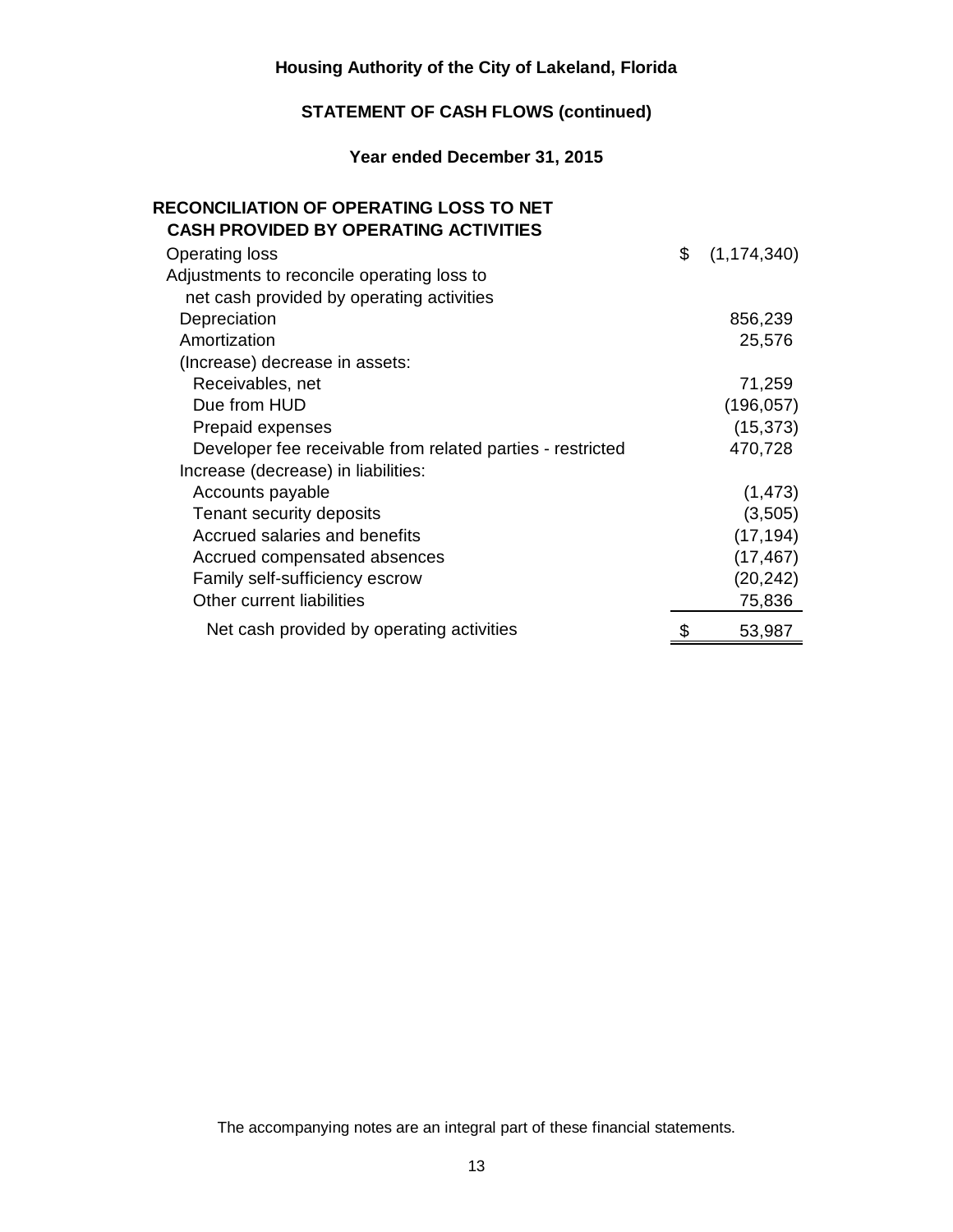### **NOTES TO BASIC FINANCIAL STATEMENTS**

## **December 31, 2015**

## **NOTE A - SUMMARY OF SIGNIFICANT ACCOUNTING POLICIES**

#### 1. Reporting entity

The Housing Authority of the City of Lakeland, Florida (the "Authority") is a public body corporate and politic organized under Chapter 421 of the Florida State Statutes to provide low-rent housing for qualified individuals in accordance with laws, rules and regulations prescribed by the United States Department of Housing and Urban Development ("HUD"). The primary purpose of the Authority is to provide decent, safe, sanitary and affordable housing to low income, elderly and disabled families within Lakeland, Florida.

The Authority is a related organization of the City of Lakeland, Florida (the "City") since the Board of Commissioners (the "Board") of the Authority consists of seven members who are appointed by the Mayor of the City with the approval of the City Commission. However, for financial reporting purposes, the Authority is not a component unit of the City, as defined in Governmental Accounting Standards Board Statement ("GASB") No. 61, *The Financial Reporting Entity: Omnibus*, as the Board independently oversees the Authority's operations.

The definition of the reporting entity as defined by GASB Statement No. 61 is based primarily on the notion of financial accountability. A primary government is financially accountable for the organizations that make up its legal entity. It is also financially accountable for legally separate organizations if its officials appoint a voting majority of an organization's governing body and it is able to impose its will on that organization or there is a potential for the organization to provide specific financial benefits to, or to impose specific financial burdens on, the primary government.

#### *Blended component units*

Some component units, despite being legally separate from the primary government, are so integrated with the primary government that they are in substance part of the primary government and are therefore blended with the primary government. The Authority's operations include nine (9) blended component units, which are included in the basic financial statements and consist of legally separate entities for which the Authority is financially accountable and that have the same governing board as the Authority. The blended component units are as follows:

- Polk County Housing, Inc.
- West Lake Realty, Inc.
- Arbor Manor LTD, LLLP
- Polk County Housing Developers, Inc.
- West Lake Management, LLC
- **Heritage Oaks at Renaissance Development, LLC**
- Renaissance at Washington Ridge Master Association, Inc.
- West Bartow GP, Inc.
- Bonnet Shores GP, Inc.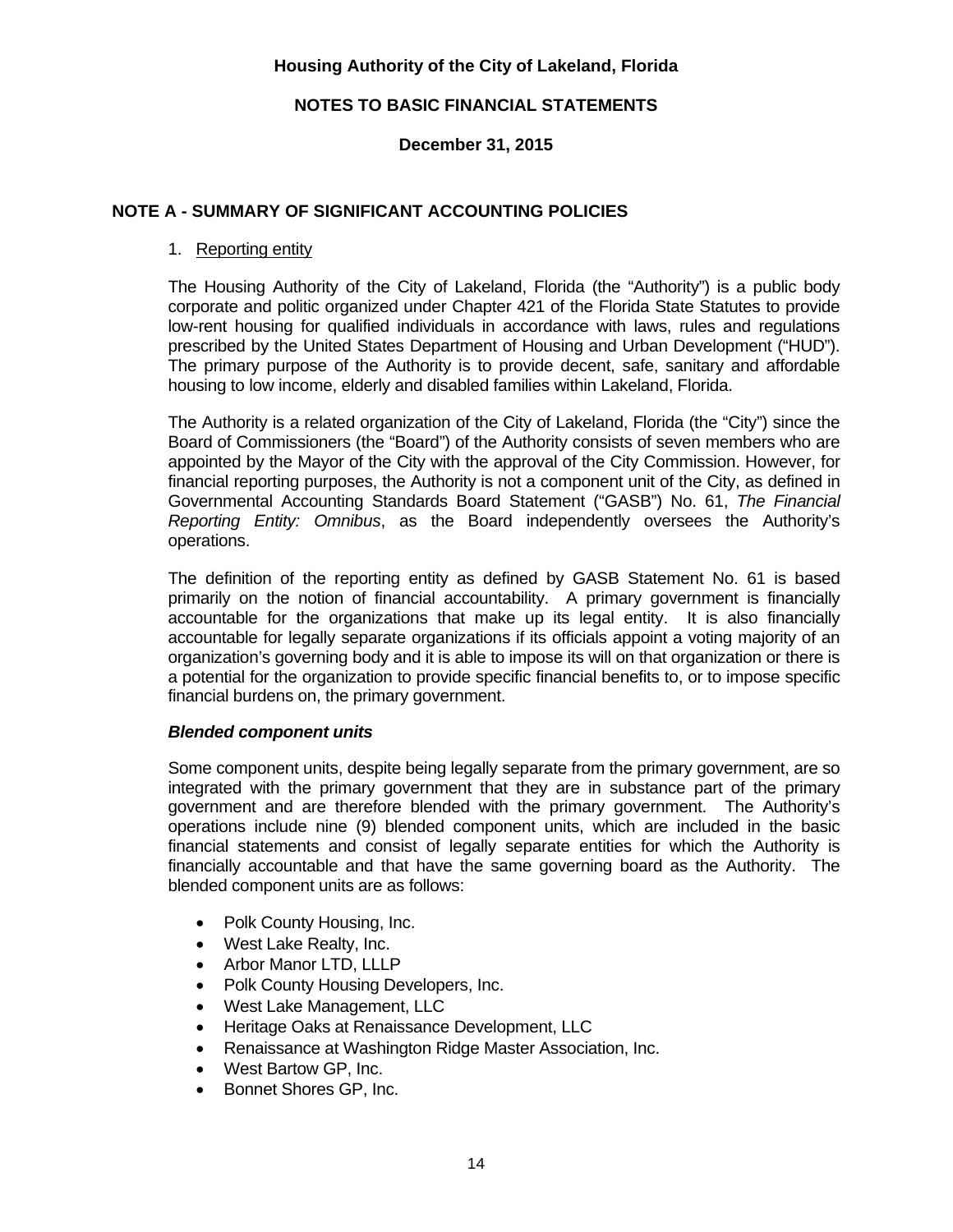## **NOTES TO BASIC FINANCIAL STATEMENTS**

#### **December 31, 2015**

## **NOTE A - SUMMARY OF SIGNIFICANT ACCOUNTING POLICIES (continued)**

#### 1. Reporting entity (continued)

#### *Blended component units (continued)*

All of the above component units are related Florida Corporations, except for Arbor Manor LTD, LLLP which is a Florida Limited Liability Limited Partnership. These entities were created as instrumentalities of the Authority for the purpose of providing and developing affordable housing opportunities or implementing housing policies and programs.

#### *Related organizations*

In accordance with GASB Statement No. 61, the following entities are not considered to be component units of the Authority because they are regulated by a partnership agreement or do not have independent governing boards, and the Authority is not financially accountable for their activities. See Notes B-4 and B-10 for activity associated with these entities.

The Authority is related to the following organizations:

Lakeland - Polk Housing Corporation ("LPHC") - a Florida not-for-profit corporation formed October 30, 1996 to provide and develop affordable housing opportunities to low and moderate income persons and/or families primarily located in, but not limited to, Lakeland, Florida and the surrounding areas. The by-laws of LPHC further expand the purpose to seek to support the goals and objectives of the Authority while remaining a separate and distinct entity, both functionally and legally.

The Executive Director of the Authority is an officer and the Secretary/Manager of LPHC and manages its operations.

The Authority provides all operational and administrative support functions for LPHC on a cost reimbursement basis, as well as other operational advances to LPHC. As a result of this activity, the Authority has a \$1,329,966 note receivable outstanding from LPHC at December 31, 2015. Additionally, LPHC provided funds to the Authority in prior years to facilitate second and third mortgages to homebuyers at the Magnolia Pointe and Lake Ridge developments (see Notes B-4-g and B-4-h). There was a \$303,000 note payable outstanding to LPHC at December 31, 2015.

LPHC 2, Inc. - a Florida for-profit corporation formed January 28, 2002 to provide and develop affordable housing opportunities to low and moderate income persons and/or families primarily located in, but not limited to, Lakeland, Florida and the surrounding areas.

LPHC 2, Inc. is wholly owned by LPHC and shares a common Board of Directors.

The Executive Director of the Authority is an officer and the Secretary/Manager of LPHC 2, Inc. and manages its operations.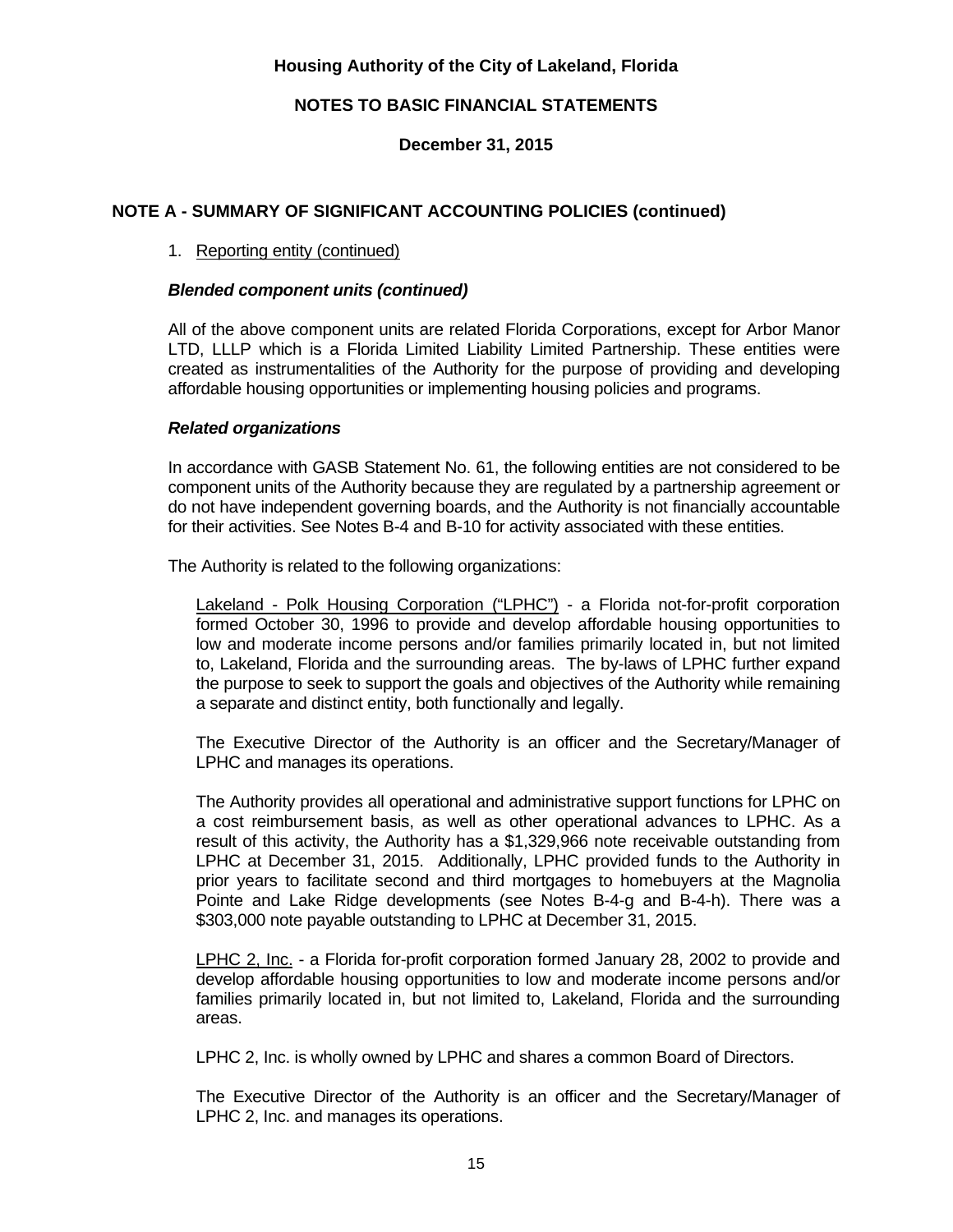### **NOTES TO BASIC FINANCIAL STATEMENTS**

#### **December 31, 2015**

## **NOTE A - SUMMARY OF SIGNIFICANT ACCOUNTING POLICIES (continued)**

#### 1. Reporting entity (continued)

#### *Related organizations (continued)*

The Authority provides all operational and administrative support functions for LPHC 2, Inc. on a cost reimbursement basis. There was no receivable outstanding from LPHC 2, nor was there a payable outstanding to LPHC 2 at December 31, 2015.

Renaissance at Washington Ridge LTD, LLLP ("Renaissance") - a Florida Limited Liability Limited Partnership formed in September 2001. Renaissance was formed in order to acquire, construct, develop, improve, maintain, own, operate, lease, and dispose of the properties known as the Washington Ridge Park Apartments and Lake Ridge Apartments located in Lakeland, Florida. Renaissance has entered into a ground lease with the Authority (see Note A-8).

LPHC is the General Partner.

The Authority provides certain operational and administrative support functions for Renaissance on a cost reimbursement basis. The Authority has a \$27,988 receivable from Renaissance and no payable outstanding to Renaissance at December 31, 2015. In addition, during the year ended December 31, 2015, the Authority passed through \$294,786 in operating subsidy from HUD to Renaissance for eligible public housing units at the property.

West Bartow Partnership LTD, LLLP ("West Bartow") - a Florida Limited Liability Limited Partnership formed on March 27, 2007 to be a low income elderly housing provider. The General Partner of West Bartow is LPHC. The Special Limited Partner is West Bartow GP, Inc. (a blended component unit). The initial Limited Partner was the Authority, who was replaced by SunAmerica Housing Fund, the Equity Investor (Syndicator). The developer is Polk County Housing Developers, Inc. (a blended component unit).

The Executive Director of the Authority, as President of the General Partner, manages the operations of West Bartow.

The Authority provides certain operational and administrative support functions for West Bartow on a cost reimbursement basis. The Authority has no receivable from West Bartow outstanding and a payable in the amount of \$4,274 at December 31, 2015.

Dakota Park Limited Partnership, LLLP ("Dakota Park") - a Florida Limited Liabilitv Limited Partnership formed on March 6, 1998 and amended on August 1, 2005 to acquire, construct, maintain, operate, and lease a 40 unit apartment known as Dakota Park Apartments, intended primarily for low income and moderate income tenants in Lakeland, Florida. LPHC is the General Partner of Dakota Park.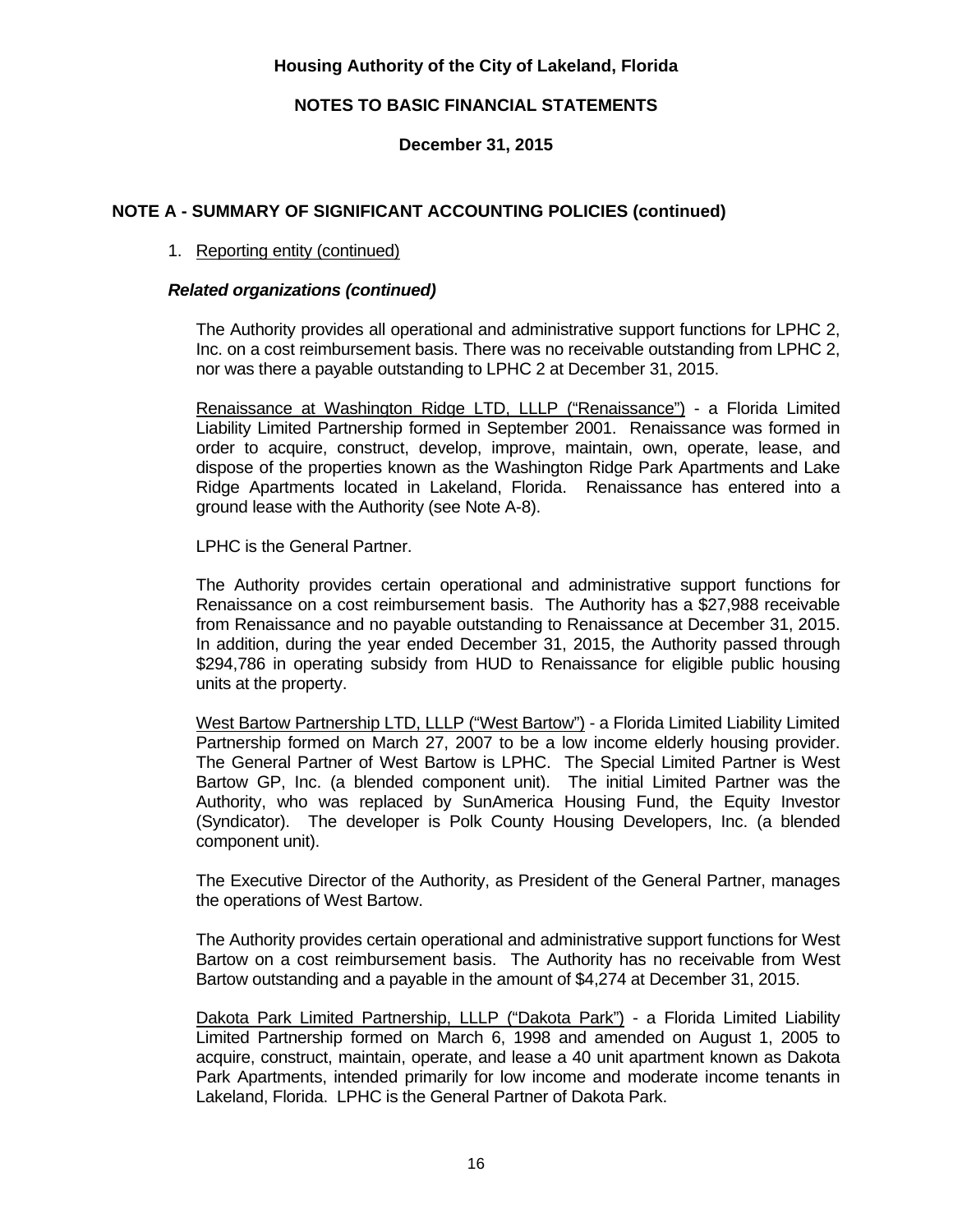#### **NOTES TO BASIC FINANCIAL STATEMENTS**

#### **December 31, 2015**

## **NOTE A - SUMMARY OF SIGNIFICANT ACCOUNTING POLICIES (continued)**

#### 1. Reporting entity (continued)

#### *Related organizations (continued)*

The Authority provides certain operational and administrative support functions for Dakota Park on a cost reimbursement basis. The Authority has no receivable from Dakota Park and a payable outstanding in the amount of \$2,907 to Dakota Park at December 31, 2015. In addition, during the year ended December 31, 2015, the Authority passed through \$57,279 in operating subsidy from HUD to Dakota Park for eligible public housing units at the property.

Bonnet Shores, LLLP ("Bonnet Shores") - a Florida Limited Liability Limited Partnership formed on March 13, 2008 to provide and develop affordable housing opportunities to low and moderate income persons and/or families located in, but not limited to, Lakeland, Florida and the surrounding areas.

Bonnet Shores GP, Inc. (a blended component unit) is the General Partner.

The Executive Director of the Authority, as President of the General Partner, manages the operations of Bonnet Shores.

The Authority provides all operational and administrative support functions for Bonnet Shores on a cost reimbursement basis. The Authority has a payable to Bonnet Shores in the amount of \$17,104 at December 31, 2015.

Colton Meadow, LLLP ("Colton Meadow") - a Florida Limited Liability Limited Partnership formed on March 13, 2008 and is a low income elderly housing provider.

Colton Meadow GP, LLC, owned by LPHC, is the General Partner.

The Executive Director of the Authority, as President of the General Partner, manages the operations of Colton Meadow.

The Authority provides all operational and administrative support functions for Colton Meadow on a cost reimbursement basis. In addition, the Authority has provided a portion of their earned developer fees to fund an operating deficit reserve as well as to cover various development expenses over time. As a result of this activity, the Authority has a note receivable from Colton Meadow in the amount of \$362,901 and a payable to Colton Meadow in the amount of \$8,029 at December 31, 2015.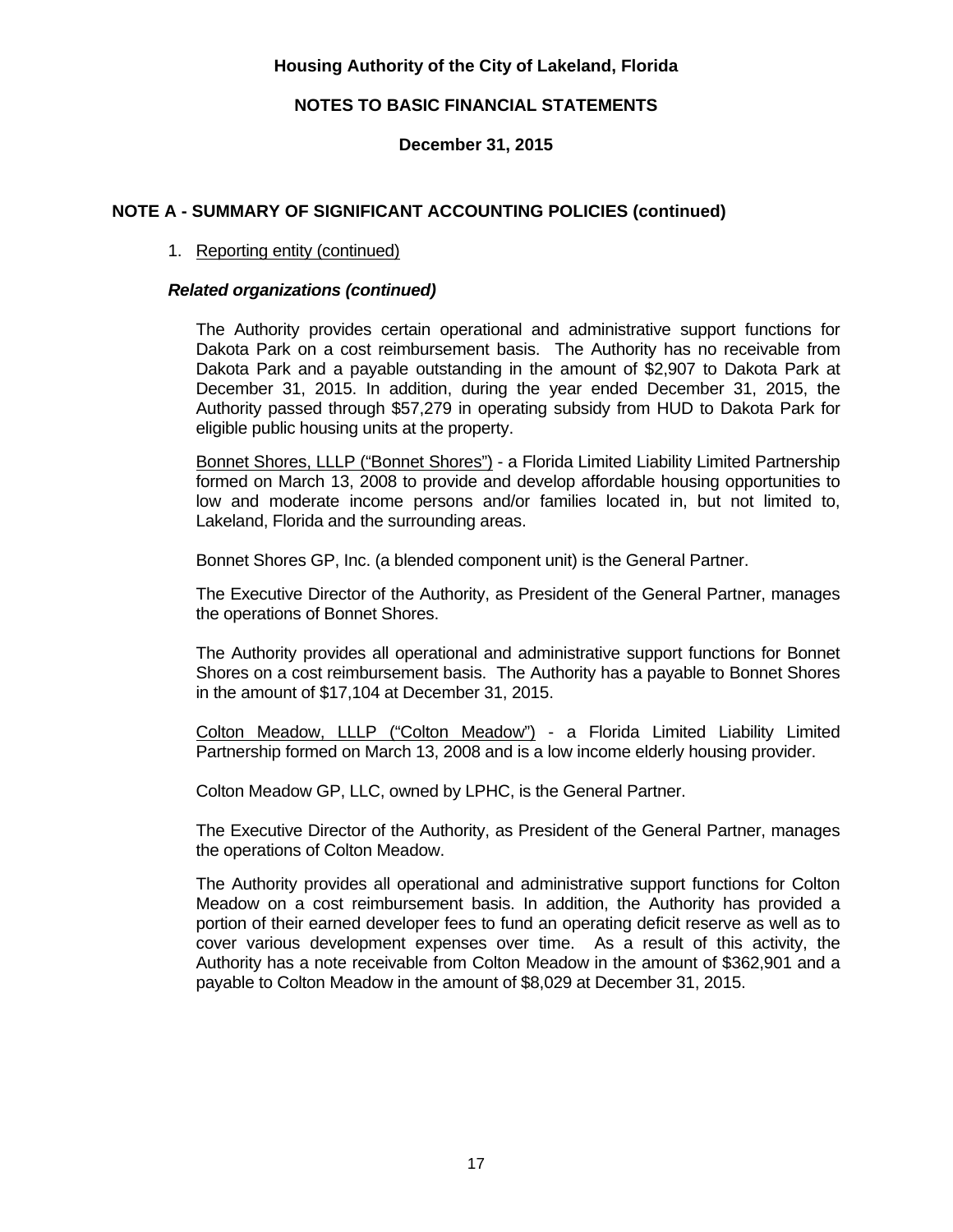## **NOTES TO BASIC FINANCIAL STATEMENTS**

## **December 31, 2015**

# **NOTE A - SUMMARY OF SIGNIFICANT ACCOUNTING POLICIES (continued)**

#### 1. Reporting entity (continued)

#### *Related organizations (continued)*

Colton Meadow GP, LLC ("Colton Meadow GP") - a Florida Limited Liability Company formed on September 28, 2010 to act as the General Partner in the Colton Meadow partnership. Colton Meadow GP is wholly owned by LPHC.

The Executive Director of the Authority manages the operations of Colton Meadow GP. The Authority provides all operational and administrative support functions for Colton Meadow GP on a cost reimbursement basis. The Authority has a receivable from Colton Meadow in the amount of \$4,629 at December 31, 2015.

Twin Lakes at Lakeland, LLLP ("Twin Lakes") - a Florida Limited Liability Limited Partnership formed on February 24, 2011 to be a low income housing provider.

LPHC is the General Partner.

The Executive Director of the Authority, as President of the General Partner, manages the operations of Twin Lakes.

The Authority provides certain operational and administrative support functions for Twin Lakes on a cost reimbursement basis. The Authority has a receivable from Twin Lakes in the amount of \$51,362 at December 31, 2015.

#### 2. Government-wide and fund financial statements

The government-wide financial statements report information about the reporting government as a whole excluding fiduciary activities. The statements distinguish between governmental and business-type activities. Governmental activities are generally financed through taxes, intergovernmental revenues and other nonexchange revenues. Businesstype activities rely to a significant extent on user fees and charges for support.

Governments use fund accounting, whereby funds are organized into three major categories: governmental, proprietary and fiduciary. Each fund is accounted for by providing a separate set of self-balancing accounts that constitute its assets, deferred outflows of resources, liabilities, deferred inflows of resources, net position, revenues and expenditures/expenses.

For financial reporting purposes, the Authority reports all of its operations as a single business-type activity in a single enterprise fund. Therefore, the government-wide and the fund financial statements are the same.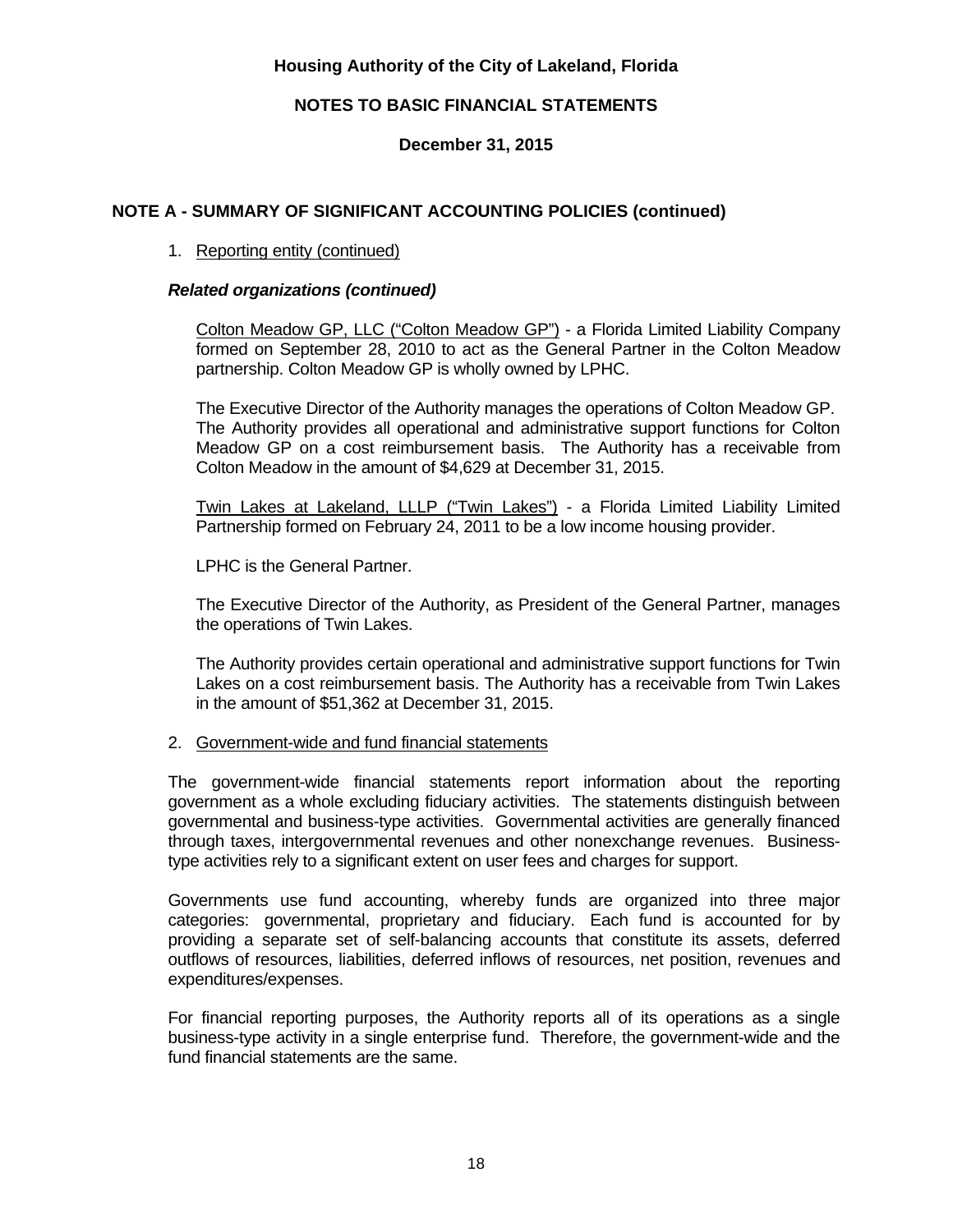## **NOTES TO BASIC FINANCIAL STATEMENTS**

## **December 31, 2015**

# **NOTE A - SUMMARY OF SIGNIFICANT ACCOUNTING POLICIES (continued)**

#### 2. Government-wide and fund financial statements (continued)

Enterprise funds are proprietary funds. Proprietary funds distinguish operating revenues and expenses from nonoperating items. Operating activities generally arise from providing services in connection with a proprietary fund's principal activity. The operating revenues of the Authority consist primarily of rental charges to tenants, management fees, development fees and operating grants from the U.S. Department of Housing and Urban Development ("HUD") and include, to a lesser extent, certain operating amounts of capital grants that offset operating expenses.

Operating expenses for the Authority include the cost of tenant services, general, administrative, maintenance, utilities, protective services, depreciation and housing assistance payments. All revenues and expenses not meeting this definition are reported as nonoperating revenues and expenses, except for capital contributions, which are presented separately.

When restricted resources meet the criteria to be available for use and unrestricted resources are also available for use, it is the Authority's policy to use restricted resources first, and then unrestricted resources, as needed.

#### 3. Measurement focus and basis of accounting

Measurement focus is a term used to describe which transactions are recorded within the various financial statements. The proprietary fund utilizes an economic resources measurement focus. The accounting objectives of this measurement focus are the determination of operating income, changes in net position (or cost recovery), financial position and cash flows. All assets and liabilities (whether current or noncurrent) associated with their activities are reported. Proprietary fund equity is classified as net position.

Basis of accounting refers to when transactions are recorded regardless of the measurement focus applied. The basis of accounting used is similar to businesses in the private sector, thus, these funds are maintained on the accrual basis of accounting. Revenues are recognized when earned and expenses are recorded when the liability is incurred or economic asset is used.

For financial reporting purposes, the Authority considers its HUD grants associated with operations as operating revenue because these funds more closely represent revenues generated from operating activities rather than nonoperating activities. HUD grants associated with capital acquisition and improvements are considered capital contributions and are presented after nonoperating activity on the accompanying statement of revenues, expenses and changes in net position.

As provided by GASB Statement No. 34 and related guidance, tenant revenue is reported net of accounts written off. There were no accounts written off during the year ended December 31, 2015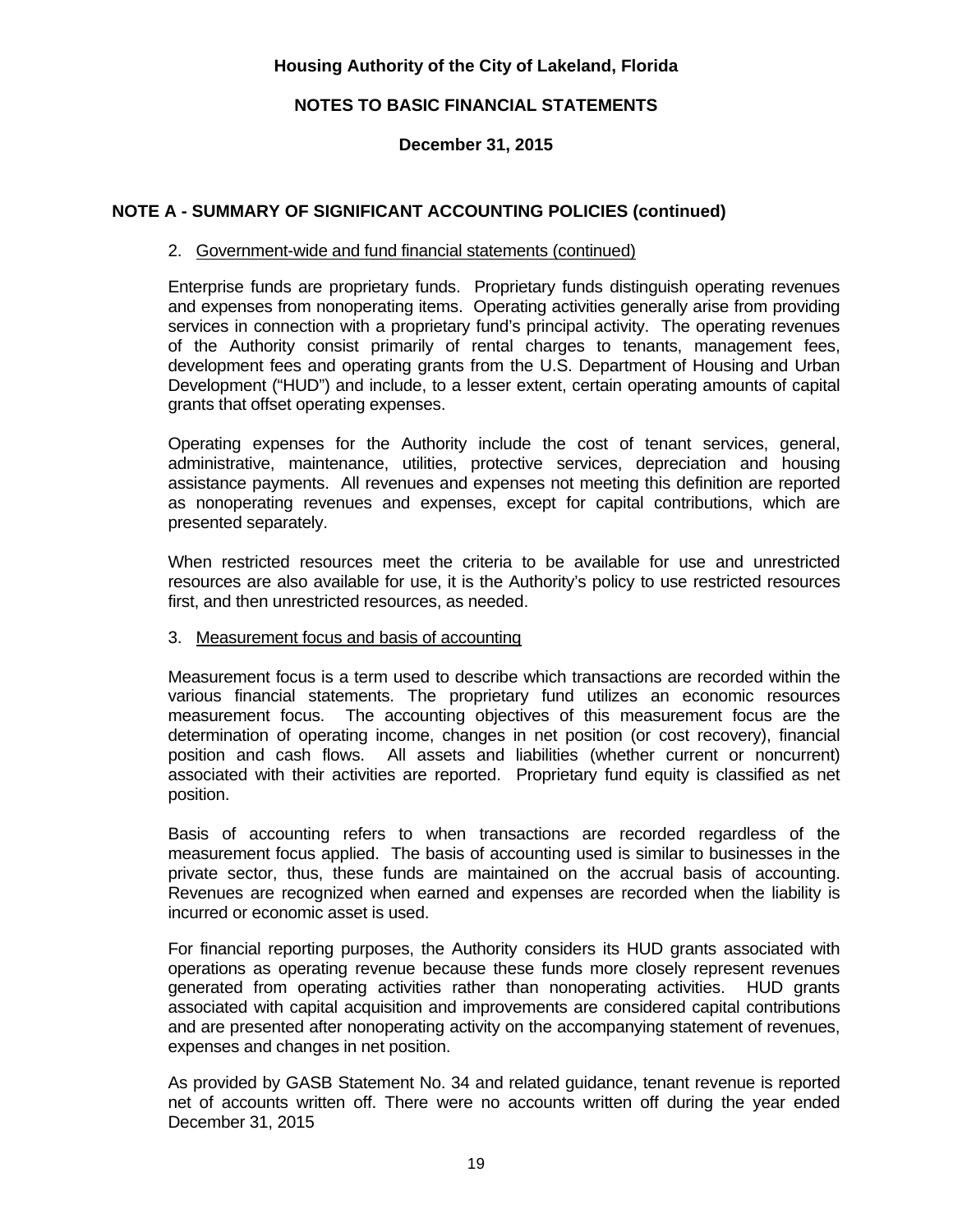#### **NOTES TO BASIC FINANCIAL STATEMENTS**

### **December 31, 2015**

## **NOTE A - SUMMARY OF SIGNIFICANT ACCOUNTING POLICIES (continued)**

#### 4. Summary of programs

The accompanying basic financial statements include the activities of several housing programs of the Authority. A summary of each significant program is provided below.

#### *Low Rent Public Housing Programs*

The Low Rent Public Housing Programs include the following: Asset Management Projects ("AMPs"), Public Housing Capital Fund and various other related HUD grants.

The purpose of the public housing program is to provide decent and affordable housing to low-income families at reduced rents. The developments are owned, maintained and managed by the Authority. The developments/units are acquired, developed and modernized under HUD's Development and Capital Fund programs.

Funding of the program operations and development is provided by federal annual contributions, operating subsidies and tenant rentals (determined as a percentage of family income, adjusted for family composition and other allowances).

#### *Central Office Cost Center*

The Central Office Cost Center ("COCC") is a business unit within the Authority that generates revenue through fees for service from other Authority programs and activities.

## *Housing Assistance Payments ("HAP") Programs*

HAP Programs utilize existing privately owned family rental housing units to provide decent and affordable housing to low-income families. The Section 8 Housing Choice Voucher program and Mainstream Vouchers program are funded through federal housing assistance contributions from HUD for the difference between the approved landlord contract rent and the rent paid by the tenants.

#### 5. Assets, liabilities and net position

#### *a. Cash and cash equivalents*

For purposes of the statement of cash flows, the Authority considers all unrestricted highly liquid investments with original maturities of three months or less to be cash equivalents. Accordingly, the Authority does not have any cash equivalents as of December 31, 2015.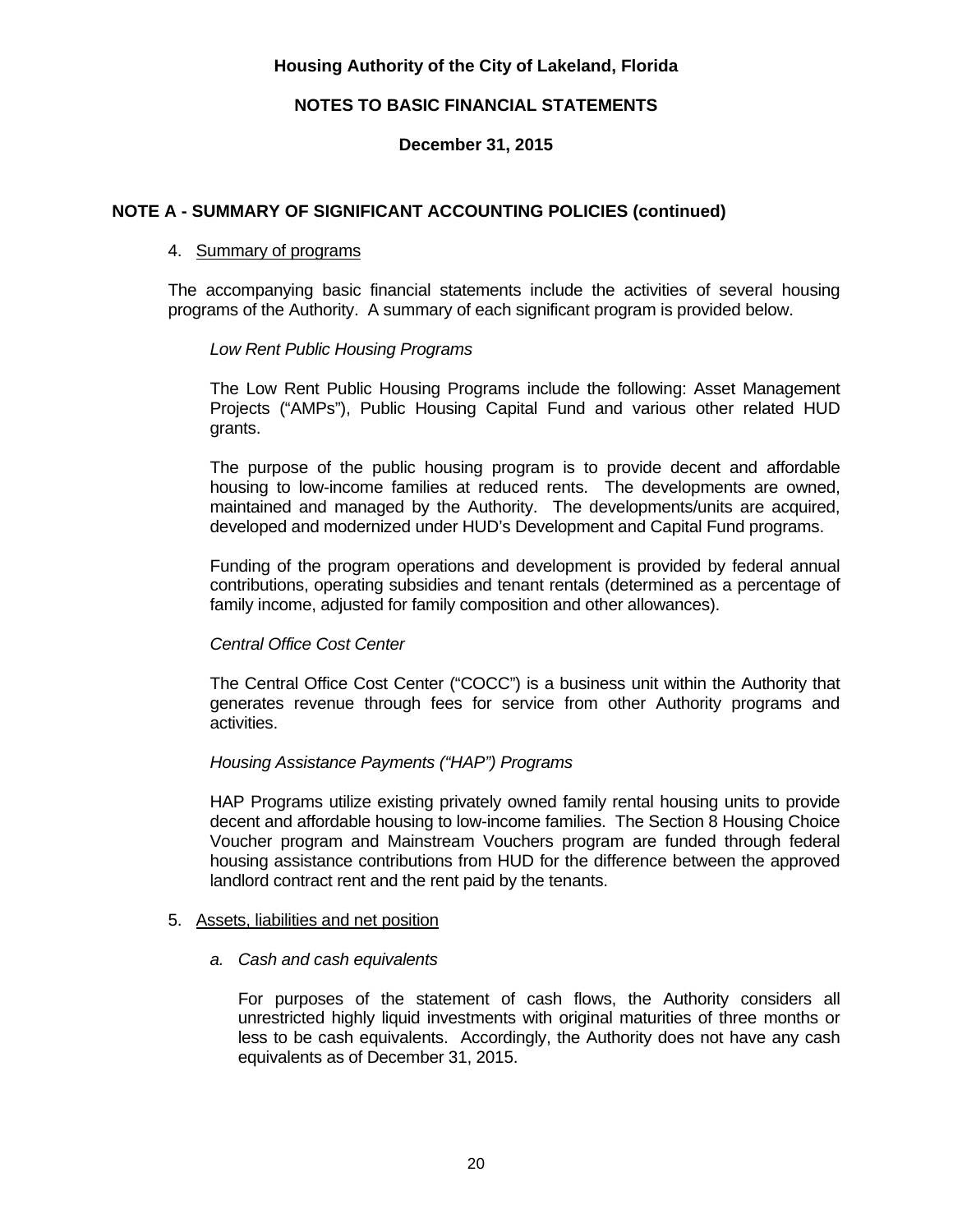#### **NOTES TO BASIC FINANCIAL STATEMENTS**

### **December 31, 2015**

## **NOTE A - SUMMARY OF SIGNIFICANT ACCOUNTING POLICIES (continued)**

#### 5. Assets, liabilities and net position (continued)

*b. Receivables* 

Receivables consist of revenues earned and not yet received. Amounts due from HUD represent reimbursable expenses or grant subsidies earned that have not been collected as of December 31, 2015. Allowances are determined by management based on the specific accounts and prior experience (see Note B-2).

*c. Notes receivable, restricted* 

Restricted notes receivable consist of mortgage notes receivable from related parties whose future availability is restricted for use for further development (see Note B-4). In accordance with HUD guidelines, these mortgage notes receivable are considered restricted upon repayment (see Note A-5-i-ii).

*d. Capital assets* 

The Authority's policy is to capitalize assets with a value in excess of \$1,500. The Authority capitalizes the costs of site acquisition and improvement, structures, infrastructure, equipment and direct development costs meeting the capitalization policy. Routine repairs and maintenance are charged against operations. Assets are valued at historical cost, or estimated historical cost if actual historical cost is not available, and contributed assets are valued at market value on the date contributed.

Depreciation has been provided using the straight-line method over the estimated useful lives, which range as follows:

| Buildings and improvements              | 15 - 40 years |
|-----------------------------------------|---------------|
| Equipment - dwelling and administrative | $5 - 7$ years |
| <b>Infrastructure</b>                   | 40 years      |

#### *e. Impairment of long-lived assets*

The Authority evaluates events or changes in circumstances affecting long-lived assets to determine whether an impairment of its assets has occurred. If the Authority determines that a long-lived asset is impaired, and that the impairment is significant and other-than-temporary, then an impairment loss will be recorded in the Authority's financial statements. In the current year, the Authority did not recognize any loss on impairment related to its long-lived assets.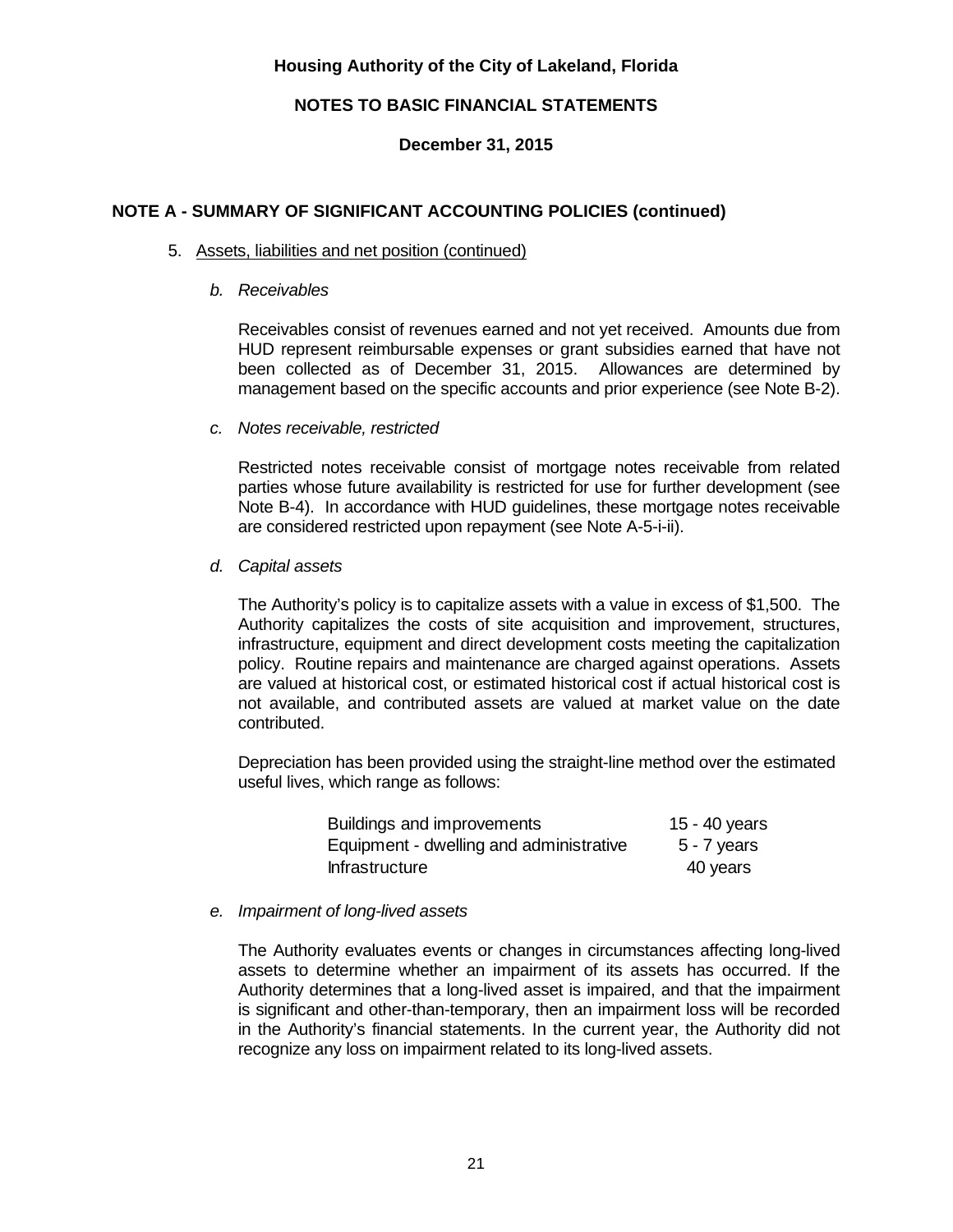### **NOTES TO BASIC FINANCIAL STATEMENTS**

### **December 31, 2015**

## **NOTE A - SUMMARY OF SIGNIFICANT ACCOUNTING POLICIES (continued)**

#### 5. Assets, liabilities and net position (continued)

*f. Tenant security deposits* 

Tenant security deposits are deposits held by the Authority that are required of tenants before they are allowed to move into an Authority-owned site. The Authority records this cash as restricted, as this is money that is reimbursable to the tenant or reserved for unit repairs when the unit is vacated.

#### *g. Accrued compensated absences*

The Authority's policy allows employees to accumulate unused flexible time off up to a maximum of 60 days. Upon separation, employees are paid for their unused accumulated flexible time off if proper notice is given. Accrued compensated absences are recorded as an expense in the year earned in the basic financial statements with an offsetting liability being reflected for any unpaid amounts. Management estimates the current portion of the liability based on prior experience and account composition.

#### *h. Eliminations*

For financial reporting purposes, certain amounts are internal and are therefore eliminated. The follow have been eliminated from the financial statements:

#### *i. Interprogram due to/from*

In the normal course of operations, certain programs pay for operating shortfalls of other programs as well as common costs which creates interprogram receivables or payables. As of December 31, 2015, the interprogram receivables and payables net to zero and \$5,616,540 are eliminated for the presentation of the Authority as a whole.

#### *ii. Fees for service*

The Authority's COCC internally charges fees to the AMPs and programs of the Authority for services rendered. These charges include management, book-keeping, and asset management fees. For financial reporting purposes \$537,110 of fees for service have been eliminated for the year ended December 31, 2015.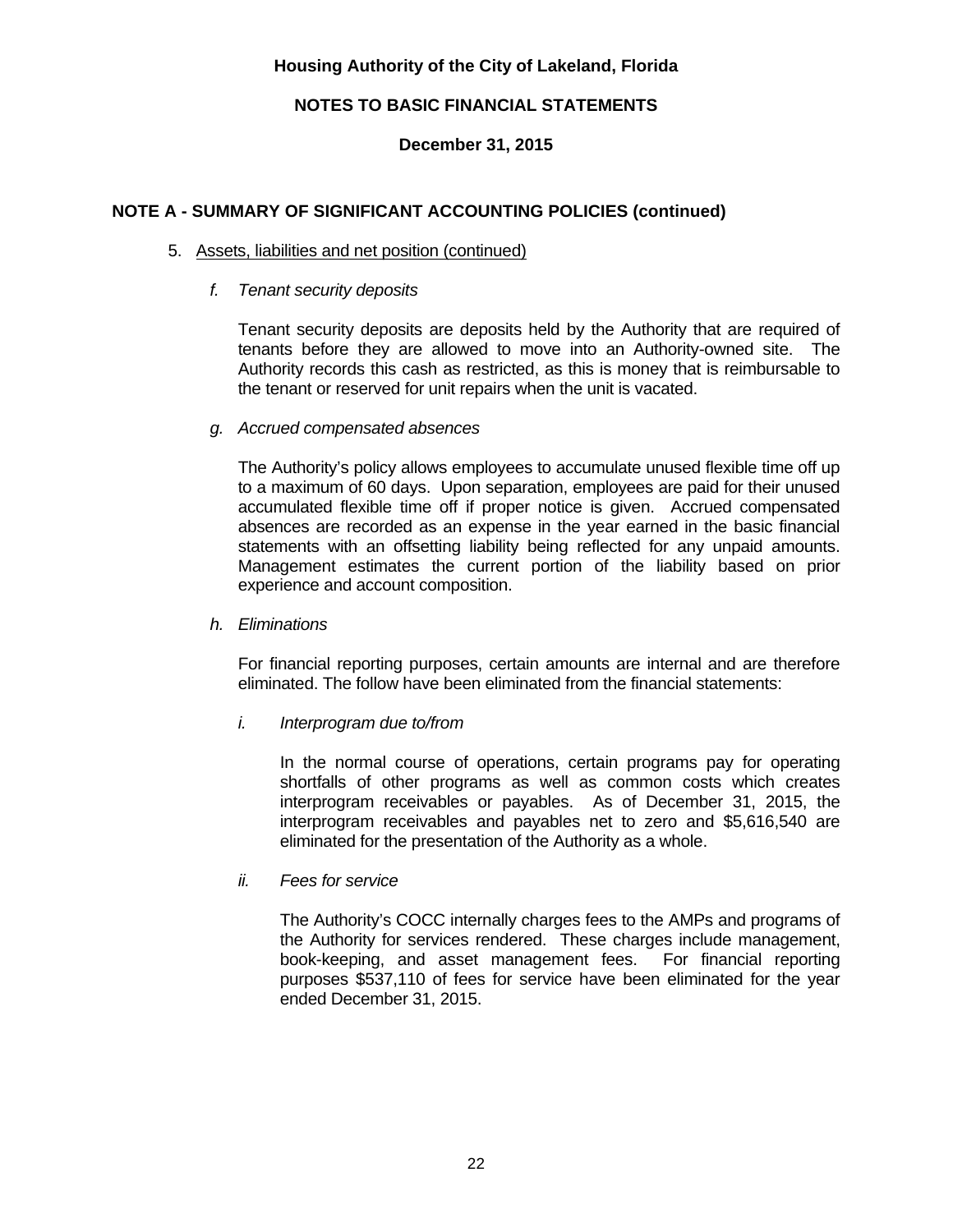## **NOTES TO BASIC FINANCIAL STATEMENTS**

## **December 31, 2015**

# **NOTE A - SUMMARY OF SIGNIFICANT ACCOUNTING POLICIES (continued)**

#### 5. Assets, liabilities and net position (continued)

*i. Net position* 

In accordance with GASB Statement No. 34, as amended, total equity as of December 31, 2015, is classified into three components of net position:

*i. Net investment in capital assets* 

This category consists of capital assets (including restricted capital assets), net of accumulated depreciation and reduced by any outstanding balances of bonds, mortgages, notes or other borrowings that are attributable to the acquisition, construction, and improvements of those assets.

*ii. Restricted net position* 

This category consists of net position restricted in its use by (1) external groups such as grantors, creditors or laws and regulations of other governments; or (2) law through constitutional provisions or enabling legislation. The statement of net position of the Authority reports \$13,021,787 of restricted net position which consists of the following:

- \$7,042,776 of mortgage notes receivable and \$1,168,474 of accrued interest associated with the loans. The loans were originally funded with HOPE VI funds and are considered restricted upon repayment by HUD guidelines (see Note B-4).
- \$3,020,584 of developer fee receivable from related parties.
- \$1,540,000 of proceeds from the sale of public housing restricted for modernization.
- \$249,953 of interest received on HOPE VI notes receivable.

#### *iii. Unrestricted net position*

This category includes all of the remaining net position that do not meet the definition of the other two categories.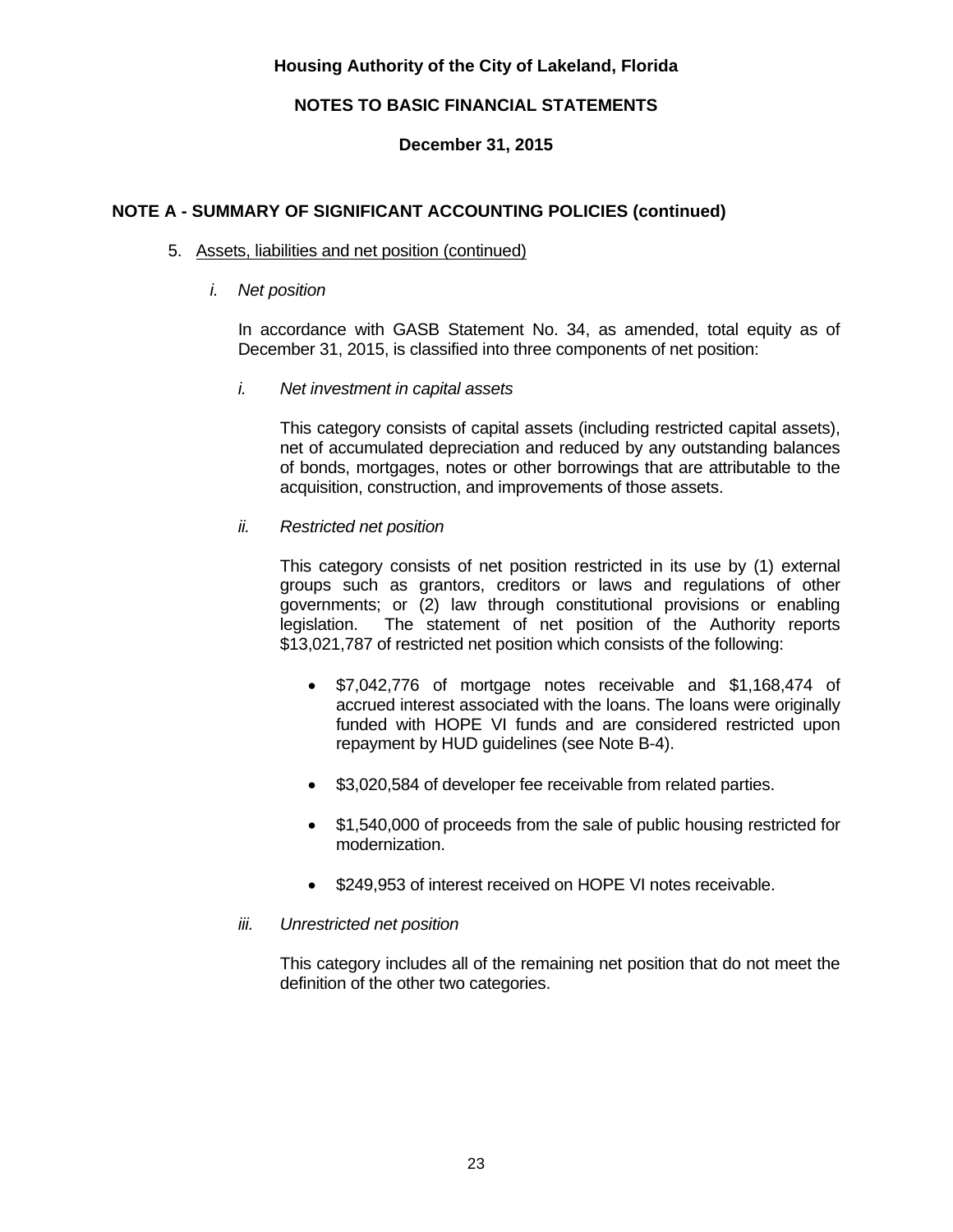### **NOTES TO BASIC FINANCIAL STATEMENTS**

## **December 31, 2015**

## **NOTE A - SUMMARY OF SIGNIFICANT ACCOUNTING POLICIES (continued)**

#### 6. Budgets

Budgets are prepared on an annual basis for each major program and are used as a management tool throughout the accounting cycle. Budgets are not, however, legally adopted nor required in the basic financial statement presentation.

#### 7. Income taxes

The Authority is a governmental entity and is exempt from federal and state income taxes. Accordingly, no provision for federal or state income taxes has been made in the financial statements. The Authority's blended component units are subject to the income tax provisions of the Florida Statutes and the Internal Revenue Code.

The Authority's blended component units account for income taxes in accordance with Financial Accounting Standards Board Accounting Standards Codification ("FASB ASC") 740, *Income Taxes*, which clarifies the accounting and disclosure requirements for uncertainty in tax positions. It requires a two-step approach to evaluate tax positions and determine if they should be recognized in the financial statements. The two-step approach involves recognizing any tax positions that are "more likely than not" to occur and then measuring those positions to determine if they are recognizable in the financial statements. Management regularly reviews and analyzes all tax positions and has determined no aggressive tax positions have been taken.

For the fiscal year ended December 31, 2015, the blended component units did not have any outstanding income taxes paid or outstanding. The income tax filings of the Authority's blended component units are subject to audit by various taxing authorities. The open audit periods for these entities are 2011 through 2015.

#### 8. Leasing activities

The Authority is the lessor of dwelling units to moderate and low income residents. The rents under the leases are determined generally by the resident's income as adjusted for eligible deductions regulated by HUD, although the resident may opt for a flat rent. Leases may be cancelled by the lessee at any time or renewed every year upon recertification of income. The Authority may cancel the lease only for cause. In addition, a significant majority of the capital assets are used in these leasing activities. Revenues associated with these leases are recorded in the accompanying basic financial statements and related schedules within tenant revenue.

The Authority is the lessor under a ground lease to a related party, Renaissance at Washington Ridge LTD, LLLP, where the project has been built. The ground lease expires December 31, 2101. The lease provides for annual rent of \$1. In addition, the Partnership is to pay all operating costs, including taxes and insurance, of the property.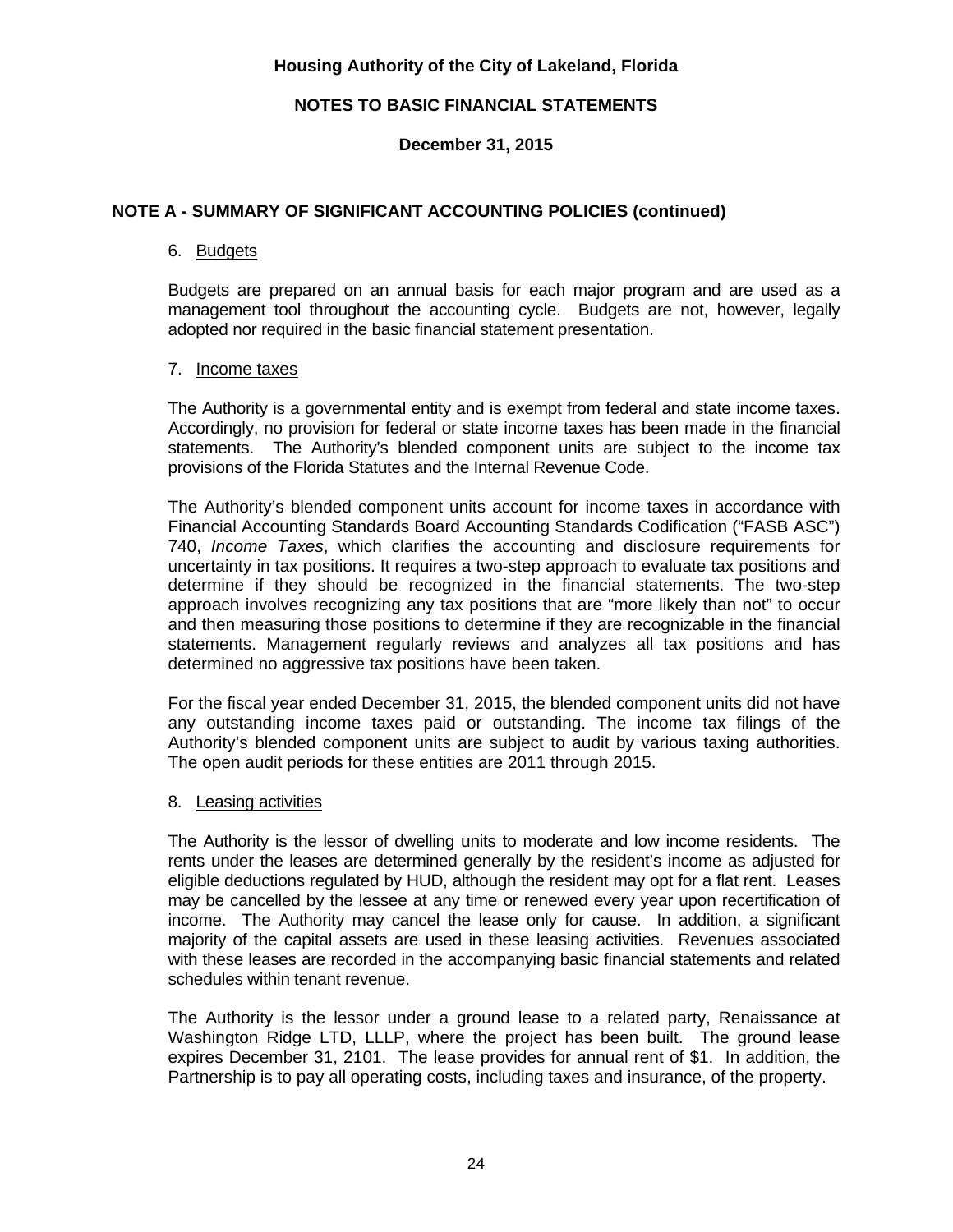### **NOTES TO BASIC FINANCIAL STATEMENTS**

## **December 31, 2015**

## **NOTE A - SUMMARY OF SIGNIFICANT ACCOUNTING POLICIES (continued)**

#### 9. Use of estimates

The preparation of financial statements in conformity with accounting principles generally accepted in the United States of America requires management to make estimates and assumptions that affect the reported amounts of assets and liabilities and disclosure of contingent assets and liabilities at the date of the financial statements and the reported amounts of revenues and expenses during the reporting period. Actual results could differ from those estimates.

#### 10. Impact of recently issued accounting principles

In February 2015, the GASB issued Statement No. 72*, Fair Value Measurement and Application*, to enhance the transparency and comparability of fair value measurements and disclosures in state and local governments' financial statements. This statement is effective for the Authority's December 31, 2016 fiscal year end. Management is currently evaluating the impact of the adoption of this statement on the Authority's financial statements.

In June 2015, the GASB issued Statement No. 73, *Accounting and Financial Reporting for Pensions and Related Assets that are not within the Scope of GASB Statement 68 and Amendments to Certain Provisions of GASB Statements 67 and 68*, which clarifies certain provisions of GASB No. 68, *Accounting and Financial Reporting for Pensions*, and it establishes requirements for defined contribution pensions that was not within the scope of GASB No. 68. This statement is effective for the Authority's December 31, 2017 fiscal year end. Management is currently evaluating the impact of the adoption of this statement on the Authority's financial statements.

In January 2016, the GASB issued Statement No. 80, *Blending Requirements for Certain Component Units - An Amendment of GASB Statement No. 14*, which amends GASB Statement No. 14, *The Financial Reporting Entity*, as amended, by addressing the blending of a component unit incorporated as a not-for-profit corporation in which the primary government is the sole corporate member. This statement is effective for the Authority's December 31, 2017 fiscal year end. Management is currently evaluating the impact of the adoption of this statement on the Authority's financial statements.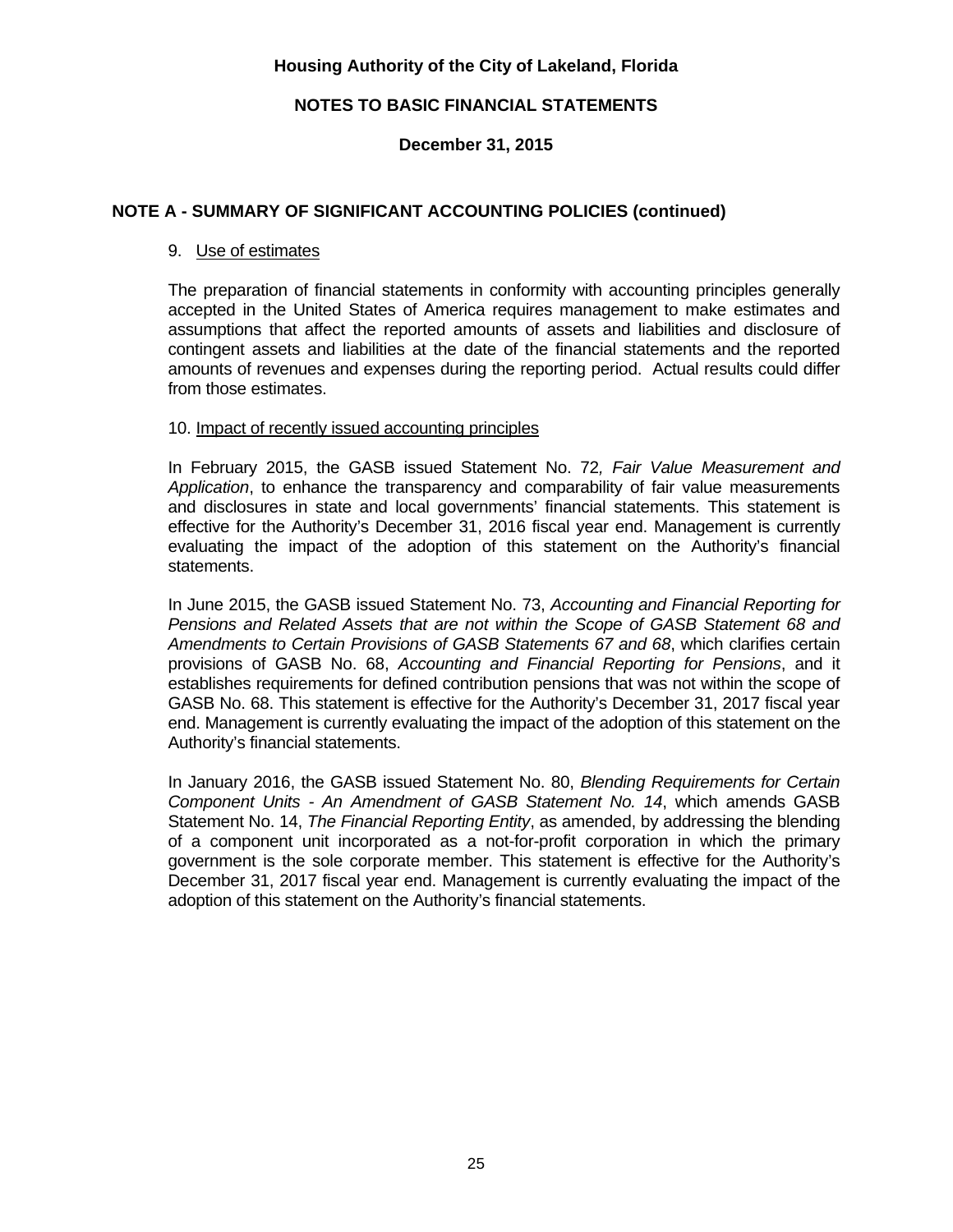### **NOTES TO BASIC FINANCIAL STATEMENTS**

## **December 31, 2015**

## **NOTE B - DETAILED NOTES**

1. Deposits

As of December 31, 2015, the Authority's cash consist of deposits with a book balance of \$2,543,723.

The Authority's deposits and investments are insured by the Federal Depository Insurance Corporation ("FDIC") for up to \$250,000. Monies invested in amounts greater than the insurance coverage are secured by the qualified public depositories pledging securities with the State Treasurer in such amounts required by the Florida Security for Public Deposits Act. In the event of a default or insolvency of a qualified public depositor, the State Treasurer will implement procedures for payment of losses according to the validated claims of the Authority pursuant to Section 280.08, Florida Statutes. Financial institutions must meet the criteria of being a Qualified Public Depository as described in the Florida Security for Public Deposits Act, under Chapter 280, Florida Statutes, before any investments are made with those institutions.

In accordance with GASB Statement No. 40, the Authority's exposure to deposit and investment risk is disclosed as follows:

*Interest Rate Risk* - is the risk that changes in interest rates will adversely affect the fair value of an investment. The Authority's policy is to invest only in HUD allowed investments and to monitor investments in order to limit its exposure to declines in fair value. As of December 31, 2015, the Authority had no investments, and therefore was not exposed to interest rate risk.

*Credit Risk* - is the risk that an issuer or other counterparty will fail to meet its obligations in accordance with agreed terms. It is the Authority's policy to follow the HUD regulations by only having direct investments and investments through mutual funds to direct obligations, guaranteed obligations, or obligations of the agencies in the United States of America. As of December 31, 2015, the Authority mitigated their exposure to credit risk by following HUD regulations.

*Custodial Credit Risk* - is the risk that in the event of a bank failure, the Authority's deposits may not be returned. The Authority's deposit policy for custodial credit risk requires collateral to be held in the Authority's name by its agent or by the bank's trust department. The Authority's deposits are also insured by the Federal Depository Insurance Corporation up to \$250,000 per financial institution, per depositor. As of December 31, 2015, none of the Authority's total balances held in banks and financial institutions of \$2,667,888 were exposed to custodial credit risk, as all were either fully insured or collateralized.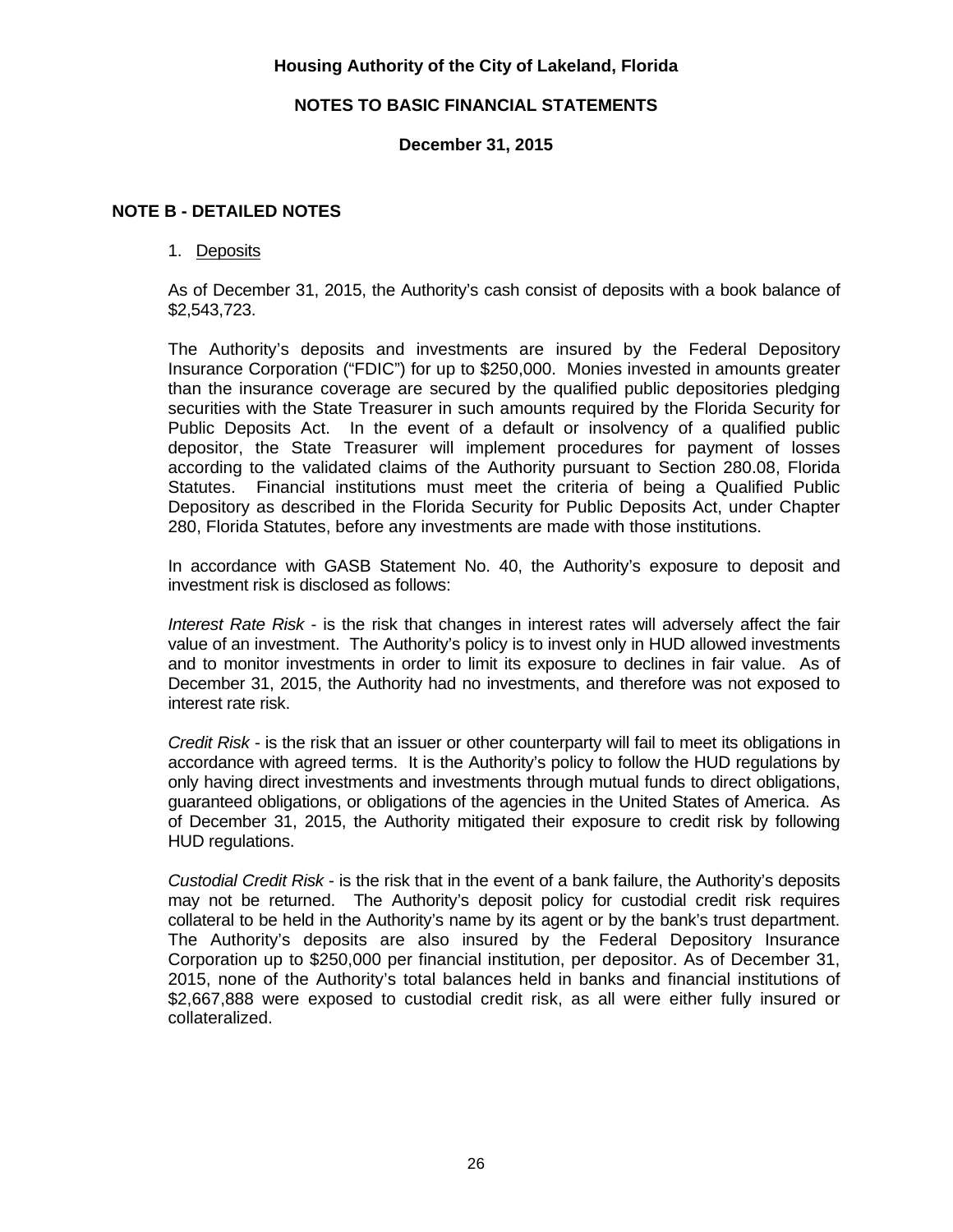# **NOTES TO BASIC FINANCIAL STATEMENTS**

# **December 31, 2015**

# **NOTE B - DETAILED NOTES (continued)**

# 1. Deposits (continued)

#### *Restricted cash*

Cash was restricted for the following purposes at December 31, 2015:

| Current:                                                |                 |
|---------------------------------------------------------|-----------------|
| Modernization - proceeds from sale of public<br>housing | \$<br>1,500,000 |
| Modernization - HOPE VI                                 | 249,953         |
| Modernization - Public Housing                          | 40,000          |
| Security deposits                                       | 53,813          |
| <b>Public Housing Family Self-Sufficiency escrows</b>   | 2,755           |
| Total current restricted cash                           | 1,846,521       |
| Noncurrent:                                             |                 |
| HCV Family Self-Sufficiency escrows                     | 143,419         |
| <b>Public Housing Family Self-Sufficiency escrows</b>   | 19,692          |
| Total noncurrent restricted cash                        | 163,111         |
| <b>Total restricted cash</b>                            | 2,009,632       |
| Receivables, net<br>2.                                  |                 |
| As of December 31, 2015, receivables, net consist of:   |                 |
| Miscellaneous receivables                               | \$<br>78,298    |
| Tenant receivables                                      | 34,924          |
| Portability receivables                                 | 90,569          |
| <b>Fraud receivables</b>                                | 40,143          |
| <b>Total receivables</b>                                | 243,934         |
| Allowance for doubtful accounts - tenants               | (21, 504)       |
|                                                         | \$<br>222,430   |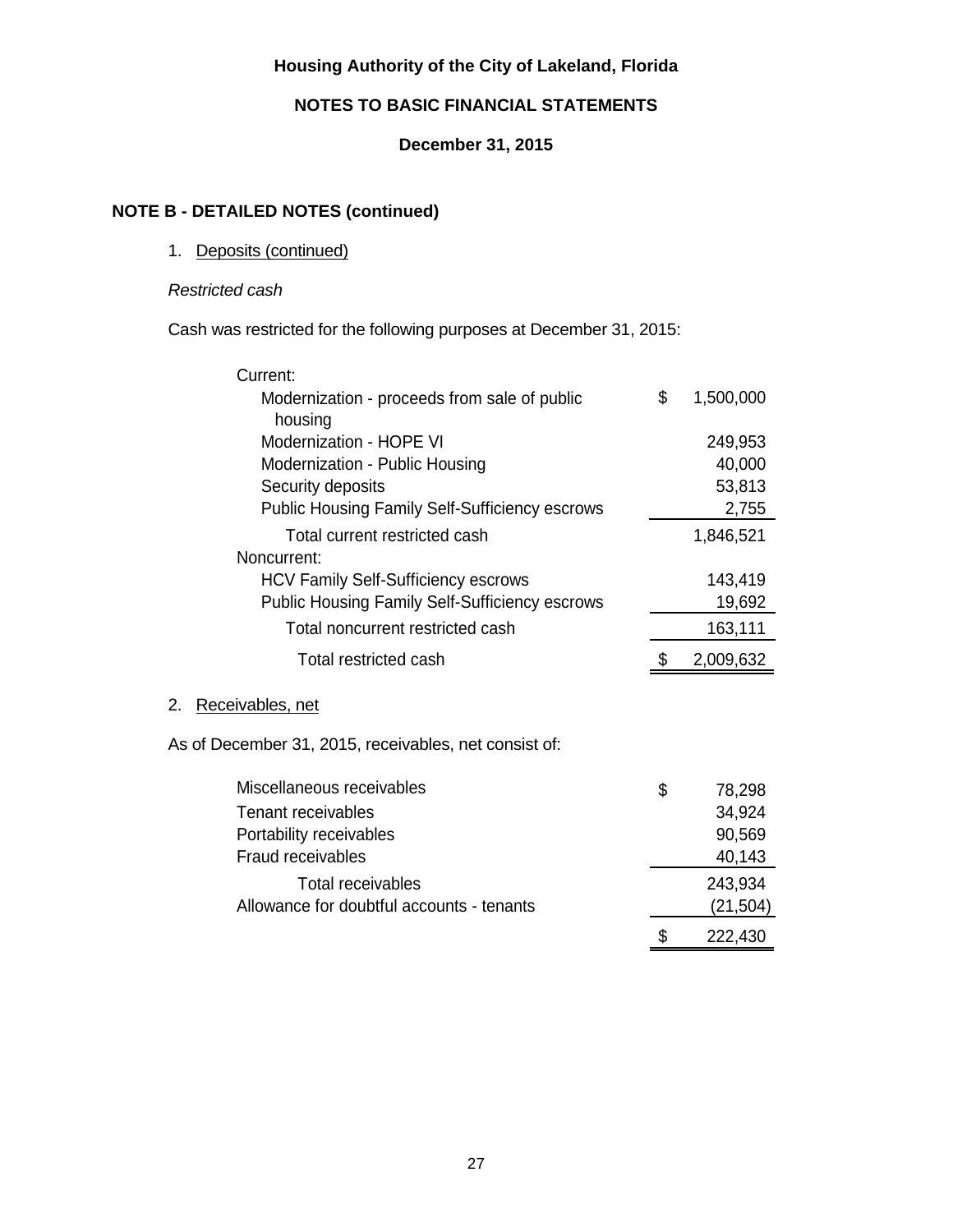# **NOTES TO BASIC FINANCIAL STATEMENTS**

## **December 31, 2015**

# **NOTE B - DETAILED NOTES (continued)**

# 3. Capital assets

A summary of changes in capital assets is as follows:

|                                   | Balance at      |                  |                  | <b>Balance</b> at |
|-----------------------------------|-----------------|------------------|------------------|-------------------|
|                                   | January 1,      | Transfers in/    | Transfers out/   | December 31,      |
|                                   | 2015            | Additions        | <b>Deletions</b> | 2015              |
| Non-depreciable:                  |                 |                  |                  |                   |
| Land                              | 2,116,500<br>\$ | \$               | \$               | 2,116,500<br>S.   |
| Depreciated:                      |                 |                  |                  |                   |
| Buildings and improvements        | 11,441,224      | 86,376           |                  | 11,527,600        |
| Equipment - administration        | 865,654         | 44,049           |                  | 909,703           |
| Equipment - dwelling              | 26,490          | 228              |                  | 26,718            |
| Infrastructure                    | 582,079         |                  |                  | 582,079           |
| Total depreciated                 | 12,915,447      | 130,653          |                  | 13,046,100        |
| Total capital assets              | 15,031,947      | 130,653          |                  | 15,162,600        |
| Less accumulated<br>depreciation  |                 |                  |                  |                   |
| <b>Buildings and improvements</b> | (8,676,586)     | (776, 613)       |                  | (9,453,199)       |
| Equipment - administration        | (488, 116)      | (75, 803)        |                  | (563, 919)        |
| Equipment - dwelling              | (21, 549)       | (3,823)          |                  | (25, 372)         |
| Infrastructure                    | (582,079)       |                  |                  | (582, 079)        |
| <b>Total accumulated</b>          |                 |                  |                  |                   |
| depreciation                      | (9,768,330)     | (856,239)        |                  | (10,624,569)      |
| Capital assets, net               | 5,263,617       | \$<br>(725, 586) | \$               | 4,538,031<br>\$   |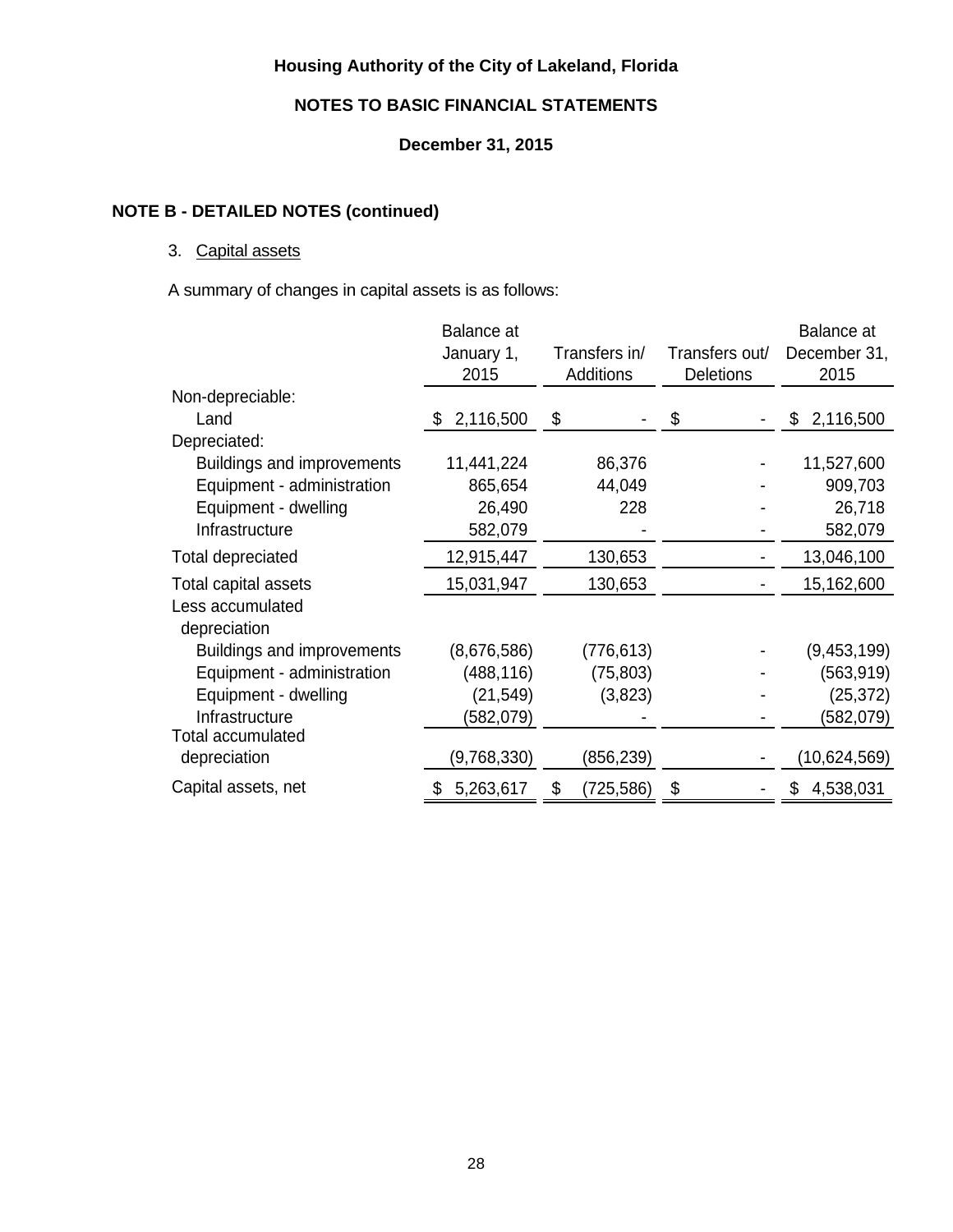#### **NOTES TO BASIC FINANCIAL STATEMENTS**

#### **December 31, 2015**

#### **NOTE B - DETAILED NOTES (continued)**

#### 4. Notes, accrued interest and developer fees receivable

The Authority has entered into various loans and developer agreements with related parties as described in the notes below. In addition, the Authority has other activity with related parties as described in Note B-10.

HUD has provided the funding to the Authority for the development of the mixed-finance properties owned by related parties of the Authority. As funds were received by the Authority from HUD, they were loaned to the respective related parties.

When the notes are paid back they will be considered restricted program income to be used for similar project developments in the future. As of December 31, 2015, all \$11,231,834 of the notes receivable, associated interest, and developer fees are classified as restricted. The following is a summary of the changes in the notes receivable for the year ended December 31, 2015:

|                                                    |          | Balance at      |           |         |          |            |    | Balance at   |
|----------------------------------------------------|----------|-----------------|-----------|---------|----------|------------|----|--------------|
|                                                    |          | January 1, 2015 |           |         |          |            |    | December 31, |
|                                                    | Restated |                 | Additions |         | Payments |            |    | 2015         |
| Amounts due from related parties:                  |          |                 |           |         |          |            |    |              |
| Dakota Park mortgage note - HOPE VI                | \$       | 714,591         | \$        |         | \$       |            | \$ | 714,591      |
| Dakota Park accrued interest - HOPE VI             |          | 434,429         |           | 40,732  |          |            |    | 475,161      |
| Dakota Park developer fee                          |          | 149,859         |           |         |          |            |    | 149,859      |
| Dakota Park promissory note                        |          | 101,380         |           |         |          |            |    | 101,380      |
| Renaissance mortgage note - HOPE VI                |          | 2,200,000       |           |         |          |            |    | 2,200,000    |
| Renaissance accrued interest - HOPE VI             |          | 350,468         |           | 115,060 |          |            |    | 465,528      |
| Renaissance developer fee                          |          | 1,308,453       |           |         |          |            |    | 1,308,453    |
| Renaissance promissory note                        |          | 382,176         |           |         |          | (976)      |    | 381,200      |
| Villas at Lake Bonnet mortgage note                |          | 1,009,877       |           |         |          |            |    | 1,009,877    |
| Villas at Lake Bonnet accrued interest             |          | 151,485         |           | 76,300  |          |            |    | 227,785      |
| Villas at Lake Bonnet developer fee                |          | 320,033         |           |         |          | (249, 546) |    | 70,487       |
| Colton Meadow mortgage note                        |          | 450,845         |           |         |          |            |    | 450,845      |
| Colton Meadow developer fee                        |          | 197,907         |           |         |          | (70, 492)  |    | 127,415      |
| Colton Meadow mortgage note                        |          | 362,901         |           |         |          |            |    | 362,901      |
| West Bartow developer fee                          |          | 1,515,060       |           |         |          | (150, 690) |    | 1,364,370    |
| Twin Lakes promissory note                         |          | 4,713           |           |         |          | (4, 713)   |    |              |
| Subtotal of amounts due from related parties       |          | 9,654,177       |           | 232,092 |          | (476, 417) |    | 9,409,852    |
| Other notes and loans receivable:                  |          |                 |           |         |          |            |    |              |
| Second mortgages                                   |          | 1,348,693       |           |         |          |            |    | 1,348,693    |
| Third mortgages                                    |          | 251,000         |           |         |          |            |    | 251,000      |
| Other loans receivable                             |          | 222,289         |           |         |          |            |    | 222,289      |
| Total                                              |          | 11,476,159      | \$        | 232,092 | \$       | (476, 417) | S  | 11,231,834   |
| Total by category:                                 |          |                 |           |         |          |            |    |              |
| Notes receivable from related parties - restricted | \$       | 5,226,483       | \$        |         | \$       | (5,689)    | \$ | 5,220,794    |
| Other notes and loans receivable - restricted      |          | 1,821,982       |           |         |          |            |    | 1,821,982    |
| Accrued interest - restricted                      |          | 936,382         |           | 232,092 |          |            |    | 1,168,474    |
| Developer fee - restricted                         |          | 3,491,312       |           |         |          | (470, 728) |    | 3,020,584    |
| Total                                              | S        | 11,476,159      | \$        | 232,092 | \$       | (476, 417) | S  | 11,231,834   |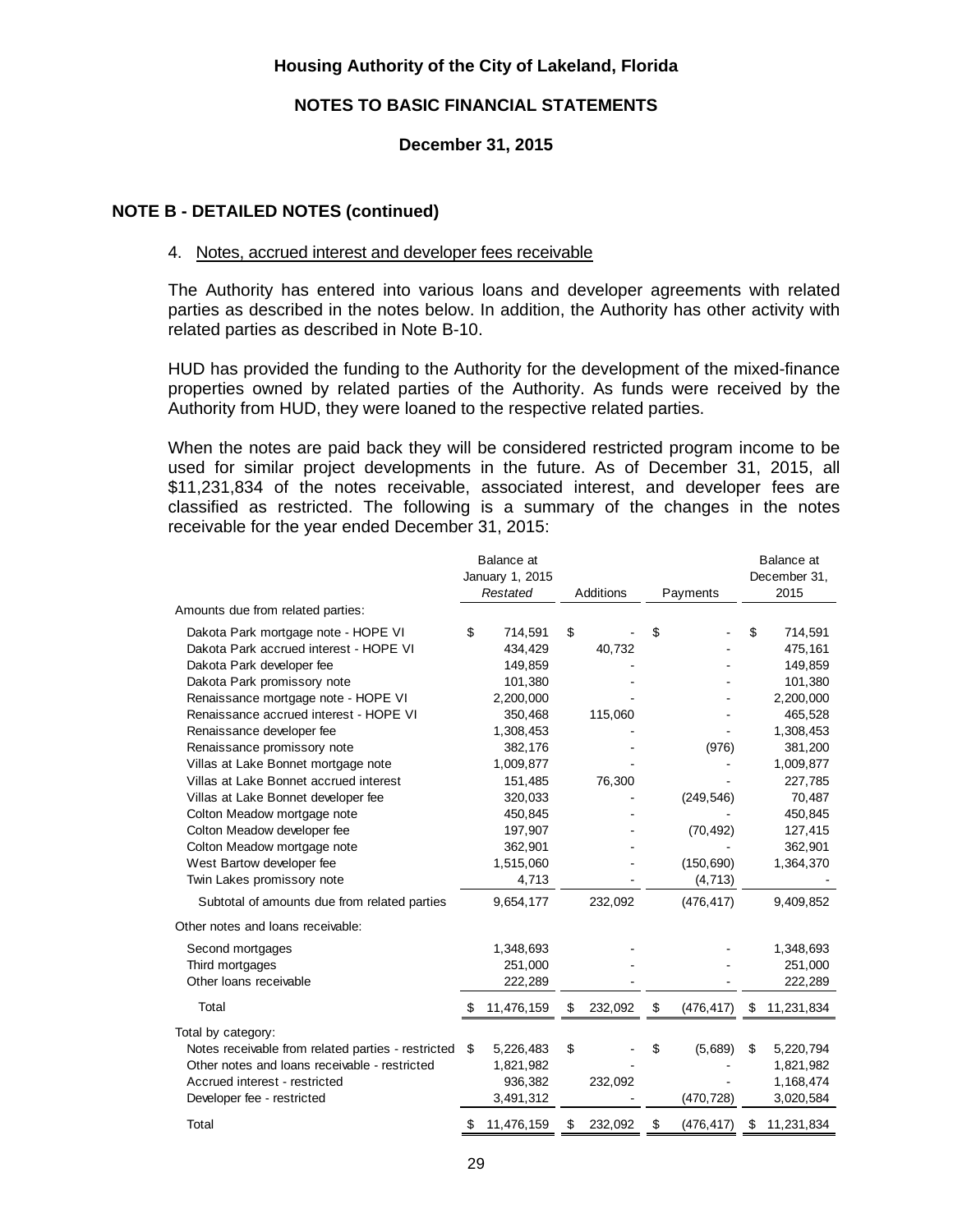### **NOTES TO BASIC FINANCIAL STATEMENTS**

**December 31, 2015**

## **NOTE B - DETAILED NOTES (continued)**

#### 4. Notes, accrued interest and developer fees receivable (continued)

#### *a. Dakota Park Limited Partnership, LLLP ("Dakota Park")*

As part of a mixed finance arrangement, the Authority has executed a mortgage note with Dakota Park whereby the Authority has loaned the partnership \$714,591 in order to enable the partnership to rehabilitate, develop and equip the Dakota Park Apartments. The loan is fully outstanding as of December 31, 2015. The mortgage is subordinated to a first mortgage held by a bank.

The mortgage bears interest at the highest AFR rate established by the Internal Revenue Service (3.40% at December 31, 2015). Payment of principal and interest to the extent of available cash flow commenced on April 1, 2003 and is payable annually through the final maturity date of March 25, 2042. Unpaid accrued interest receivable related to this mortgage was \$475,161 at December 31, 2015.

The Authority also earned a developer fee in prior years in the amount of \$149,859 from Dakota Park, all of which is outstanding at December 31, 2015 and which is to be paid from future available cash flow of the project.

In addition, the Authority has a loan receivable from Dakota Park of \$101,380 at December 31, 2015. The loan is unsecured and bears no interest. The loan is to be repaid from available cash flow after allowable distributions to the Investor Limited Partner and repayment of the mortgage to the Authority.

#### *b. Renaissance at Washington Ridge LTD, LLLP ("Renaissance")*

As part of a mixed finance arrangement, the Authority has executed a mortgage note with Renaissance whereby the Authority has loaned the partnership \$2,200,000 in order to enable the partnership to rehabilitate, develop and equip the Washington Park Apartments and Lake Ridge Apartments. The loan is fully outstanding as of December 31, 2015. The mortgage is subordinated to a first mortgage held by a bank. The mortgage bears interest at the highest AFR rate established by the Internal Revenue Service (3.40% at December 31, 2015). Payment of principal and interest to the extent of available cash flow commenced on April 1, 2004 and is payable annually through the final maturity date of December 31, 2052. Unpaid accrued interest receivable related to this mortgage was \$465,528 at December 31, 2015.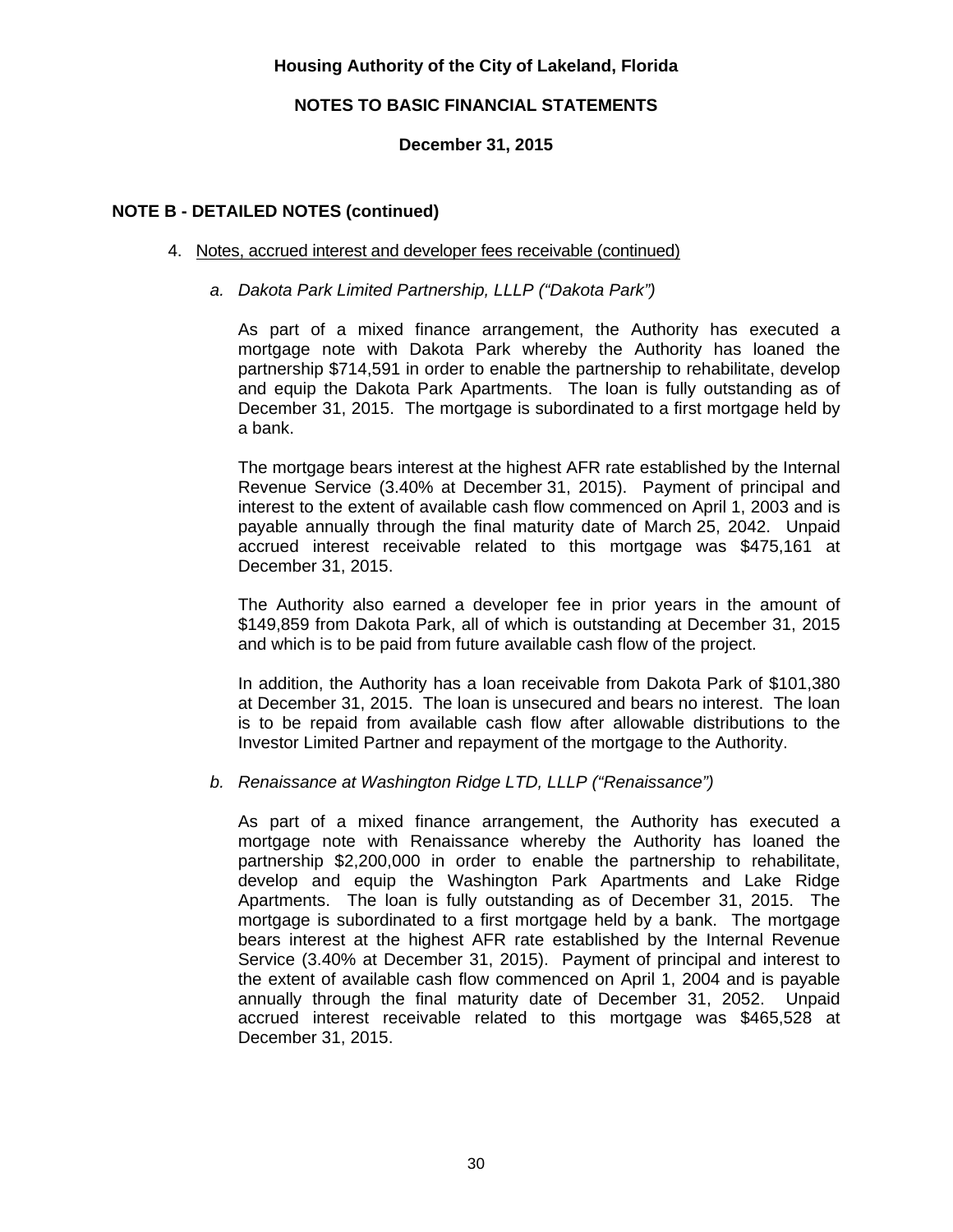## **NOTES TO BASIC FINANCIAL STATEMENTS**

**December 31, 2015**

## **NOTE B - DETAILED NOTES (continued)**

#### 4. Notes, accrued interest and developer fees receivable (continued)

*b. Renaissance at Washington Ridge LTD, LLLP ("Renaissance") (continued)* 

The Authority also earned a developer fee in prior years in the amount of \$1,308,453 from Renaissance, all of which is outstanding at December 31, 2015 and which is to be paid from future available cash flow of the project.

In addition, the Authority has a loan receivable from Renaissance of \$381,200 at December 31, 2015. The loan is unsecured and bears no interest. The loan is to be repaid from available cash flow after allowable distributions to the Investor Limited Partner, repayment of the mortgage to the Authority and payment of the developer fee.

*c. Bonnet Shores, LLLP ("Bonnet Shores")* 

On May 27, 2010, as part of a mixed finance arrangement, the Authority has executed a mortgage note with Bonnet Shores whereby the Authority is lending the partnership a maximum of \$2,200,000 in order to enable the partnership to rehabilitate, develop and equip the Lake Bonnet Apartments. The Authority has an outstanding balance from Bonnet Shores of \$1,009,877 as of December 31, 2015. The mortgage is subordinated to a first mortgage held by a bank. The mortgage bears interest at 7.5% per annum. Commencing on July 1, 2010, and continuing on the first of each month thereafter until the date of the fourth installment of the Investment Limited Partner's capital contribution, interest only payments are to be paid. On the first of the month following the date of the fourth installment, a principal payment in the amount of \$1,258,233 was paid. After the fourth installment, payments of interest and principal shall be paid out of available cash flow with a maturity date 30 years after the date of the fourth installment. As of December 31, 2015, there was \$227,785 of unpaid accrued interest receivable related to this mortgage at December 31, 2015.

The Authority also earned a developer fee in prior years in the amount of \$1,862,443 from Lake Bonnet, of which \$70,487 is outstanding at December 31, 2015 and which is to be paid from future available cash flow of the project.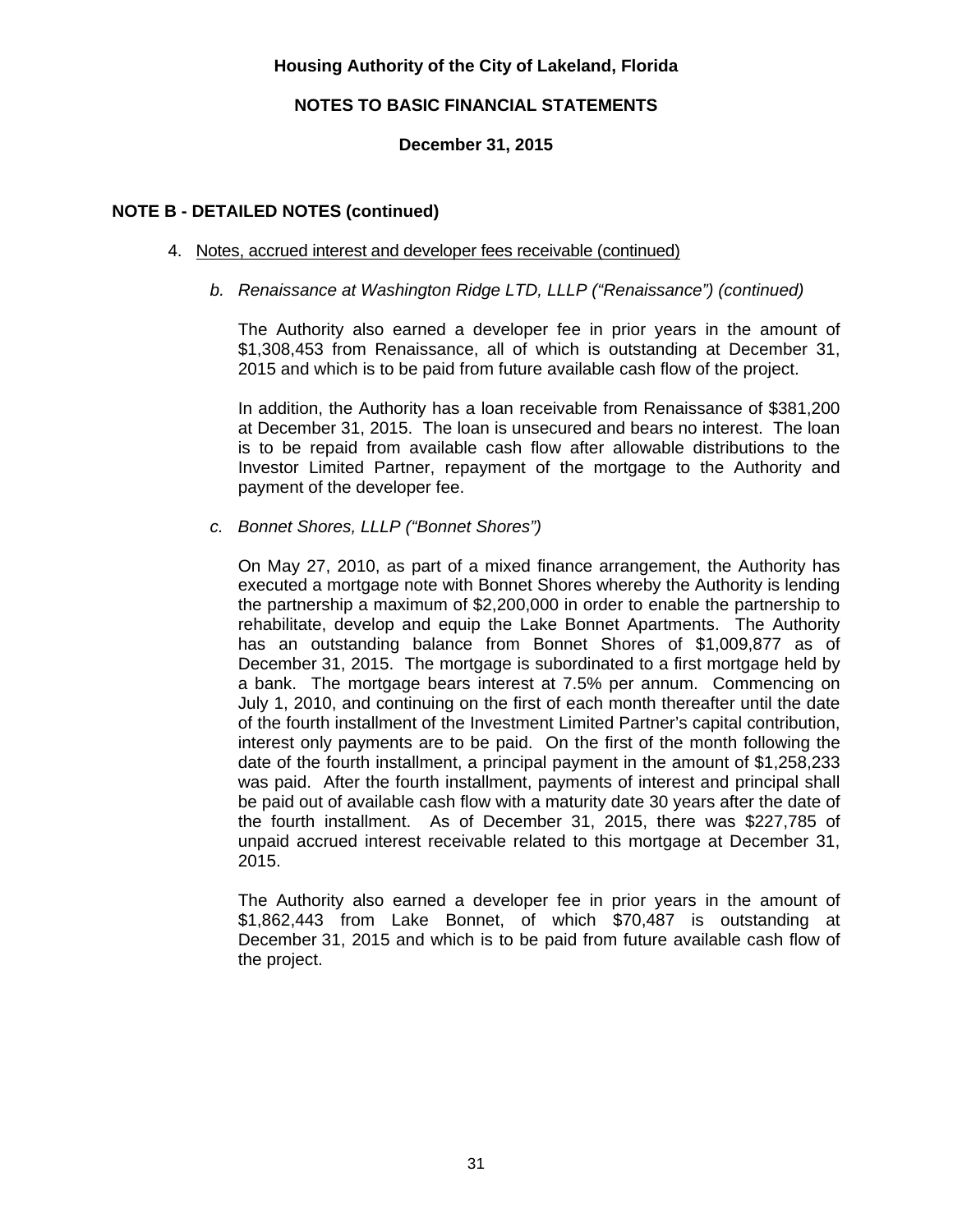### **NOTES TO BASIC FINANCIAL STATEMENTS**

**December 31, 2015**

# **NOTE B - DETAILED NOTES (continued)**

#### 4. Notes, accrued interest and developer fees receivable (continued)

*d. Colton Meadow, LLLP ("Colton Meadow")* 

On April 28, 2010, as part of a mixed finance arrangement, the Authority has executed a mortgage note with Colton Meadow whereby the Authority is lending the Partnership a maximum of \$1,113,378 in order to enable the Partnership to rehabilitate, develop and equip the Colton Meadow Villas. The Authority has an outstanding balance from Colton Meadow of \$450,845 as of December 31, 2015. The mortgage bears interest at 7.5% per annum. Commencing on the first of the month following the date that Colton Meadow meets stabilization, as established by Florida Housing Finance Corporation in connection with its tax credit assistance program loan, and continuing until the maturity date, installments of principal and interest shall be due monthly in the amount of \$7,785.

The entire outstanding principal sum, together with all accrued and unpaid interest shall be due and payable in full on the date which is 30 years after stabilization. There was no unpaid accrued interest receivable related to this mortgage at December 31, 2015.

The Authority also earned a developer fee in prior years in the amount of \$1,749,460 from Colton Meadow, of which \$127,415 is outstanding at December 31, 2015 and which is to be paid from future available cash flow of the project.

In addition, the Authority advanced funds to Colton Meadow in prior years in the amount of \$1,293,641 to fund operations, pay debt, and fund reserves. As of December 31, 2015, the amount outstanding was \$362,901.

#### *e. West Bartow LTD., LLLP ("West Bartow")*

The Authority earned a developer fee in prior years in the amount of \$2,161,102 from West Bartow which has an outstanding balance of \$1,364,370 at December 31, 2015 and which is to be paid from future available cash flow of the project.

#### *f. Twin Lakes at Lakeland, LLLP ("Twin Lakes")*

As part of a mixed finance arrangement, the Authority has executed a mortgage note with Twin Lakes whereby the Authority has loaned the partnership \$222,289 in order to enable the partnership to rehabilitate, develop and equip the Twin Lakes. The loan is fully outstanding as of December 31, 2015. The mortgage is subordinated to a first mortgage held by a bank.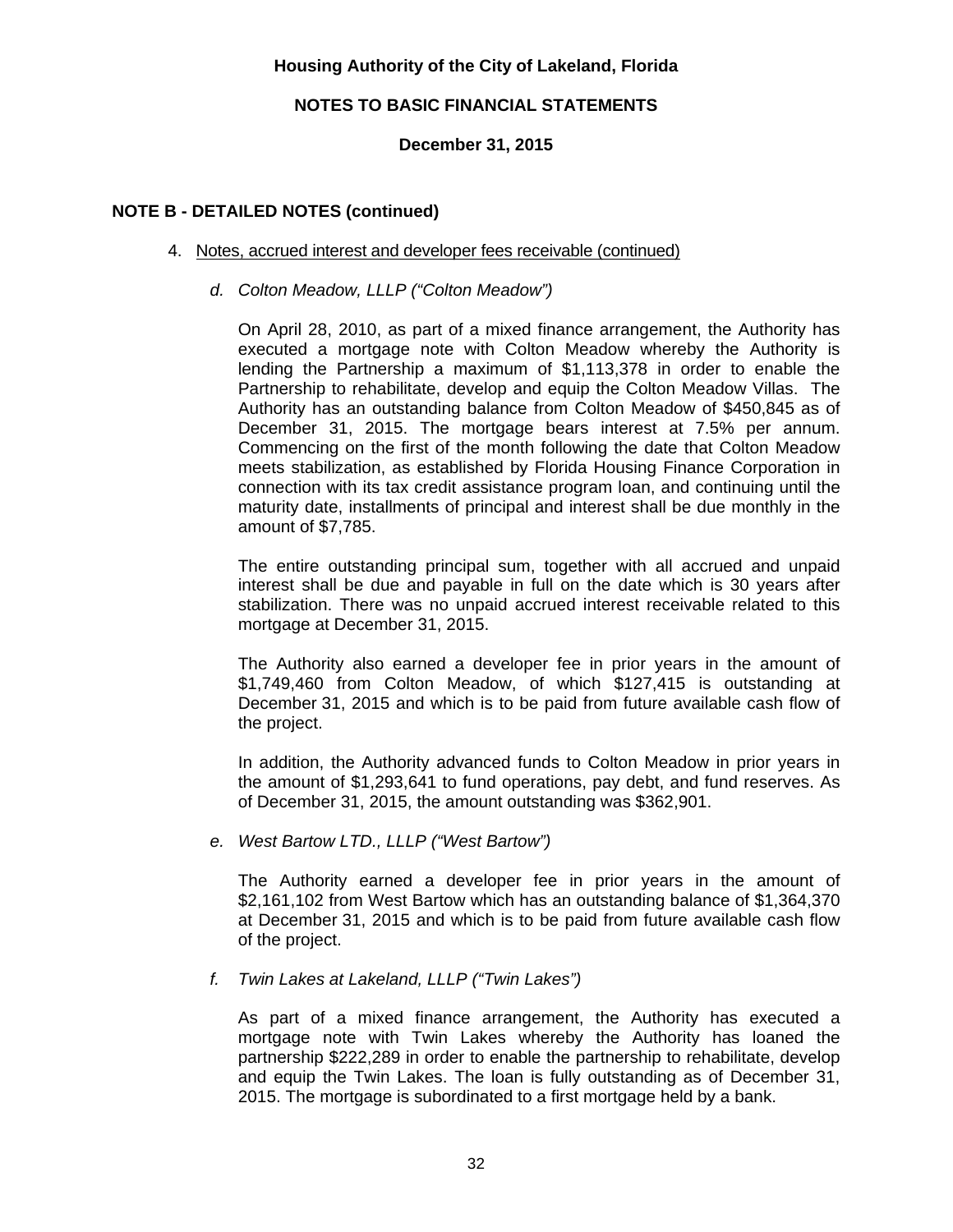## **NOTES TO BASIC FINANCIAL STATEMENTS**

**December 31, 2015**

## **NOTE B - DETAILED NOTES (continued)**

#### 4. Notes, accrued interest and developer fees receivable (continued)

*f. Twin Lakes at Lakeland, LLLP ("Twin Lakes") (continued)* 

In addition, the Authority received full payment of an unsecured, non-interest bearing loan receivable from Twin Lakes of \$4,713 during the year ended December 31, 2015.

In addition, the Authority has provided loans to individual homeowners as described below.

*g. Second mortgages* 

Second mortgages were issued to assist the Authority in selling the condominiums at Magnolia Pointe and homes at Hampton Hills. The mortgages are due 30 years from the date of the mortgage and do not bear interest. The balance of the mortgage is due upon the sale of the condominium; refinancing of the first mortgage; failure to maintain the property; default on any obligations, covenants and/or agreements with the lender; or upon borrower's death (collectively a repayment event).

*h. Third mortgages* 

Third mortgages were issued to assist the Authority in selling single family homes constructed as part of the Lake Ridge redevelopment. A portion of the mortgages are due 30 years from the date of the mortgage and do not bear interest. The balance of the mortgage is due upon the sale of the home; refinancing of any mortgage; failure to maintain the property; default on any obligations, covenants and/or agreements with the lender or upon borrower's death (collectively a repayment event). If the property is sold within the thirty year period, the Authority will share in any appreciation of the property according to a schedule included in the loan document.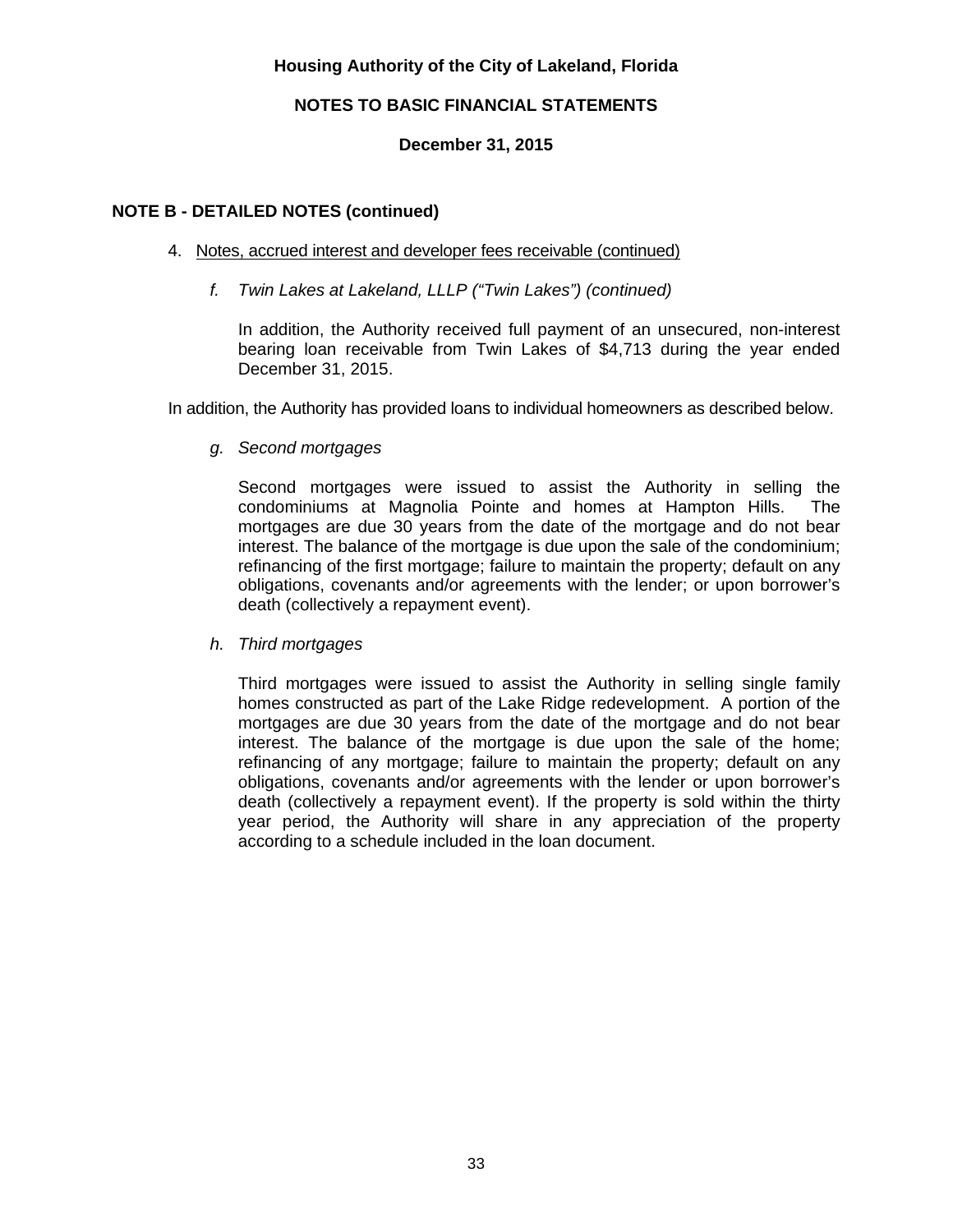## **NOTES TO BASIC FINANCIAL STATEMENTS**

## **December 31, 2015**

# **NOTE B - DETAILED NOTES (continued)**

#### 5. Other current liabilities

As of December 31, 2015, other current liabilities consist of:

| Due to related party            | \$ | 54,488  |
|---------------------------------|----|---------|
| Accrued audit fees              |    | 45,987  |
| Family self-sufficiency escrows |    | 2,755   |
| Miscellaneous liabilities       |    | 163,927 |
| Unearned revenue                |    | 7,502   |
|                                 | S  | 274,659 |

#### 6. Noncurrent liabilities

The following is a summary of the changes in noncurrent liabilities for the year ended December 31, 2015:

|                                     | Payable at<br>January 1,<br>2015 | Additions            | <b>Reductions</b>    | Payable at<br>December 31,<br>2015 | Due Within<br>One Year |  |
|-------------------------------------|----------------------------------|----------------------|----------------------|------------------------------------|------------------------|--|
| <b>LPHC</b> loans                   | 303,000<br>\$                    | \$<br>$\blacksquare$ | \$<br>$\blacksquare$ | 303,000<br>\$                      | \$                     |  |
| Williamstown mortgage note          | 238,632                          | $\blacksquare$       | (238,632)            |                                    |                        |  |
| Compensated absences                | 93,242                           | 26,696               | (44, 163)            | 75,775                             | 26,522                 |  |
| Family self-sufficiency escrows -   |                                  |                      |                      |                                    |                        |  |
| <b>Public Housing</b>               | 43,125                           | 3,613                | (24, 291)            | 22,447                             | 2,755                  |  |
| Family self-sufficiency escrows -   |                                  |                      |                      |                                    |                        |  |
| Section 8                           | 142,983                          | 49,861               | (49,425)             | 143,419                            |                        |  |
| <b>Total noncurrent liabilities</b> | 820,982<br>\$                    | \$<br>80,170         | \$ (356, 511)        | 544,641<br>\$                      | 29,277<br>S            |  |

#### *a. Williamstown mortgage note*

In 2007, the Authority entered into a loan agreement with a financial institution for a total amount of \$325,000. In 2009, the mortgage was refinanced and a new note was executed in the amount of \$307,500. On September 10, 2013, the Authority entered into a new note for the remaining balance of \$260,996. The mortgage loan bears interest at 4.95%. The principal and interest were to be repaid in 35 monthly installments in the amount of \$2,495 and a balloon payment of approximately \$209,346 was due September 16, 2016. The mortgage is secured by the land. The mortgage was paid in full during the year ended December 31, 2015.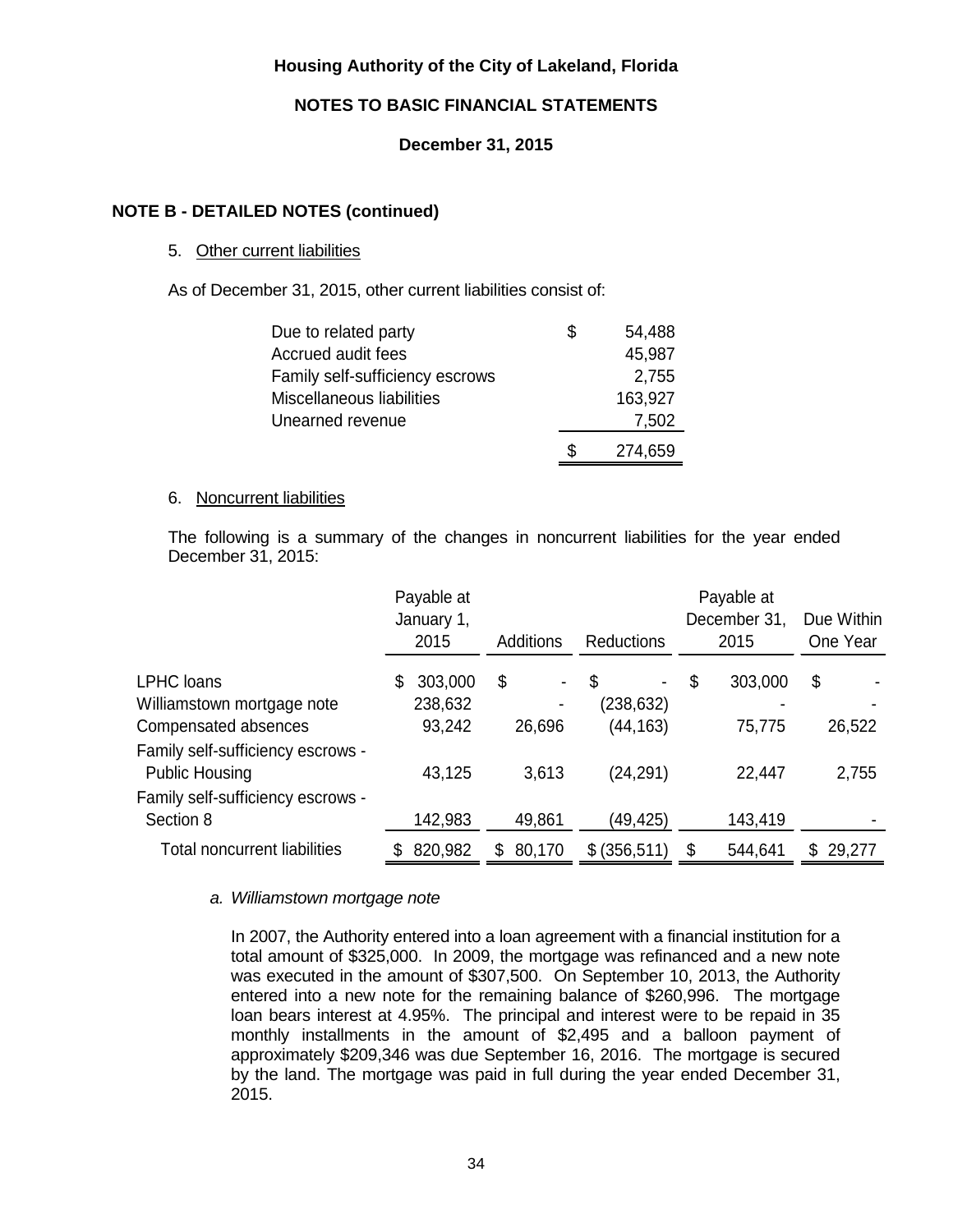## **NOTES TO BASIC FINANCIAL STATEMENTS**

## **December 31, 2015**

## **NOTE B - DETAILED NOTES (continued)**

## 6. Noncurrent liabilities (continued)

## *b. LPHC loans*

In 2006, the Authority entered into a non-interest bearing loan agreement with LPHC, a related party, for the closing costs, deposits, and mortgages on homes sold at the Homes at Lakeridge site. As of December 31, 2015, the total amount outstanding was \$303,000.

#### 7. Pension plan

The Authority maintains two single employer defined contribution plans for the benefit of regular full-time employees. The Plans are administered by the Mass Mutual Financial Group. In a defined contribution plan, benefits depend solely on amounts available in the plan. The Authority's Board of Commissioners is authorized to establish and amend plan provisions. Employees are eligible to participate in the plan after six months of employment and after attaining eighteen years of age. Vesting begins after one year of service and participants become 100% vested after five years. For all employees hired prior to January 1, 2008, the Authority contributes 6% of the participants' earnings to the plan and the participant contributes 5%. For employees hired on or after January 1, 2008, the Authority contributes 4% of the participants' earnings to the Plan and the participant contributes 3%. The Authority contributed \$69,771 and employees contributed \$81,797 during the year ended December 31, 2015.

## 8. Risk management

The Authority is exposed to various risks of loss related to torts; theft of, damage to and destruction of assets; errors and omissions; and other general liability issues. The Authority is insured through the Florida Housing Authorities Risk Management Insureds ("FHARMI"), a public risk pool currently operating as a common risk management and insurance program. The Authority pays an annual premium to FHARMI for general insurance coverage. The agreement for formation of FHARMI provides that it will be self-sustaining through member premiums and will reinsure through commercial companies. In addition, the Authority carries commercial insurance for all other risks of loss, including workers' compensation and employee health and accident insurance. There were no significant reductions of insurance coverage from prior years and settlements did not exceed insurance coverage for each of the past three years.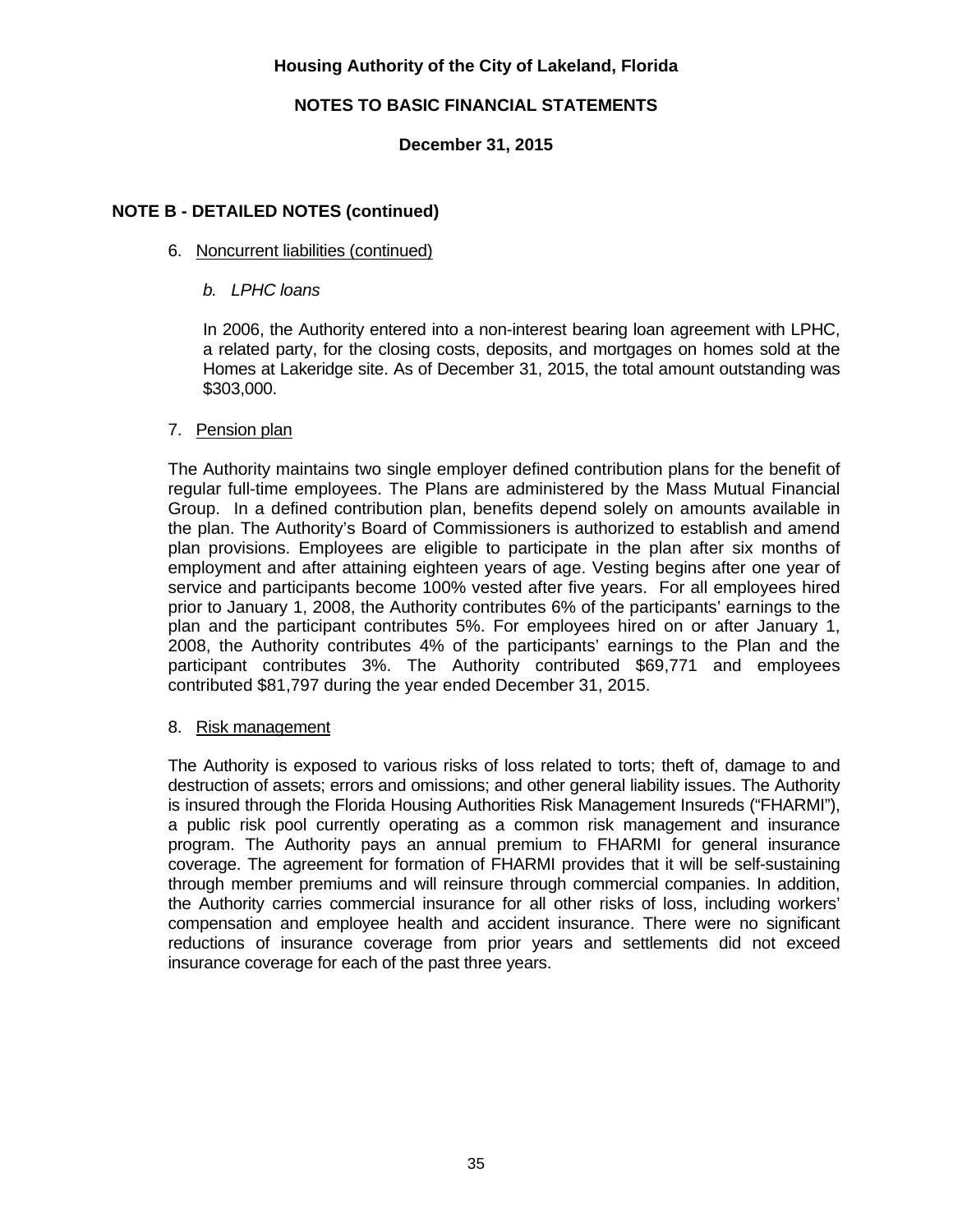## **NOTES TO BASIC FINANCIAL STATEMENTS**

#### **December 31, 2015**

## **NOTE B - DETAILED NOTES (continued)**

#### 9. Commitments and contingencies

*a. Legal* 

Generally, the Authority is party to various pending or threatened legal actions arising in the normal course of operations. Although the outcome of these actions is not presently determinable, it is the Authority's opinion that any ultimate liability is not expected to have a material adverse effect on the Authority's financial position.

#### *b. Grants and contracts*

The Authority participates in various federally-assisted grant programs that are subject to review and audit by the grantor agencies. Entitlements to these resources are generally conditional upon compliance with the terms and conditions of grant agreements and applicable federal regulations, including the expenditure of resources for allowable purposes. Any disallowance resulting from a federal audit may become a liability of the Authority. As of the date of this report, management is not aware of any such examinations.

The Authority has received cumulative funding in excess of housing assistance payments ("HAP") and earned administrative fees through the Section 8 Housing Choice Voucher Program in accordance with current regulations. As of December 31, 2015, the Authority did not have any unspent cumulative excess HAP funding.

#### *c. Funds awarded*

The Authority receives funding from HUD through grants and programs to help subsidize the cost of project repairs, improvements and certain operating costs. Unspent funded awards as of December 31, 2015 amounted to the following:

| Revitalization of Severely Distressed Public |     |             |
|----------------------------------------------|-----|-------------|
| Housing Program (HOPE VI)                    |     | \$1,933,016 |
| <b>Replacement Housing Factor</b>            |     | 1,969,034   |
| <b>Public Housing Capital Fund Program</b>   |     | 662,720     |
| Total unspent funded awards                  | \$. | 4,564,770   |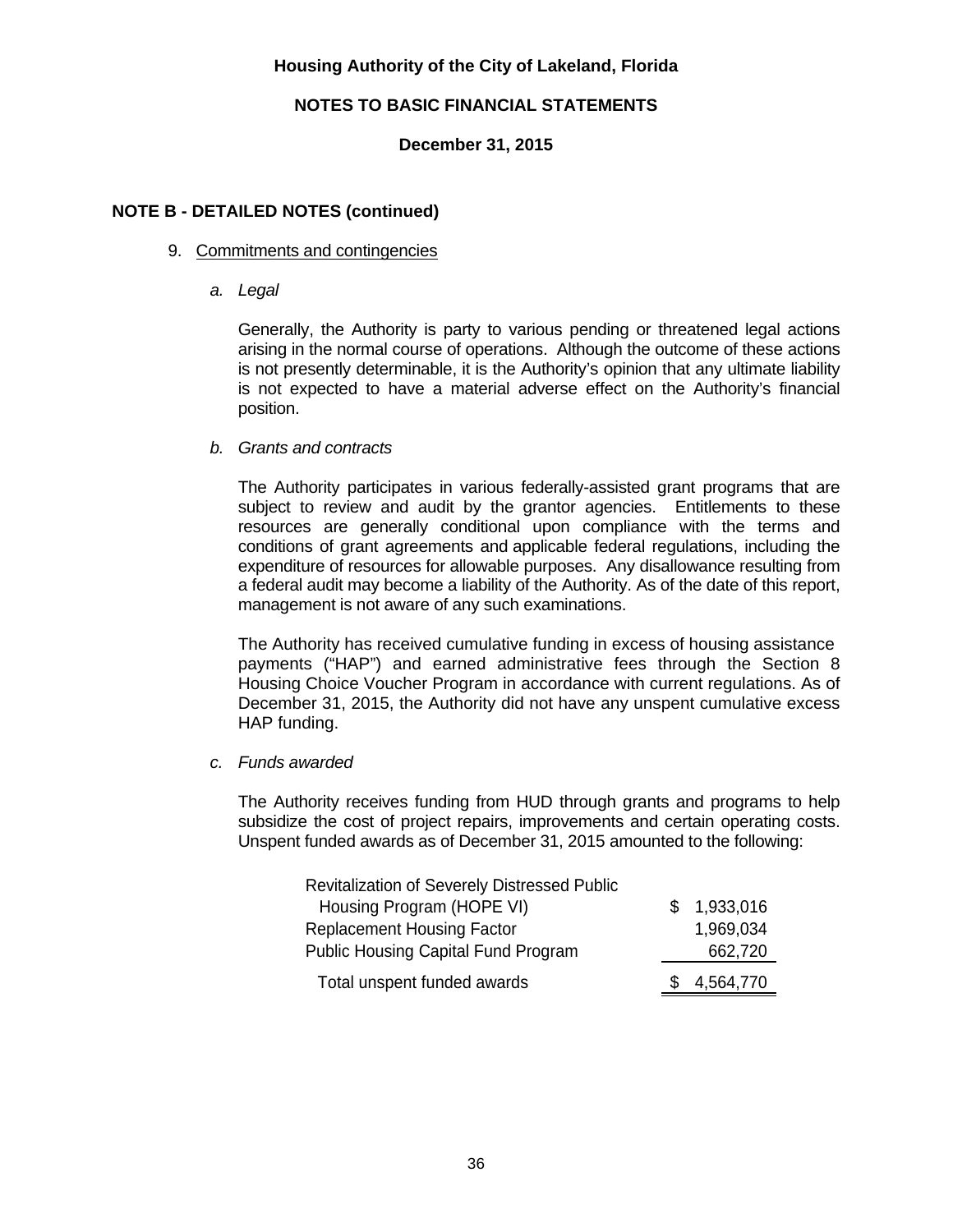### **NOTES TO BASIC FINANCIAL STATEMENTS**

#### **December 31, 2015**

## **NOTE B - DETAILED NOTES (continued)**

#### 10. Related parties

The Authority provides all operational and administrative support to several related organizations on a cost reimbursement basis (see Note A-1), as well as funding certain operational and development shortfalls of these entities. For the year ended December 31, 2015, total amounts received from the related parties were \$1,216,731 not including any pass-through operating subsidy. Total operating subsidy passed through to all partnerships during the year ended December 31, 2015 was \$352,065.

As of December 31, 2015, the Authority is reporting \$9,455 as a receivable and \$54,488 as a payable to related parties as described in Note A-1. In addition to the amounts listed above, the Authority has signed mortgage notes, promissory notes and developer agreements with certain related parties as described in Note B-4.

For the year ended December 31, 2015, activity between the Authority and its related parties was as follows:

|                                           | Received      |
|-------------------------------------------|---------------|
| Related organization                      | from          |
| Renaissance at Washington Ridge LTD, LLLP | \$<br>355,521 |
| West Bartow Partnership LTD, LLLP         | 141,244       |
| Dakota Park Limited Partnership, LLLP     | 62,901        |
| <b>Bonnet Shores, LLLP</b>                | 411,709       |
| Colton Meadow, LLLP                       | 245,356       |
| Balance at December 31, 2015              | \$1,216,731   |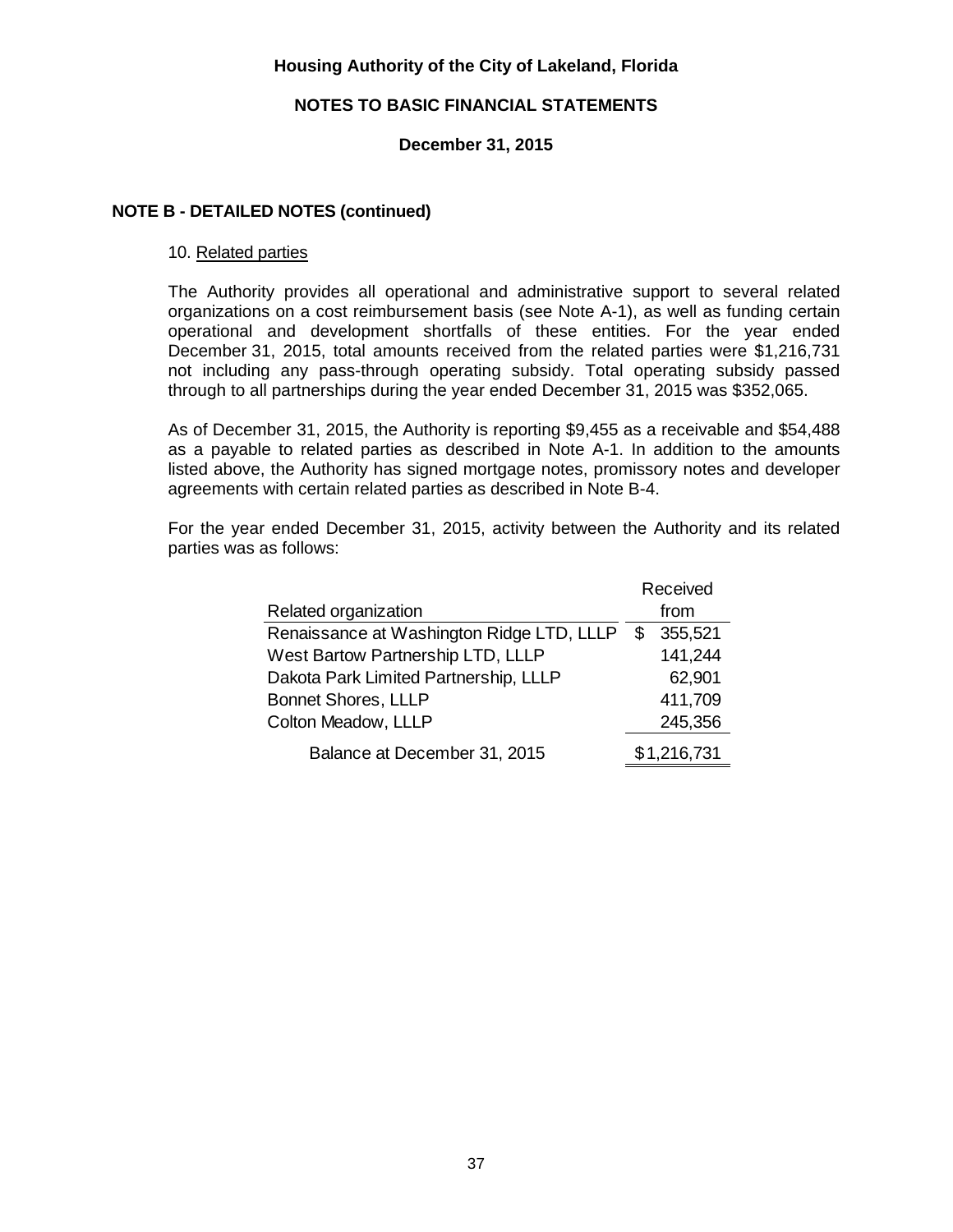## **NOTES TO BASIC FINANCIAL STATEMENTS**

## **December 31, 2015**

# **NOTE B - DETAILED NOTES (continued)**

#### 11. Concentrations

For the year ended December 31, 2015, approximately 83% of all revenues and 31% of all receivables are from HUD.

The Authority operates in a heavily regulated environment. The operations of the Authority are subject to the administrative directives, rules and regulations of federal, state, and local regulatory agencies including, but not limited to HUD. Such administrative directives, rules and regulations are subject to change by an act of Congress or an administrative change mandated by HUD. Such changes may occur with little notice or inadequate funding to pay for the related costs and the additional administrative burden to comply with the changes.

#### 12. Financial data schedule

As required by HUD, the Authority prepares its financial data schedule in accordance with HUD requirements in a prescribed format which differs from the presentation of the basic financial statements. The schedule's format presents certain operating items as nonoperating, such as: depreciation expense, housing assistance payments and extraordinary maintenance expense. In addition, the schedule's format includes nonoperating items as operating, such as: investment revenue, HUD capital grant revenue, interest expense, and gains and losses on the disposal of capital assets. Furthermore, the schedule reflects tenant revenue and bad debt expense separately.

#### 13. Prior period adjustment

The Authority adjusted beginning equity by \$153,227 for the inclusion of costs from 2014 relating to Bonnet Shores, GP. These other assets are amortized over 15 years.

#### 14. Subsequent events

Management has evaluated subsequent events through September 28, 2016, the date the financial statements were available to be issued, and noted no additional significant items to be disclosed.

#### 15. Condensed blended component unit information

Condensed component unit information for the Authority's major blended component units as listed in Note A-1 is presented below.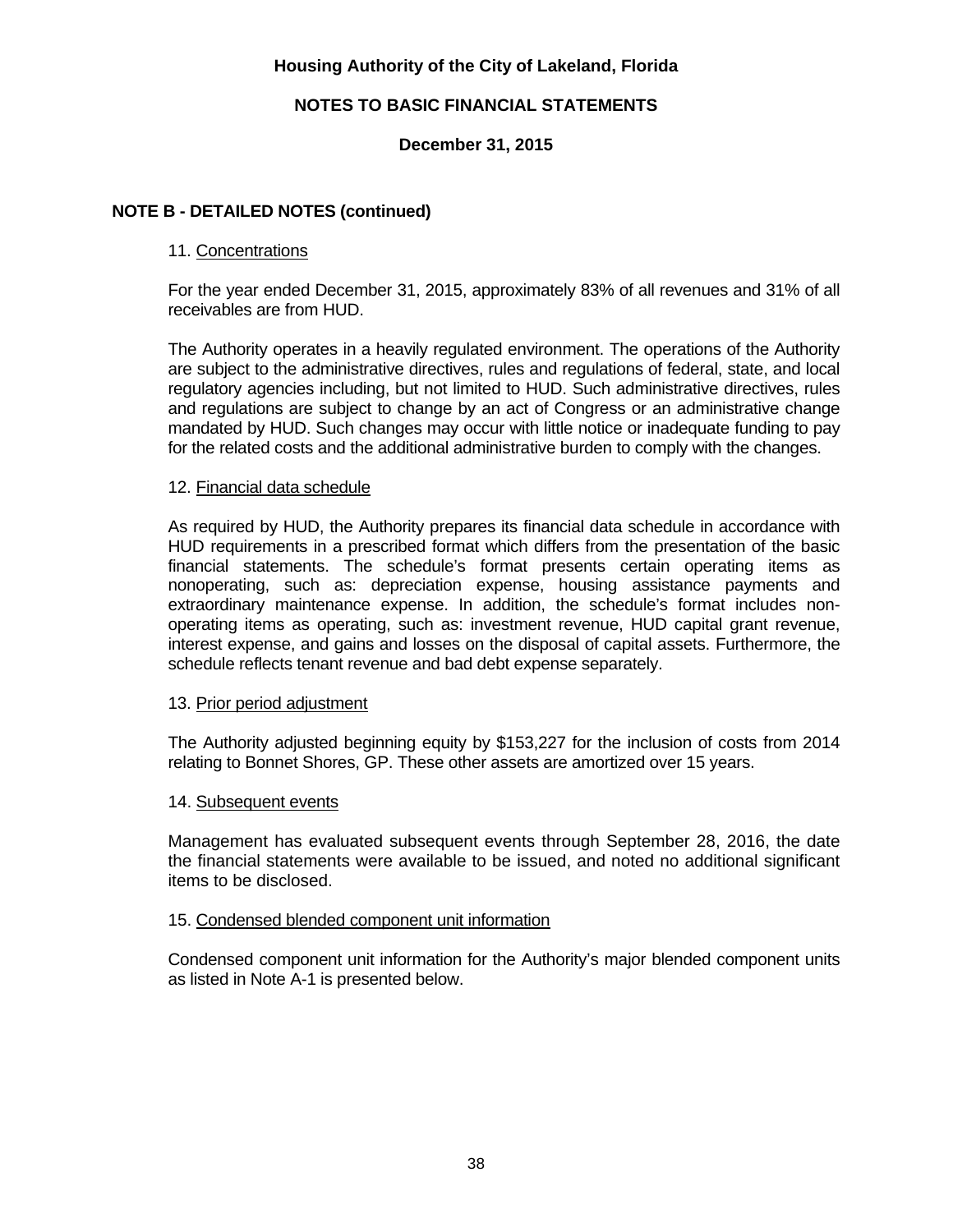#### **NOTES TO BASIC FINANCIAL STATEMENTS**

# **December 31, 2015**

## **NOTE B - DETAILED NOTES (continued)**

# 15. Condensed blended component unit information (continued)

#### *Condensed Statement of Net Position*

| <b>ASSETS</b>              | Polk County<br>West Lake<br>Housing,<br>Management,<br><b>LLC</b><br>Inc. |               | West Lake<br>Realty, Inc. | Arbor Manor<br>LTD, LLLP | <b>Bonnet</b><br>Shores GP.<br>Inc. | Renaissance<br>at Washington<br>Ridge Master<br>Association.<br>Inc. | Polk County<br>Housing<br>Developers,<br>Inc. | <b>West Bartow</b><br>GP, Inc. | Heritage<br>Oaks at<br>Renaissance<br>Dev, LLC |
|----------------------------|---------------------------------------------------------------------------|---------------|---------------------------|--------------------------|-------------------------------------|----------------------------------------------------------------------|-----------------------------------------------|--------------------------------|------------------------------------------------|
| Current assets             | 3,071<br>\$                                                               | \$<br>94,300  | 625<br>\$                 | \$<br>$\sim 100$         | 5,726<br>- \$                       | \$<br>27,027                                                         | 2,975,306<br>S                                | 1,024<br>S                     | 219<br>-\$                                     |
| Noncurrent liabilities     |                                                                           |               |                           | ٠                        | 127,651                             |                                                                      | 1,925,173                                     |                                |                                                |
| <b>TOTAL ASSETS</b>        | 3,071                                                                     | 94,300        | 625                       | $\overline{\phantom{a}}$ | 133,377                             | 27,027                                                               | 4,900,479                                     | 1,024                          | 219                                            |
| <b>LIABILITIES</b>         |                                                                           |               |                           |                          |                                     |                                                                      |                                               |                                |                                                |
| <b>Current liabilities</b> | 3,085                                                                     | 84,602        |                           | 1,529                    | 759                                 |                                                                      | $\sim$                                        | 1,024                          | 219                                            |
| Noncurrent liabilities     |                                                                           | 11,640        |                           |                          |                                     |                                                                      |                                               |                                |                                                |
| <b>TOTAL LIABILITIES</b>   | 3,085                                                                     | 96,242        | $\overline{\phantom{0}}$  | 1,529                    | 759                                 |                                                                      | $\overline{\phantom{a}}$                      | 1,024                          | 219                                            |
| <b>NET POSITION</b>        |                                                                           |               |                           |                          |                                     |                                                                      |                                               |                                |                                                |
| Restricted                 |                                                                           |               |                           |                          |                                     |                                                                      | 1,925,173                                     |                                |                                                |
| Unrestricted               | (14)                                                                      | (1, 942)      | 625                       | (1,529)                  | 132,618                             | 27,027                                                               | 2,975,306                                     |                                |                                                |
| <b>TOTAL NET POSITION</b>  | (14)                                                                      | \$<br>(1,942) | 625<br>- \$               | £.<br>(1,529)            | 132,618                             | 27,027                                                               | 4,900,479<br>\$.                              |                                |                                                |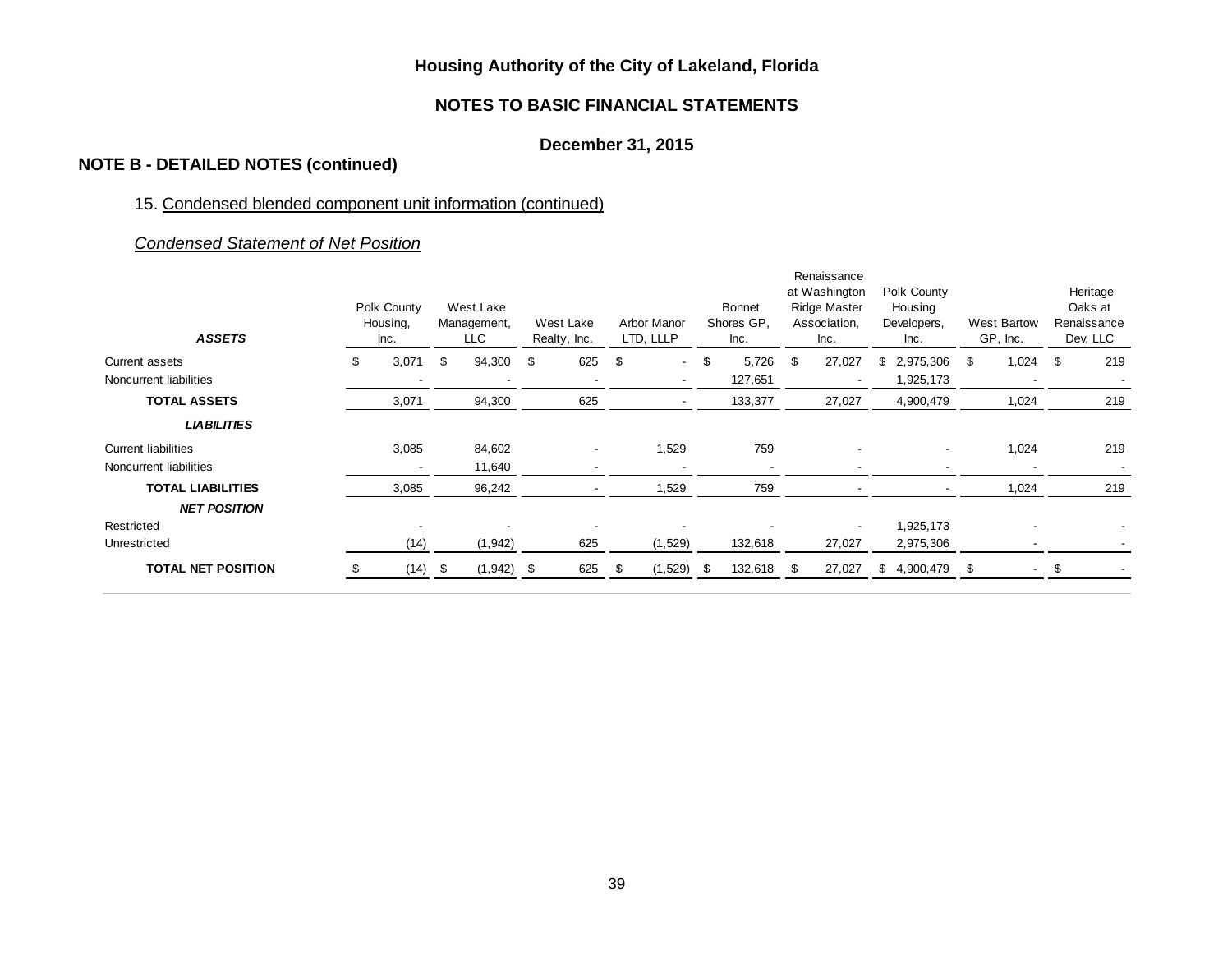#### **NOTES TO BASIC FINANCIAL STATEMENTS**

## **December 31, 2015**

# **NOTE B - DETAILED NOTES (continued)**

# 15. Condensed blended component unit information (continued)

# *Condensed Statement of Revenues, Expenses and Changes in Net Position*

|                                                                                                             | Polk County<br>Housing,<br>Inc. |        | West Lake<br>Management,<br><b>LLC</b> |                              | West Lake<br>Realty, Inc. |                                  | <b>Arbor Manor</b><br>LTD, LLLP |         | <b>Bonnet</b><br>Shores GP,<br>Inc. |                    | Renaissance<br>at Washington<br><b>Ridge Master</b><br>Association.<br>Inc. |                                   | Polk County<br>Housing<br>Developers,<br>Inc. | West Bartow<br>GP, Inc. | Heritage<br>Oaks at<br>Renaissance<br>Dev, LLC |
|-------------------------------------------------------------------------------------------------------------|---------------------------------|--------|----------------------------------------|------------------------------|---------------------------|----------------------------------|---------------------------------|---------|-------------------------------------|--------------------|-----------------------------------------------------------------------------|-----------------------------------|-----------------------------------------------|-------------------------|------------------------------------------------|
| <b>OPERATING REVENUES</b><br>Management fees<br>Other operating revenue                                     | \$                              | $\sim$ | \$.                                    | 214,418<br>282,054           | \$                        | $\overline{\phantom{a}}$         | \$                              |         | $-5$                                | $\sim$ $-$         | \$                                                                          | $\blacksquare$<br>47,337          | Ś.<br>$\overline{a}$<br>4,036                 | \$<br>$\blacksquare$    | \$                                             |
| Total operating revenues                                                                                    |                                 |        |                                        | 496,472                      |                           |                                  |                                 |         |                                     |                    |                                                                             | 47,337                            | 4,036                                         |                         |                                                |
| <b>OPERATING EXPENSES</b><br>Administrative<br><b>Utilities</b><br>Maintenance<br>General                   |                                 | 14     |                                        | 240,471<br>55,170<br>165,044 |                           | 58                               |                                 | 973     |                                     | 759<br>12,788      |                                                                             | 4,192<br>2,589<br>21,572<br>2,111 | 2,225<br>129,673                              |                         |                                                |
| Total operating expenses                                                                                    |                                 | 14     |                                        | 460,685                      |                           | 58                               |                                 | 973     |                                     | 13,547             |                                                                             | 30,464                            | 131,898                                       |                         |                                                |
| <b>OPERATING INCOME (LOSS)</b><br><b>NONOPERATING REVENUES (EXPENSES)</b><br>Interest income - unrestricted |                                 | (14)   |                                        | 35,787                       |                           | (58)<br>$\overline{\phantom{a}}$ |                                 | (973)   |                                     | (13, 547)          |                                                                             | 16,873<br>$\overline{2}$          | (127, 862)                                    |                         |                                                |
| Change in net position                                                                                      |                                 | (14)   |                                        | 35,787                       |                           | (58)                             |                                 | (973)   |                                     | (13, 547)          |                                                                             | 16,875                            | (127, 862)                                    |                         |                                                |
| Total net position - beginning of year<br>Prior period adjustment                                           |                                 |        |                                        | (37, 729)                    |                           | 683<br>٠                         |                                 | (556)   |                                     | (7,062)<br>153,227 |                                                                             | 10,152                            | 2,661,038<br>2,367,303                        |                         |                                                |
| Total net position - ending of year                                                                         | \$                              | (14)   | \$                                     | (1, 942)                     | \$                        | 625                              | -\$                             | (1,529) |                                     | 132,618            | S                                                                           | 27,027                            | \$4,900,479                                   | \$                      | \$                                             |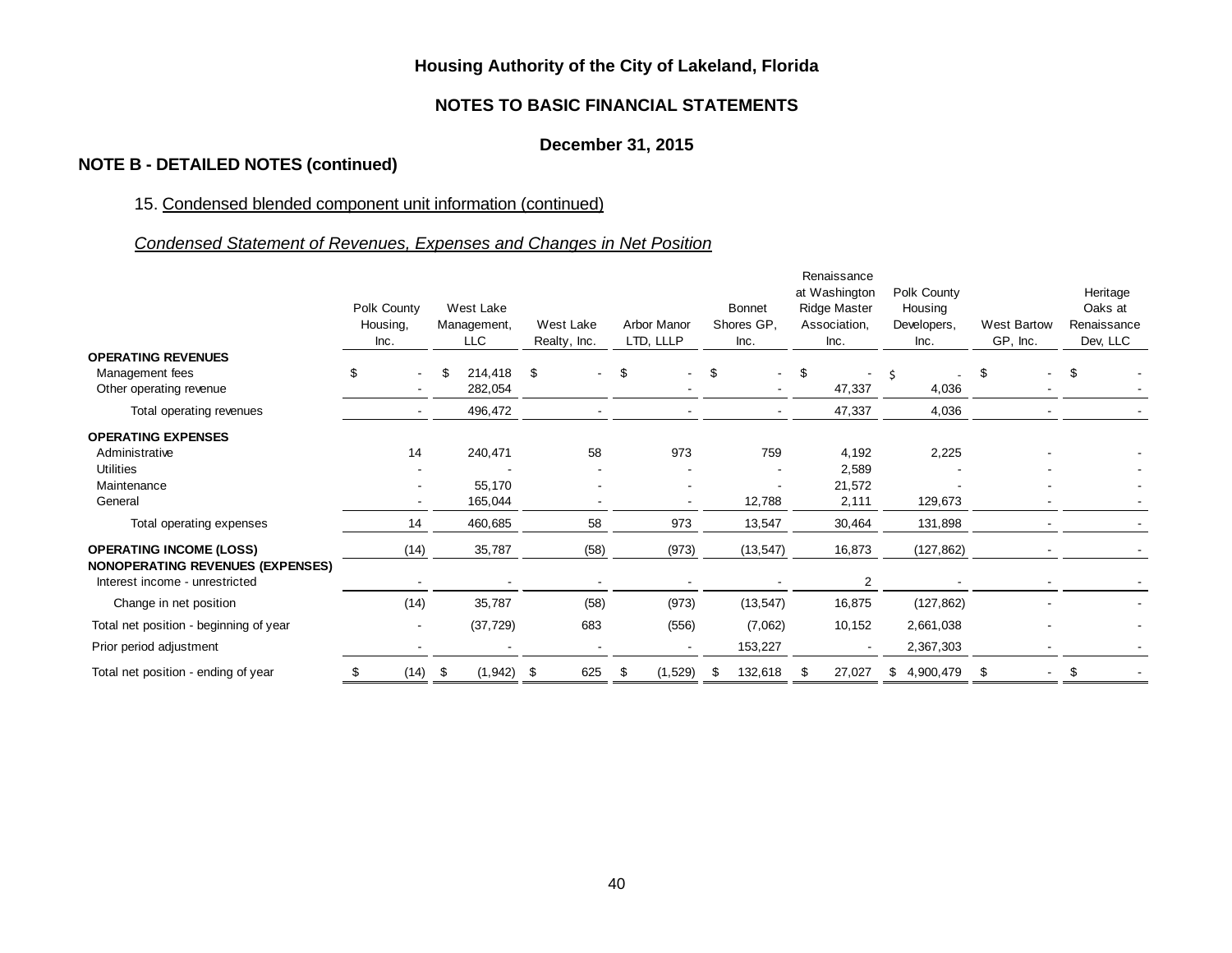#### **NOTES TO BASIC FINANCIAL STATEMENTS**

# **December 31, 2015**

## **NOTE B - DETAILED NOTES (continued)**

# 15. Condensed blended component unit information (continued)

#### *Condensed Statement of Cash Flows*

|                                                                                                 | Polk County<br>Housing,<br>Inc. |        |      | West Lake<br>Management,<br>LLC | West Lake<br>Realty, Inc. | Arbor Manor<br>LTD, LLLP |                          | <b>Bonnet</b><br>Shores GP.<br>Inc. |                          |      | Renaissance<br>at Washington<br><b>Ridge Master</b><br>Association.<br>Inc. |     | Polk County<br>Housing<br>Developers,<br>Inc. | <b>West Bartow</b><br>GP, Inc. |                          | Heritage<br>Oaks at<br>Renaissance<br>Dev, LLC |  |
|-------------------------------------------------------------------------------------------------|---------------------------------|--------|------|---------------------------------|---------------------------|--------------------------|--------------------------|-------------------------------------|--------------------------|------|-----------------------------------------------------------------------------|-----|-----------------------------------------------|--------------------------------|--------------------------|------------------------------------------------|--|
| <b>NET CASH PROVIDED BY (USED IN):</b><br><b>CASH FLOWS FROM OPERATING</b><br><b>ACTIVITIES</b> |                                 |        |      |                                 |                           |                          |                          |                                     |                          |      |                                                                             |     |                                               |                                |                          |                                                |  |
| Operating activities<br>Investing activities                                                    | (11, 337)                       |        | - \$ | 109,081                         | \$<br>(58)                | -\$                      | <b>Contract Contract</b> | - \$                                | $\sim$                   | - \$ | 5,903                                                                       | \$. | 185.879                                       | \$.                            | $\blacksquare$           | \$                                             |  |
| <b>NET INCREASE (DECREASE)</b>                                                                  | (11, 337)                       |        |      | 109,081                         | (58)                      |                          | $\overline{\phantom{a}}$ |                                     | $\overline{\phantom{a}}$ |      | 5,905                                                                       |     | 185,879                                       |                                | $\overline{\phantom{a}}$ |                                                |  |
| Cash at beginning of year                                                                       | 11,337                          |        |      |                                 | 683                       |                          |                          |                                     |                          |      | 5,763                                                                       |     |                                               |                                |                          |                                                |  |
| Cash at end of year                                                                             |                                 | $\sim$ | -\$  | 109,081                         | 625                       |                          |                          |                                     | $\sim$                   | -\$  | 11,668                                                                      |     | 185,879                                       |                                | $\blacksquare$           |                                                |  |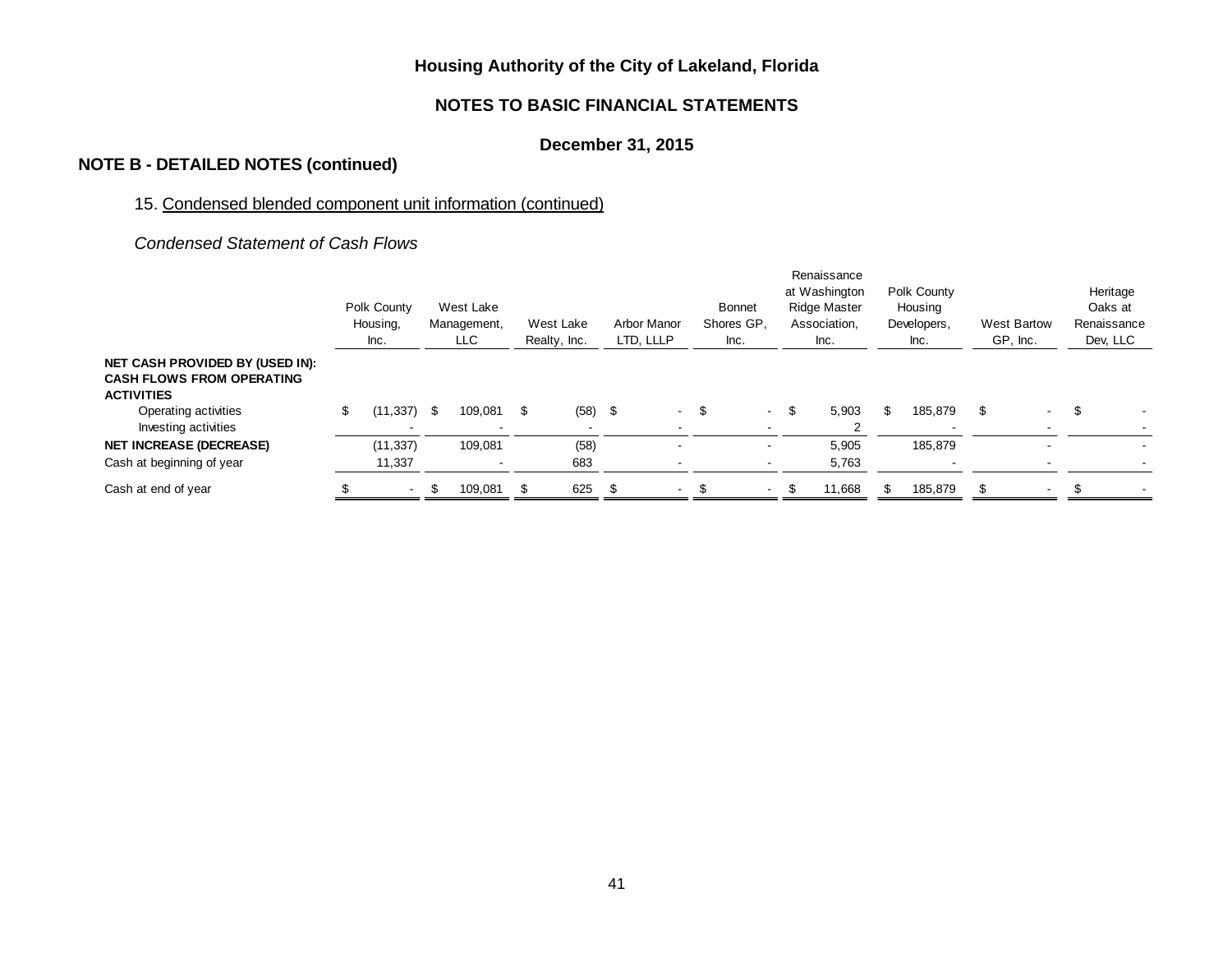# **SUPPLEMENTAL INFORMATION**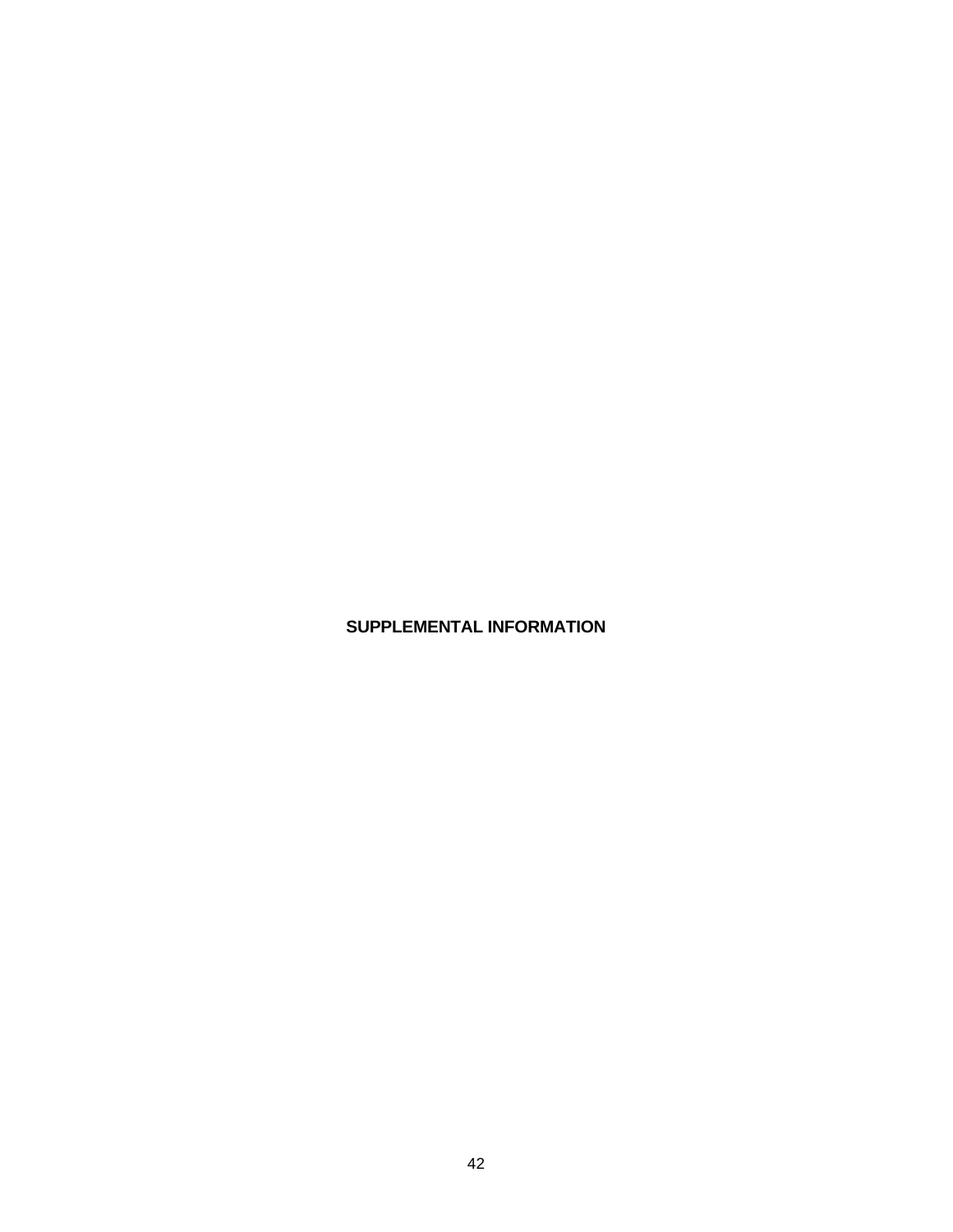#### **FINANCIAL DATA SCHEDULE**

|                 | PHA: FL011 FYED: 12/31/2015                                               |                                   |                                   |                               |                             |                              |                               |                    |                  |
|-----------------|---------------------------------------------------------------------------|-----------------------------------|-----------------------------------|-------------------------------|-----------------------------|------------------------------|-------------------------------|--------------------|------------------|
|                 |                                                                           | AMP <sub>1</sub><br>Operating     | AMP <sub>1</sub><br>Capital       | AMP <sub>2</sub><br>Operating | AMP <sub>2</sub><br>Capital | AMP <sub>3</sub>             | AMP <sub>3</sub><br>Capital   | AMP 4<br>Operating | AMP 4<br>Capital |
|                 |                                                                           | (Various Public<br>Housing Sites) | (Various Public<br>Housing Sites) | (Dakota Park)                 | (Dakota Park)               | Operating<br>(Renaissance at | (Renaissance at<br>Washington | (Hampton Hills)    | (Hampton Hills)  |
| Line tem<br>No. | Account Description                                                       | 14.850                            | 14.872                            | 14.850                        | 14.872                      | Washington Ridge<br>14.850   | Ridge)<br>14.872              | 14.850             | 14.872           |
| 111             | Cash - Unrestricted                                                       | 174,153                           |                                   |                               |                             |                              |                               | 23,631             |                  |
| 112             | Cash - Restricted - Modernization and Development                         | 1,500,000                         |                                   |                               |                             |                              |                               | 40,000             |                  |
|                 | 113 Cash - other restricted                                               | 17,349                            |                                   |                               |                             |                              |                               | 2,343              |                  |
| 114             | Cash - Tenant Security Deposits                                           | 50,513                            |                                   |                               |                             |                              |                               | 3,300              |                  |
| 115             | Cash - Restricted for payment of current liability                        |                                   |                                   |                               |                             |                              |                               | 2,755              |                  |
|                 | 100 Total Cash                                                            | 1,742,015                         |                                   |                               |                             |                              |                               | 72,029             |                  |
|                 |                                                                           |                                   |                                   |                               |                             |                              |                               |                    |                  |
| 121             | Accounts Receivable - PHA Projects                                        |                                   |                                   |                               |                             |                              |                               |                    |                  |
| 122             | Accounts Receivable - HUD Other Projects                                  | 29,165                            |                                   |                               |                             |                              |                               |                    |                  |
| 124             | Accounts Receivable - other government                                    |                                   |                                   |                               |                             |                              |                               |                    |                  |
| 125             | Accounts Receivable - Miscellaneous                                       |                                   |                                   |                               |                             |                              |                               |                    |                  |
| 126             | Accounts Receivable - Tenants - Dwelling Rents                            | 2,973                             |                                   |                               |                             |                              |                               | 271                |                  |
| 126.1           | Allowance for Doubtful Accounts - Dwelling Rents                          | (1,751)                           |                                   |                               |                             |                              |                               |                    |                  |
| 128             | Fraud recovery                                                            | 34,543                            |                                   |                               |                             |                              |                               | 894                |                  |
| 120             | Total Receivables, net of allowances for doubtful accounts                | 64,930                            |                                   |                               |                             |                              |                               | 1,165              |                  |
|                 | 142 Prepaid Expenses and Other Assets                                     | 43,880                            |                                   |                               |                             |                              |                               | 500                |                  |
| 144             | Interprogram due from                                                     | 2,854,413                         |                                   |                               |                             |                              |                               |                    |                  |
| 150             | <b>Total Current Assets</b>                                               | 4,705,238                         |                                   |                               |                             |                              |                               | 73,694             |                  |
|                 |                                                                           |                                   |                                   |                               |                             |                              |                               |                    |                  |
| 161             | Land                                                                      | 1,466,869                         |                                   |                               |                             |                              |                               |                    |                  |
| 162             | Buildings                                                                 | 10,079,514                        |                                   |                               |                             |                              |                               | 1,405,662          |                  |
|                 | 163 Furniture, Equipment & Machinery - Dwellings                          | 26,718                            |                                   |                               |                             |                              |                               |                    |                  |
| 164             | Furniture, Equipment & Machinery - Administration                         | 823,520                           |                                   |                               |                             |                              |                               | 2.249              |                  |
| 166             | Accumulated Depreciation                                                  | (10, 556, 918)                    |                                   |                               |                             |                              |                               | (963)              |                  |
|                 | 168 Infrastructure                                                        | 582,079                           |                                   |                               |                             |                              |                               |                    |                  |
| 160             | Total Fixed Assets, Net of Accumulated Depreciation                       | 2,421,782                         |                                   |                               |                             |                              |                               | 1,406,948          |                  |
|                 |                                                                           |                                   |                                   |                               |                             |                              |                               |                    |                  |
| 171             | Notes, loans, and mortgages receivable - Noncurrent                       | 1,763,722                         |                                   |                               |                             |                              |                               | 50,000             |                  |
| 174             | Other Assets                                                              | 227,785                           |                                   |                               |                             |                              |                               |                    |                  |
| 180             | <b>Total Non-Current Assets</b>                                           | 4,413,289                         |                                   |                               |                             |                              |                               | 1,456,948          |                  |
|                 | 190 Total Assets                                                          | 9,118,527                         |                                   |                               |                             |                              |                               | 1,530,642          |                  |
|                 |                                                                           |                                   |                                   |                               |                             |                              |                               |                    |                  |
| 311             | <b>Bank Overdraft</b>                                                     |                                   |                                   |                               |                             |                              |                               |                    |                  |
| 312             | Accounts Payable <= 90 Days                                               | 1,013                             |                                   |                               |                             |                              |                               | 50                 |                  |
| 321             | Accrued Wage/Payroll Taxes Payable                                        | 4,948                             |                                   |                               |                             |                              |                               |                    |                  |
| 322             | Accrued Compensated Absences                                              | 4,999                             |                                   |                               |                             |                              |                               |                    |                  |
| 333             | Accounts Payable - Other Government                                       |                                   |                                   |                               |                             |                              |                               |                    |                  |
| 341             | <b>Tenant Security Deposits</b>                                           | 50,513                            |                                   |                               |                             |                              |                               | 3,300              |                  |
| 342             | <b>Uneamed Revenues</b>                                                   | 7,228                             |                                   |                               |                             |                              |                               | 274                |                  |
| 343             | Current portion of L-T debt - capital projects                            |                                   |                                   |                               |                             |                              |                               |                    |                  |
| 345             | Other current liabilities                                                 | 64,632                            |                                   |                               |                             |                              |                               | 2,755              |                  |
| 346             | Accrued liabilities - other                                               |                                   |                                   |                               |                             |                              |                               |                    |                  |
| 347             | Interprogram due to                                                       |                                   |                                   |                               |                             |                              |                               |                    |                  |
|                 | 310 Total Current Liabilities                                             | 133,333                           |                                   |                               |                             |                              |                               | 6,379              |                  |
|                 |                                                                           |                                   |                                   |                               |                             |                              |                               |                    |                  |
| 351             | Long-term debt, net of current - capital projects                         |                                   |                                   |                               |                             |                              |                               |                    |                  |
| 353<br>354      | Noncurrent Liabilities - Other                                            | 17,349<br>9,283                   |                                   |                               |                             |                              |                               | 2,343              |                  |
| 355             | Accrued compensated Absences - Non Current<br>Loan liability - noncurrent | 303,000                           |                                   |                               |                             |                              |                               |                    |                  |
|                 |                                                                           |                                   |                                   |                               |                             |                              |                               |                    |                  |
| 300             | <b>Total Liabilities</b>                                                  | 462,965                           |                                   |                               |                             |                              |                               | 8,722              |                  |
|                 |                                                                           |                                   |                                   |                               |                             |                              |                               |                    |                  |
| 508.4           | Net investment in capital assets                                          | 2,421,782                         |                                   |                               |                             |                              |                               | 1,406,948          |                  |
| 511.4           | <b>Restricted Net Assets</b>                                              | 3,491,507                         |                                   |                               |                             |                              |                               | 90,000             |                  |
| 512.4           | Unrestricted Net Assets                                                   | 2,742,273                         |                                   |                               |                             |                              |                               | 24,972             |                  |
| 513             | <b>Total Equity</b>                                                       | 8,655,562                         |                                   |                               |                             |                              |                               | 1,521,920          |                  |
|                 | 600 Total Liabilities and Equity                                          | 9,118,527                         |                                   |                               |                             |                              |                               | 1,530,642          |                  |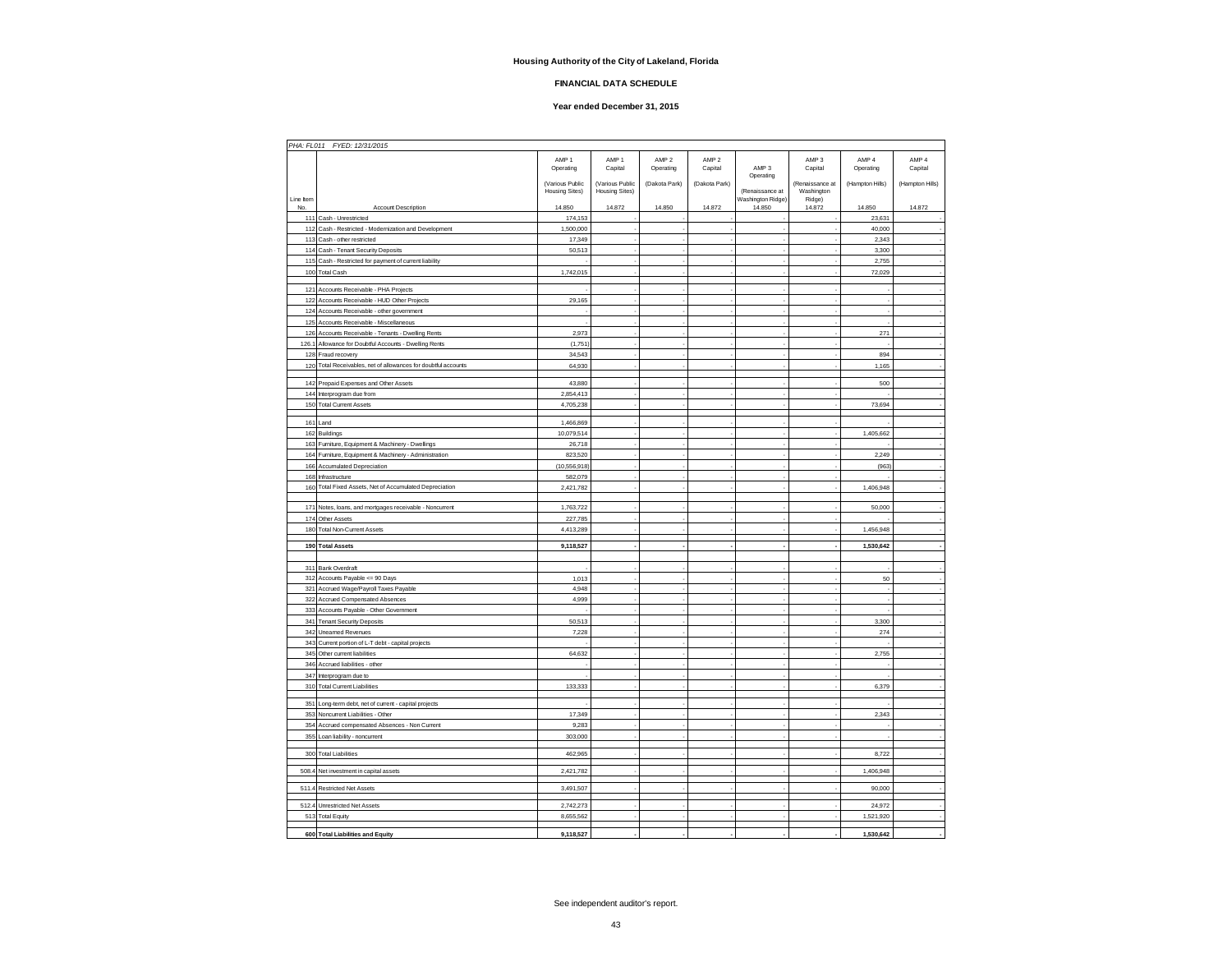#### **FINANCIAL DATA SCHEDULE**

|                  | PHA: FL011 FYED: 12/31/2015                             |                                   |                                   |                               |                             |                              |                               |                               |                             |
|------------------|---------------------------------------------------------|-----------------------------------|-----------------------------------|-------------------------------|-----------------------------|------------------------------|-------------------------------|-------------------------------|-----------------------------|
|                  |                                                         | AMP <sub>1</sub><br>Operating     | AMP <sub>1</sub><br>Capital       | AMP <sub>2</sub><br>Operating | AMP <sub>2</sub><br>Capital | AMP <sub>3</sub>             | AMP <sub>3</sub><br>Capital   | AMP <sub>4</sub><br>Operating | AMP <sub>4</sub><br>Capital |
|                  |                                                         | (Various Public<br>Housing Sites) | (Various Public<br>Housing Sites) | (Dakota Park)                 | (Dakota Park)               | Operating<br>(Renaissance at | (Renaissance at<br>Washington | (Hampton Hills)               | (Hampton Hills)             |
| Line Item<br>No. | Account Description                                     | 14.850                            | 14.872                            | 14.850                        | 14.872                      | Washington Ridge)<br>14.850  | Ridge)<br>14.872              | 14.850                        | 14.872                      |
| 70300            | Net Tenant Rental Revenue                               | 246,485                           |                                   |                               |                             |                              |                               | 61,872                        |                             |
|                  | 70400 Tenant Revenue - Other                            | 4,886                             |                                   |                               |                             |                              |                               | 260                           |                             |
| 70500            | <b>Total Tenant Revenue</b>                             | 251,371                           |                                   |                               |                             |                              |                               | 62,132                        |                             |
| 70600            | HUD PHA Grants                                          | 692,745                           | 150,951                           | 57,279                        |                             | 294,786                      |                               | 32,689                        |                             |
| 70610            | HUD PHA Capital Grants                                  |                                   | 112,561                           |                               |                             |                              |                               |                               |                             |
|                  |                                                         |                                   |                                   |                               |                             |                              |                               |                               |                             |
| 70710            | Management Fee                                          |                                   |                                   |                               |                             |                              |                               |                               |                             |
| 70720            | Asset Management Fee                                    |                                   |                                   |                               |                             |                              |                               |                               |                             |
| 70730            | Bookkeeping Fee                                         |                                   |                                   |                               |                             |                              |                               |                               |                             |
|                  | 70740 Front Line Service Fee                            |                                   |                                   |                               |                             |                              |                               |                               |                             |
| 70750            | Other Fees                                              |                                   |                                   |                               |                             |                              |                               |                               |                             |
| 70800            | Other government grants                                 |                                   |                                   |                               |                             |                              |                               |                               |                             |
|                  | 71100 Investment Income - Unrestricted                  | 322                               |                                   |                               |                             |                              |                               | 14                            |                             |
| 71200            | Mortgage interest income                                |                                   |                                   |                               |                             |                              |                               |                               |                             |
|                  | 71300 Proceeds from disposition of assets held for sale |                                   |                                   |                               |                             |                              |                               |                               |                             |
| 71310            | Cost of Sale of Assets                                  |                                   |                                   |                               |                             |                              |                               |                               |                             |
| 71400            | Fraud recovery                                          |                                   |                                   |                               |                             |                              |                               |                               |                             |
| 71500            | Other revenue                                           | 137,899                           |                                   |                               |                             |                              |                               | 5,896                         |                             |
| 71600            | Gain/Loss on Sale of Fixed Assets                       |                                   |                                   |                               |                             |                              |                               |                               |                             |
| 72000            | Investment income - restricted                          | 110,116                           |                                   |                               |                             |                              |                               |                               |                             |
| 70000            | <b>Total Revenue</b>                                    | 1,192,453                         | 263,512                           | 57,279                        |                             | 294,786                      |                               | 100,731                       |                             |
|                  |                                                         |                                   |                                   |                               |                             |                              |                               |                               |                             |
| 91100            | Administrative Salaries                                 | 135,913                           |                                   |                               |                             |                              |                               | 7,219                         |                             |
| 91200            | <b>Auditing Fees</b>                                    | 75,137                            |                                   |                               |                             |                              |                               | 666                           |                             |
| 91300            | Management Fee                                          | 112,914                           |                                   |                               |                             |                              |                               | 7,271                         |                             |
|                  | 91310 Bookkeeping Fee                                   | 15,375                            |                                   |                               |                             |                              |                               | 990                           |                             |
| 91400            | Advertising and Marketing                               | 1,612                             |                                   |                               |                             |                              |                               | $\overline{2}$                |                             |
| 91500            | Employee Benefit Contributions - Administrative         | 49,450<br>60,805                  |                                   |                               |                             |                              |                               | 11,928                        |                             |
| 91600<br>91700   | Office Expenses<br>Legal Expenses                       | 12,754                            |                                   |                               |                             |                              |                               | 970                           |                             |
| 91800            | Travel                                                  | 9,768                             | 3,799                             |                               |                             |                              |                               | 10                            |                             |
| 91810            | Allocated Overhead                                      |                                   |                                   |                               |                             |                              |                               |                               |                             |
| 91900            | Other Administrative Expenses                           | 21,484                            | 41,152                            |                               |                             |                              |                               |                               |                             |
|                  |                                                         |                                   |                                   |                               |                             |                              |                               |                               |                             |
| 92000            | Asset Management Fee                                    | 21,240                            |                                   |                               |                             |                              |                               | 1,320                         |                             |
| 92100            | <b>Tenant Services - Salaries</b>                       | 11.250                            |                                   |                               |                             |                              |                               |                               |                             |
| 92200            | <b>Relocation Costs</b>                                 |                                   |                                   |                               |                             |                              |                               |                               |                             |
| 92300            | Employee Benefit Contributions - Tenant Services        | 5.154                             |                                   |                               |                             |                              |                               |                               |                             |
| 92400            | Tenant Services - Other                                 | 128,109                           |                                   |                               |                             |                              |                               | 8,654                         |                             |
|                  |                                                         |                                   |                                   |                               |                             |                              |                               |                               |                             |
| 93100            | Water                                                   | 11,026                            |                                   |                               |                             |                              |                               |                               |                             |
| 93200            | Electricity                                             | 18,013                            |                                   |                               |                             |                              |                               |                               |                             |
| 93300            | Gas                                                     |                                   |                                   |                               |                             |                              |                               |                               |                             |
| 93400<br>93500   | Fuel<br>abor                                            |                                   |                                   |                               |                             |                              |                               |                               |                             |
| 93600            | Sewer                                                   | 26,602                            |                                   |                               |                             |                              |                               |                               |                             |
| 93700            | Employee benefit contributions - utilities              |                                   |                                   |                               |                             |                              |                               |                               |                             |
| 93800            | Other utilities expense                                 |                                   |                                   |                               |                             |                              |                               |                               |                             |
|                  |                                                         |                                   |                                   |                               |                             |                              |                               |                               |                             |
| 94100            | Ordinary Maintenance and Operations - Labor             | 108,064                           |                                   |                               |                             |                              |                               | 11,413                        |                             |
| 94200            | OMO - Materials and Other                               | 73,701                            | 4,576                             |                               |                             |                              |                               | 5,527                         |                             |
| 94300            | Ordinary Maintenance and Operations - Contract Costs    | 362,386                           | 100,574                           |                               |                             |                              |                               | 7,142                         |                             |
| 94500            | Employee Benefit Contributions - Ordinary Maintenance   | 19,548                            |                                   |                               |                             |                              |                               |                               |                             |
|                  |                                                         |                                   |                                   |                               |                             |                              |                               |                               |                             |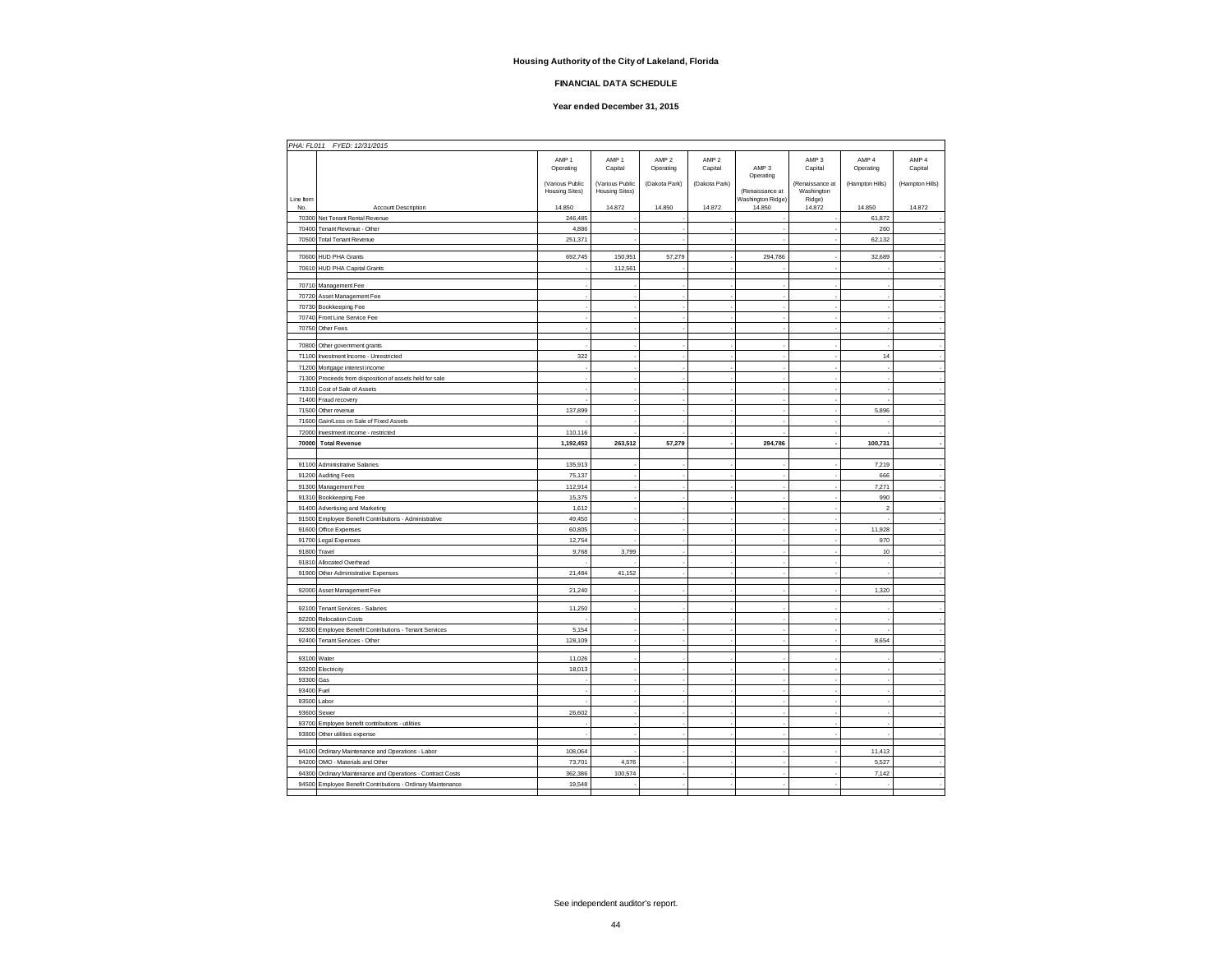#### **FINANCIAL DATA SCHEDULE**

|                 | PHA: FL011 FYED: 12/31/2015                                           |                                   |                                          |                               |                             |                              |                               |                    |                  |
|-----------------|-----------------------------------------------------------------------|-----------------------------------|------------------------------------------|-------------------------------|-----------------------------|------------------------------|-------------------------------|--------------------|------------------|
|                 |                                                                       | AMP <sub>1</sub><br>Operating     | AMP <sub>1</sub><br>Capital              | AMP <sub>2</sub><br>Operating | AMP <sub>2</sub><br>Capital | AMP <sub>3</sub>             | AMP <sub>3</sub><br>Capital   | AMP 4<br>Operating | AMP 4<br>Capital |
|                 |                                                                       | (Various Public<br>Housing Sites) | (Various Public<br><b>Housing Sites)</b> | (Dakota Park)                 | (Dakota Park)               | Operating<br>(Renaissance at | (Renaissance at<br>Washington | (Hampton Hills)    | (Hampton Hills)  |
| Line tem<br>No. | Account Description                                                   | 14.850                            | 14.872                                   | 14.850                        | 14.872                      | Washington Ridge<br>14.850   | Ridge)<br>14.872              | 14.850             | 14.872           |
| 95100           | Protective Services - labor                                           |                                   |                                          |                               |                             |                              |                               |                    |                  |
| 95200           | Protective Services - Other Contract Costs                            |                                   |                                          |                               |                             |                              |                               |                    |                  |
|                 | 95300 Protective Services - Other                                     |                                   |                                          |                               |                             |                              |                               |                    |                  |
| 95500           | Employee benefit contributions - protective services                  |                                   |                                          |                               |                             |                              |                               |                    |                  |
| 96110           | Property Insurance                                                    | 60,595                            |                                          |                               |                             |                              |                               | 7,703              |                  |
| 96120           | Liability Insurance                                                   | 18,266                            |                                          |                               |                             |                              |                               | 55                 |                  |
|                 | 96130 Workmen's Compensation                                          | 9,767                             |                                          |                               |                             |                              |                               |                    |                  |
| 96140           | All Other Insurance                                                   | 176                               |                                          |                               |                             |                              |                               |                    |                  |
| 96200           | Other General Expenses                                                | 2,302                             |                                          | 57,279                        |                             | 294,786                      |                               |                    |                  |
|                 | 96210 Compensated Absences                                            | 4,999                             |                                          |                               |                             |                              |                               |                    |                  |
| 96300           | Payments in Lieu of Taxes                                             | 18,645                            |                                          |                               |                             |                              |                               |                    |                  |
| 96400           | Bad Debt - Tenant Rents                                               |                                   |                                          |                               |                             |                              |                               |                    |                  |
|                 | 96500 Bad Debt - Mortgages                                            |                                   |                                          |                               |                             |                              |                               |                    |                  |
|                 | 96600 Bad Debt - Other                                                |                                   |                                          |                               |                             |                              |                               |                    |                  |
| 96710           | Interest of Mortgage (or Bonds) Payable                               |                                   |                                          |                               |                             |                              |                               |                    |                  |
| 96720           | Interest on Notes Payable (Short and Long Term)                       |                                   |                                          |                               |                             |                              |                               |                    |                  |
|                 | 96730 Amortization of Bond Issue Costs                                |                                   |                                          |                               |                             |                              |                               |                    |                  |
| 96800           | Severance Expense                                                     |                                   |                                          |                               |                             |                              |                               |                    |                  |
| 96900           | <b>Total Operating Expenses</b>                                       | 1,395,055                         | 150,101                                  | 57,279                        |                             | 294,786                      |                               | 70,870             |                  |
|                 |                                                                       |                                   |                                          |                               |                             |                              |                               |                    |                  |
| 97000           | Excess Operating Revenue over Operating Expenses                      | (202, 602)                        | 113,411                                  |                               |                             |                              |                               | 29,861             |                  |
|                 | 97100 Extraordinary Maintenance                                       |                                   |                                          |                               |                             |                              |                               |                    |                  |
| 97200           | Casualty Losses - Non-Capitalized                                     |                                   |                                          |                               |                             |                              |                               |                    |                  |
| 97300           | <b>Housing Assistance Payments</b>                                    |                                   |                                          |                               |                             |                              |                               |                    |                  |
| 97350           | HAP Portability-in                                                    |                                   |                                          |                               |                             |                              |                               |                    |                  |
| 97400           | Depreciation Expense                                                  | 839,137                           |                                          |                               |                             |                              |                               | 321                |                  |
| 97500           | Fraud losses                                                          |                                   |                                          |                               |                             |                              |                               |                    |                  |
| 97800           | Dwelling units rent expense                                           |                                   |                                          |                               |                             |                              |                               |                    |                  |
|                 | 90000 Total Expenses                                                  | 2,234,192                         | 150,101                                  | 57,279                        |                             | 294,786                      |                               | 71,191             |                  |
|                 |                                                                       |                                   |                                          |                               |                             |                              |                               |                    |                  |
|                 | 10010 Operating transfers in                                          |                                   |                                          |                               |                             |                              |                               | 850                |                  |
|                 | 10020 Operating transfers out                                         |                                   | (850)                                    |                               |                             |                              |                               |                    |                  |
| 10100           | Total other financing sources (Uses)                                  |                                   | (850)                                    |                               |                             |                              |                               | 850                |                  |
| 10000           | Excess (deficiency) of total revenue over (under) total expenses      | (1,041,739)                       | 112,561                                  |                               |                             |                              |                               | 30,390             |                  |
|                 | 11030 Beginning Equity                                                | 9,584,740                         |                                          |                               |                             |                              |                               | 1,491,530          |                  |
|                 |                                                                       |                                   |                                          |                               |                             |                              |                               |                    |                  |
| 11040.1         | Transfer CFP hard costs to operations                                 | 112,561                           | (112, 561                                |                               |                             |                              |                               |                    |                  |
| 11040.2         | Transfer blended component unit beginning equity for FDS presentation |                                   |                                          |                               |                             |                              |                               |                    |                  |
| 11040.3         | Prior period adjustment - to record an intangible asset.              |                                   |                                          |                               |                             |                              |                               |                    |                  |
| 11040           | Prior Period Adjustments, Equity transfer and correction of errors    | 112,561                           | (112, 561                                |                               |                             |                              |                               |                    |                  |
| 11170           | Administrative Fee Equity                                             |                                   |                                          |                               |                             |                              |                               |                    |                  |
|                 | 11180 Housing Assistance Payments Equity                              |                                   |                                          |                               |                             |                              |                               |                    |                  |
|                 |                                                                       |                                   |                                          |                               |                             |                              |                               |                    |                  |
| 11190           | Unit Months Available                                                 | 2,074                             |                                          | 240                           |                             | 1,308                        |                               | 132                |                  |
|                 | 11210 Number of Unit Months Leased                                    | 2,050                             |                                          | 238                           |                             | 1,304                        |                               | 132                |                  |
| 11270           | Excess Cash                                                           | 2,894,421                         |                                          |                               |                             |                              |                               | 18,566             |                  |
|                 |                                                                       |                                   |                                          |                               |                             |                              |                               |                    |                  |
|                 | 11610 Land Purchases                                                  |                                   |                                          | ×                             |                             |                              |                               |                    |                  |
| 11620           | <b>Building Purchases</b>                                             |                                   | 57,076                                   |                               |                             |                              |                               |                    |                  |
| 11630           | Furniture & Equipment - Dwelling Purchases                            |                                   | 228                                      |                               |                             |                              |                               |                    |                  |
|                 | 11640 Furniture & Equipment - Administrative Purchases                |                                   | 44,049                                   |                               |                             |                              |                               |                    |                  |
| 11650           | easehold Improvements Purchases                                       |                                   |                                          |                               |                             |                              |                               |                    |                  |
| 11660           | Infrastructure Purchases                                              |                                   | 11,208                                   |                               |                             |                              |                               |                    |                  |
|                 | 13510 CFFP Debt Service Payments                                      |                                   |                                          |                               |                             |                              |                               |                    |                  |
|                 | 13901 Replacement Housing Factor Funds                                |                                   |                                          |                               |                             |                              |                               |                    |                  |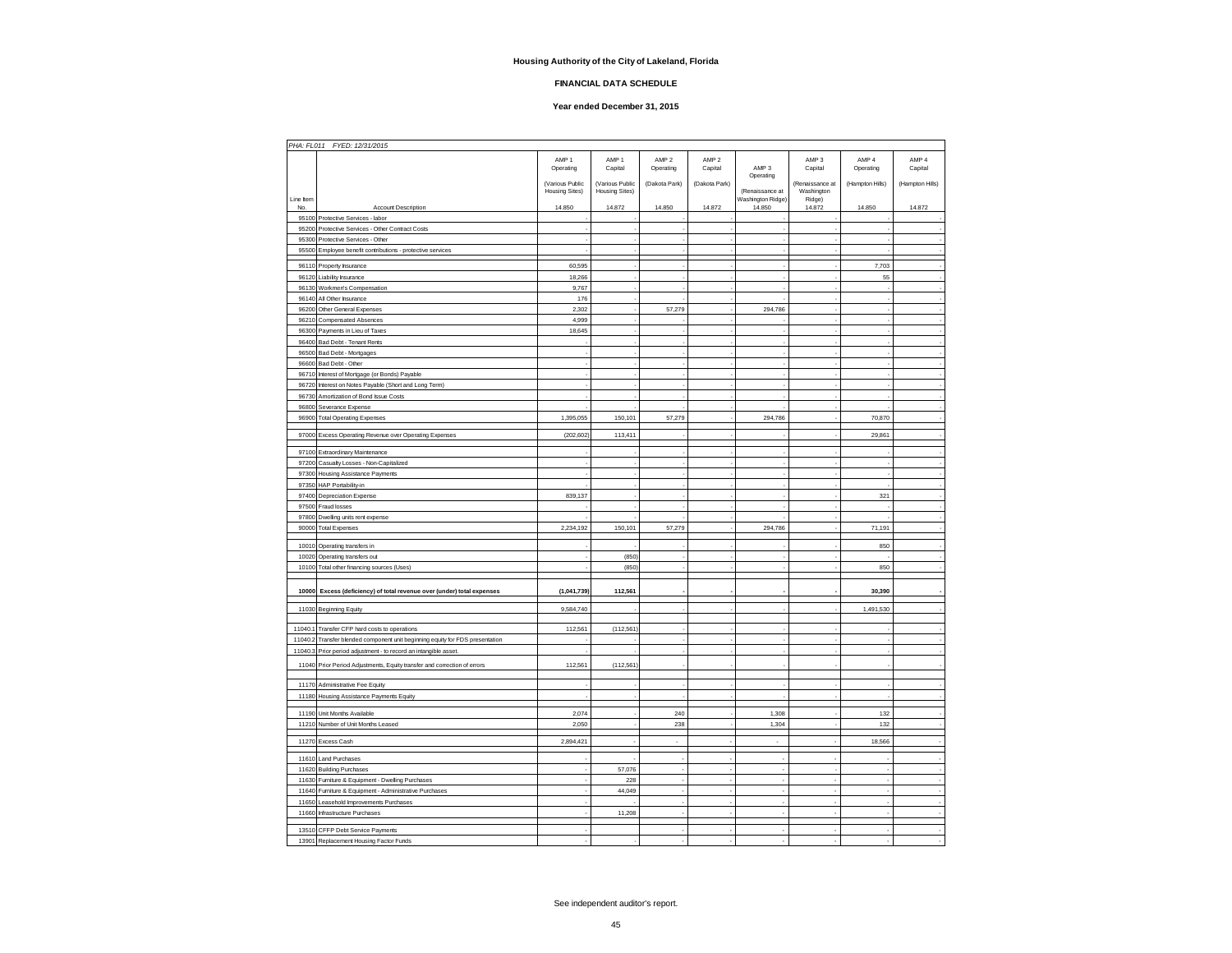#### **FINANCIAL DATA SCHEDULE**

|                  | PHA: FL011 FYED: 12/31/2015                                                  |                   |                               |                                      |                                         |                                                                                |                                                    |                                            |                                                  |                                 |              |                                    |
|------------------|------------------------------------------------------------------------------|-------------------|-------------------------------|--------------------------------------|-----------------------------------------|--------------------------------------------------------------------------------|----------------------------------------------------|--------------------------------------------|--------------------------------------------------|---------------------------------|--------------|------------------------------------|
| Line Item<br>No. | Account Description                                                          | <b>Total AMPS</b> | Central Office<br>Cost Center | <b>Business</b><br><b>Activities</b> | <b>Total Blended</b><br>Component Units | Revitalization of<br>Severely<br><b>Distressed Public</b><br>Housing<br>14,866 | <b>Housing Choice</b><br>Voucher Program<br>14.871 | Mainstream<br>Voucher<br>Program<br>14.879 | Family Self-<br>Sufficiency<br>Program<br>14.896 | YouthBuild<br>Program<br>17.274 | Eliminations | <b>Total Primary</b><br>Government |
|                  | 111 Cash - Unrestricted                                                      | 197,784           |                               |                                      | 307.253                                 |                                                                                |                                                    | 26,404                                     | 2.650                                            |                                 |              | 534.091                            |
|                  | 112 Cash - Restricted - Modernization and Development                        | 1,540,000         |                               |                                      |                                         | 249,953                                                                        |                                                    |                                            |                                                  |                                 |              | 1,789,953                          |
|                  | 113 Cash - other restricted                                                  | 19,692            |                               |                                      |                                         |                                                                                | 143,419                                            |                                            |                                                  |                                 |              | 163,111                            |
|                  | 114 Cash - Tenant Security Deposits                                          | 53,813            |                               |                                      |                                         |                                                                                |                                                    |                                            |                                                  |                                 |              | 53,813                             |
|                  | 115 Cash - Restricted for payment of current liability                       | 2,755             |                               |                                      |                                         |                                                                                |                                                    |                                            |                                                  |                                 |              | 2,755                              |
|                  | 100 Total Cash                                                               | 1,814,044         |                               |                                      | 307,253                                 | 249,953                                                                        | 143,419                                            | 26,404                                     | 2,650                                            |                                 |              | 2,543,723                          |
|                  |                                                                              |                   |                               |                                      |                                         |                                                                                |                                                    |                                            |                                                  |                                 |              |                                    |
| 121              | Accounts Receivable - PHA Projects                                           |                   |                               |                                      |                                         |                                                                                | 90,569                                             |                                            |                                                  |                                 |              | 90,569                             |
|                  | 122 Accounts Receivable - HUD Other Projects                                 | 29,165            |                               |                                      |                                         |                                                                                | 190,037                                            |                                            |                                                  |                                 |              | 219,202                            |
| 124<br>125       | Accounts Receivable - other governmen<br>Accounts Receivable - Miscellaneous |                   |                               |                                      |                                         |                                                                                | 2,026<br>76,272                                    |                                            |                                                  |                                 |              | 2,026<br>76,272                    |
|                  | 126 Accounts Receivable - Tenants - Dwelling Rents                           | 3,244             |                               | 1,300                                | 30,380                                  |                                                                                |                                                    |                                            |                                                  |                                 |              | 34,924                             |
| 126.1            | Allowance for Doubtful Accounts - Dwelling Rents                             | (1,751)           |                               |                                      | (19, 753)                               |                                                                                |                                                    |                                            |                                                  |                                 |              | (21, 504)                          |
| 128              | Fraud recovery                                                               | 35,437            |                               |                                      |                                         |                                                                                | 4,706                                              |                                            |                                                  |                                 |              | 40,143                             |
|                  | 120 Total Receivables, net of allowances for doubtful accounts               | 66,095            |                               | 1,300                                | 10,627                                  |                                                                                | 363,610                                            |                                            |                                                  |                                 |              | 441,632                            |
|                  |                                                                              |                   |                               |                                      |                                         |                                                                                |                                                    |                                            |                                                  |                                 |              |                                    |
|                  | 142 Prepaid Expenses and Other Assets                                        | 44,380            | 40,970                        |                                      | 2,000                                   |                                                                                |                                                    | 684                                        |                                                  | 897                             |              | 88,931                             |
|                  | 144 Interprogram due from                                                    | 2,854,413         |                               |                                      | 2,762,127                               |                                                                                |                                                    |                                            |                                                  |                                 | (5,616,540)  |                                    |
|                  | 150 Total Current Assets                                                     | 4,778,932         | 40,970                        | 1,300                                | 3,082,007                               | 249,953                                                                        | 507,029                                            | 27,088                                     | 2,650                                            | 897                             | (5,616,540)  | 3,074,286                          |
|                  | 161 Land                                                                     | 1.466,869         |                               | 649,631                              |                                         |                                                                                |                                                    |                                            |                                                  |                                 |              | 2.116.500                          |
|                  | 162 Buildings                                                                | 11,485,176        |                               | 42,424                               |                                         |                                                                                |                                                    |                                            |                                                  |                                 |              | 11,527,600                         |
|                  | 163 Furniture, Equipment & Machinery - Dwellings                             | 26,718            |                               |                                      |                                         |                                                                                |                                                    |                                            |                                                  |                                 |              | 26,718                             |
|                  | 164 Furniture, Equipment & Machinery - Administration                        | 825,769           | 33,768                        |                                      |                                         |                                                                                | 28,867                                             |                                            |                                                  | 21,299                          |              | 909,703                            |
|                  | 166 Accumulated Depreciation                                                 | (10,557,881       | (18, 56)                      | (12, 727)                            |                                         |                                                                                | (20, 133)                                          |                                            |                                                  | (15, 265)                       |              | (10,624,569)                       |
|                  | 168 Infrastructure                                                           | 582,079           |                               |                                      |                                         |                                                                                |                                                    |                                            |                                                  |                                 |              | 582,079                            |
| 160              | Total Fixed Assets, Net of Accumulated Depreciation                          | 3,828,730         | 15,205                        | 679,328                              |                                         |                                                                                | 8,734                                              |                                            |                                                  | 6.034                           |              | 4,538,031                          |
|                  |                                                                              |                   |                               |                                      |                                         |                                                                                |                                                    |                                            |                                                  |                                 |              |                                    |
|                  | 171 Notes, loans, and mortgages receivable - Noncurrent                      | 1,813,722         |                               | 1,951,562                            | 362,901                                 | 2,914,591                                                                      |                                                    |                                            |                                                  |                                 |              | 7,042,776                          |
|                  | 174 Other Assets                                                             | 227,785           |                               | 1,458,312                            | 1,689,923                               | 940,689                                                                        |                                                    |                                            |                                                  |                                 |              | 4,316,709                          |
|                  | 180 Total Non-Current Assets                                                 | 5,870,237         | 15,205                        | 4,089,202                            | 2,052,824                               | 3,855,280                                                                      | 8,734                                              |                                            |                                                  | 6,034                           |              | 15,897,516                         |
|                  | 190 Total Assets                                                             | 10,649,169        | 56,175                        | 4,090,502                            | 5,134,831                               | 4,105,233                                                                      | 515,763                                            | 27,088                                     | 2,650                                            | 6,931                           | (5,616,540)  | 18,971,802                         |
|                  |                                                                              |                   |                               |                                      |                                         |                                                                                |                                                    |                                            |                                                  |                                 |              |                                    |
|                  | 311 Bank Overdraft                                                           |                   | 43,119                        |                                      |                                         |                                                                                |                                                    |                                            |                                                  |                                 |              | 43,119                             |
|                  | 312 Accounts Payable <= 90 Days                                              | 1,063             | 3,002                         | 3,229                                | 759                                     |                                                                                |                                                    |                                            |                                                  | 323                             |              | 8,376                              |
|                  | 321 Accrued Wage/Payroll Taxes Payable                                       | 4,948             | 7,733                         |                                      | 4,145                                   |                                                                                | 3,601                                              |                                            | 679                                              | 2,811                           |              | 23,917                             |
| 322              | <b>Accrued Compensated Absences</b>                                          | 4,999             | 7,165                         |                                      | 6,268                                   |                                                                                | 4,449                                              |                                            | 690                                              | 2,951                           |              | 26,522                             |
|                  | 333 Accounts Payable - Other Government                                      |                   |                               |                                      |                                         |                                                                                |                                                    |                                            |                                                  |                                 |              |                                    |
|                  | 341 Tenant Security Deposits                                                 | 53,813            |                               |                                      |                                         |                                                                                |                                                    |                                            |                                                  |                                 |              | 53,813                             |
| 342              | <b>Uneamed Revenues</b>                                                      | 7,502             |                               |                                      |                                         |                                                                                |                                                    |                                            |                                                  |                                 |              | 7,502                              |
|                  | 343 Current portion of L-T debt - capital projects                           |                   |                               |                                      |                                         |                                                                                |                                                    |                                            |                                                  |                                 |              |                                    |
|                  | 345 Other current liabilities                                                | 67,387            | 26,135                        |                                      | 54,755                                  |                                                                                | 44,735                                             |                                            |                                                  |                                 |              | 193,012                            |
| 346              | Accrued liabilities - other                                                  |                   | 57,645                        |                                      |                                         |                                                                                | 16,500                                             |                                            |                                                  |                                 |              | 74,145                             |
| 347              | Interprogram due to                                                          |                   | 2,895,530                     | 2,548,848                            |                                         |                                                                                | 163,530                                            |                                            |                                                  | 8,632                           | (5,616,540)  |                                    |
|                  | 310 Total Current Liabilities                                                | 139,712           | 3,040,329                     | 2,552,077                            | 65,927                                  |                                                                                | 232,815                                            |                                            | 1,369                                            | 14,717                          | (5,616,540)  | 430,406                            |
|                  | 351 Long-term debt, net of current - capital projects                        |                   |                               |                                      |                                         |                                                                                |                                                    |                                            |                                                  |                                 |              |                                    |
|                  | 353 Noncurrent Liabilities - Other                                           | 19,692            |                               |                                      |                                         |                                                                                | 143,419                                            |                                            |                                                  |                                 |              | 163,111                            |
| 354              | Accrued compensated Absences - Non Current                                   | 9,283             | 13,306                        |                                      | 11,640                                  |                                                                                | 8,262                                              |                                            | 1,281                                            | 5,481                           |              | 49,253                             |
|                  | 355 Loan liability - noncurrent                                              | 303,000           |                               |                                      |                                         |                                                                                |                                                    |                                            |                                                  |                                 |              | 303,000                            |
| 300              | <b>Total Liabilities</b>                                                     | 471,687           | 3,053,635                     | 2,552,077                            | 77,567                                  |                                                                                | 384,496                                            |                                            | 2,650                                            | 20,198                          | (5,616,540)  | 945,770                            |
|                  |                                                                              |                   |                               |                                      |                                         |                                                                                |                                                    |                                            |                                                  |                                 |              | 4,538,031                          |
| 508.4            | Net investment in capital assets                                             | 3,828,730         | 15,205                        | 679,328                              |                                         |                                                                                | 8,734                                              |                                            |                                                  | 6,034                           |              |                                    |
|                  | 511.4 Restricted Net Assets                                                  | 3,581,507         |                               | 3,409,874                            | 1,925,173                               | 4,105,233                                                                      |                                                    |                                            |                                                  |                                 |              | 13,021,787                         |
|                  | 512.4 Unrestricted Net Assets                                                | 2,767,245         | (3,012,665)                   | (2,550,777)                          | 3,132,091                               |                                                                                | 122,533                                            | 27,088                                     |                                                  | (19, 301)                       |              | 466,214                            |
|                  | 513 Total Equity                                                             | 10,177,482        | (2,997,460)                   | 1,538,425                            | 5,057,264                               | 4,105,233                                                                      | 131,267                                            | 27,088                                     |                                                  | (13, 267)                       |              | 18,026,032                         |
|                  | 600 Total Liabilities and Equity                                             | 10,649,169        | 56,175                        | 4,090,502                            | 5,134,831                               | 4,105,233                                                                      | 515,763                                            | 27,088                                     | 2,650                                            | 6,931                           | (5,616,540)  | 18,971,802                         |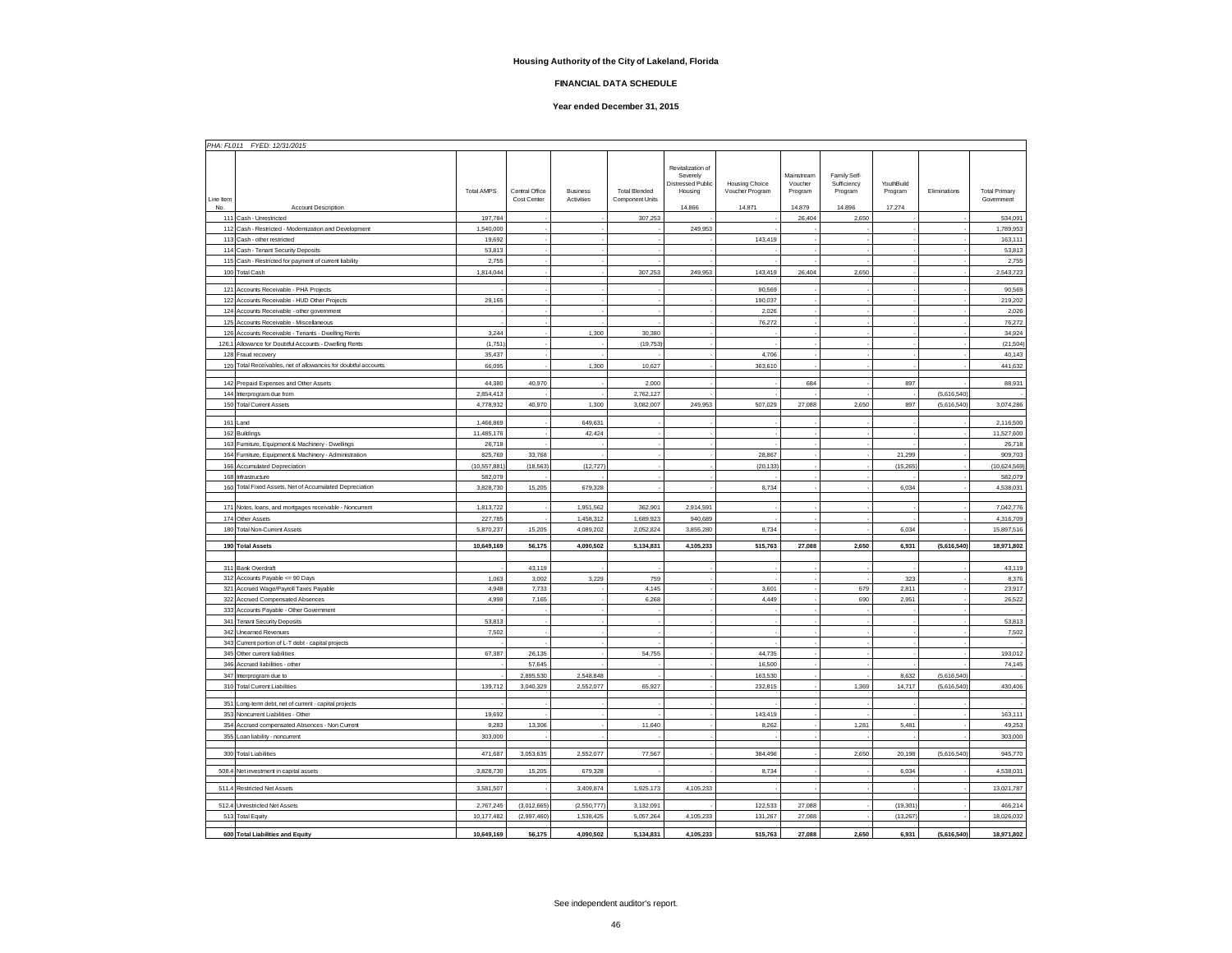#### **FINANCIAL DATA SCHEDULE**

|                  | PHA: FL011 FYED: 12/31/2015                           |                   |                               |                               |                                         |                                                                                |                                             |                                            |                                                  |                                 |                     |                                    |
|------------------|-------------------------------------------------------|-------------------|-------------------------------|-------------------------------|-----------------------------------------|--------------------------------------------------------------------------------|---------------------------------------------|--------------------------------------------|--------------------------------------------------|---------------------------------|---------------------|------------------------------------|
| Line Item<br>No. | Account Description                                   | <b>Total AMPS</b> | Central Office<br>Cost Center | <b>Business</b><br>Activities | <b>Total Blended</b><br>Component Units | Revitalization of<br>Severely<br><b>Distressed Public</b><br>Housing<br>14.866 | Housing Choice<br>Voucher Program<br>14.871 | Mainstream<br>Voucher<br>Program<br>14.879 | Family Self-<br>Sufficiency<br>Program<br>14.896 | YouthBuild<br>Program<br>17.274 | <b>Eliminations</b> | <b>Total Primary</b><br>Government |
| 70300            | Net Tenant Rental Revenue                             | 308,357           |                               | 2,800                         |                                         |                                                                                |                                             |                                            |                                                  |                                 |                     | 311,157                            |
| 70400            | Tenant Revenue - Other                                | 5,146             |                               |                               |                                         |                                                                                |                                             |                                            |                                                  |                                 |                     | 5,146                              |
| 70500            | <b>Total Tenant Revenue</b>                           | 313,503           |                               | 2,800                         |                                         |                                                                                |                                             |                                            |                                                  |                                 |                     | 316,303                            |
|                  |                                                       |                   |                               |                               |                                         |                                                                                |                                             |                                            |                                                  |                                 |                     |                                    |
| 70600            | <b>HUD PHA Grants</b>                                 | 1,228,450         |                               |                               |                                         |                                                                                | 9,220,503                                   | 290,644                                    | 104,856                                          |                                 |                     | 10,844,453                         |
| 70610            | HUD PHA Capital Grants                                | 112,561           |                               |                               |                                         |                                                                                |                                             |                                            |                                                  |                                 |                     | 112,561                            |
| 7071             | Management Fee                                        |                   | 300.161                       |                               |                                         |                                                                                |                                             |                                            |                                                  |                                 | (300, 161)          |                                    |
| 70720            | Asset Management Fee                                  |                   | 22,560                        |                               |                                         |                                                                                |                                             |                                            |                                                  |                                 | (22, 560)           |                                    |
| 70730            | <b>Bookkeeping Fee</b>                                |                   | 46,389                        |                               |                                         |                                                                                |                                             |                                            |                                                  |                                 | (46, 389)           |                                    |
| 70740            | Front Line Service Fee                                |                   |                               |                               |                                         |                                                                                |                                             |                                            |                                                  |                                 |                     |                                    |
| 70750            | Other Fees                                            |                   | 265,298                       |                               |                                         |                                                                                |                                             |                                            |                                                  |                                 | (168,000            | 97,298                             |
|                  |                                                       |                   |                               |                               |                                         |                                                                                |                                             |                                            |                                                  |                                 |                     |                                    |
| 70800            | Other government grants                               |                   |                               |                               |                                         |                                                                                |                                             |                                            |                                                  | 554,170                         |                     | 554,170                            |
| 71100            | Investment Income - Unrestricted                      | 336               |                               | $\scriptstyle{7}$             |                                         |                                                                                | 75                                          |                                            |                                                  |                                 |                     | 420                                |
| 71200            | Mortgage interest income                              |                   |                               |                               |                                         |                                                                                |                                             |                                            |                                                  |                                 |                     |                                    |
| 71300            | Proceeds from disposition of assets held for sale     |                   |                               |                               |                                         |                                                                                |                                             |                                            |                                                  |                                 |                     |                                    |
| 7131             | Cost of Sale of Assets                                |                   |                               |                               |                                         |                                                                                |                                             |                                            |                                                  |                                 |                     |                                    |
| 71400            | Fraud recovery                                        |                   |                               |                               |                                         |                                                                                |                                             |                                            |                                                  |                                 |                     |                                    |
| 71500            | Other revenue                                         | 143,795           | 20,512                        |                               | 541,431                                 |                                                                                | 228,648                                     |                                            |                                                  | 6,536                           |                     | 940,922                            |
| 71600            | Gain/Loss on Sale of Fixed Assets                     |                   |                               |                               |                                         |                                                                                |                                             |                                            |                                                  |                                 |                     |                                    |
| 72000            | Investment income - restricted                        | 110,116           |                               |                               |                                         | 155,792                                                                        |                                             |                                            |                                                  |                                 |                     | 265,908                            |
|                  | 70000 Total Revenue                                   | 1,908,761         | 654,920                       | 2,807                         | 541,433                                 | 155,792                                                                        | 9,449,226                                   | 290,644                                    | 104,856                                          | 560,706                         | (537, 110)          | 13,132,035                         |
|                  |                                                       |                   |                               |                               |                                         |                                                                                |                                             |                                            |                                                  |                                 |                     |                                    |
| 91100            | Administrative Salaries                               | 143,132           | 390,473                       |                               | 164,042                                 |                                                                                | 122,943                                     | 17,130                                     |                                                  | 54,302                          |                     | 892,022                            |
| 91200            | <b>Auditing Fees</b>                                  | 75,803            |                               |                               | 7,838                                   |                                                                                |                                             |                                            |                                                  |                                 |                     | 83,641                             |
| 91300            | Management Fee                                        | 120,185           |                               |                               |                                         |                                                                                | 179,976                                     |                                            |                                                  |                                 | (300, 161)          |                                    |
| 91310            | <b>Bookkeeping Fee</b>                                | 16,365            |                               |                               |                                         |                                                                                | 30,024                                      |                                            |                                                  |                                 | (46, 389)           |                                    |
| 91400            | Advertising and Marketing                             | 1,614             | 1,773                         | 1,577                         | 14                                      |                                                                                | 33                                          |                                            |                                                  | 943                             |                     | 5,954                              |
| 91500            | Employee Benefit Contributions - Administrative       | 49,450            | 67,659                        |                               | 36,035                                  |                                                                                | 40,324                                      | 7,342                                      |                                                  | 22,193                          |                     | 223,003                            |
| 91600            | Office Expenses                                       | 72.733            | 82,344                        | 27,431                        | 26,881                                  |                                                                                | 93.148                                      |                                            |                                                  | 8.903                           |                     | 311,440                            |
| 91700            | Legal Expenses                                        | 13.724            | 18,384                        | 13,996                        | 4.179                                   |                                                                                | 597                                         |                                            |                                                  | 569                             |                     | 51,449                             |
| 91800            | Travel                                                | 13,577            | 27,533                        | 144                           | 2,103                                   |                                                                                | 6,755                                       |                                            |                                                  | 2,728                           |                     | 52,840                             |
| 91810            | Allocated Overhead                                    |                   |                               |                               |                                         |                                                                                |                                             |                                            |                                                  |                                 |                     |                                    |
| 91900            | Other Administrative Expenses                         | 62,636            | 30,400                        |                               | 7,600                                   |                                                                                | 140,249                                     | 78                                         | 3,637                                            | 121,013                         |                     | 365,613                            |
|                  |                                                       |                   |                               |                               |                                         |                                                                                |                                             |                                            |                                                  |                                 |                     |                                    |
| 92000            | Asset Management Fee                                  | 22,560            |                               |                               |                                         |                                                                                |                                             |                                            |                                                  |                                 | (22, 560)           |                                    |
| 92100            | <b>Tenant Services - Salaries</b>                     | 11,250            |                               |                               |                                         |                                                                                |                                             |                                            | 77,346                                           | 215,730                         |                     | 304,326                            |
| 92200            | <b>Relocation Costs</b>                               |                   |                               |                               |                                         |                                                                                |                                             |                                            |                                                  |                                 |                     |                                    |
| 92300            | Employee Benefit Contributions - Tenant Services      | 5,154             |                               |                               |                                         |                                                                                |                                             |                                            | 21,122                                           | 43,591                          |                     | 69,867                             |
|                  | 92400 Tenant Services - Other                         | 136,763           | 1,581                         |                               |                                         |                                                                                |                                             |                                            |                                                  | 2,243                           |                     | 140,587                            |
|                  |                                                       |                   |                               |                               |                                         |                                                                                |                                             |                                            |                                                  |                                 |                     |                                    |
| 93100            | Water                                                 | 11,026            | 1,767                         |                               | 936                                     |                                                                                | 732                                         |                                            |                                                  |                                 |                     | 14,461                             |
| 93200            | Electricity                                           | 18,013            | 2,140                         |                               | 1,439                                   |                                                                                | 7,143                                       |                                            |                                                  |                                 |                     | 28,735                             |
| 93300            | Gas                                                   |                   |                               |                               | 214                                     |                                                                                |                                             |                                            |                                                  |                                 |                     | 214                                |
| 93400            | Fuel                                                  |                   |                               |                               |                                         |                                                                                |                                             |                                            |                                                  |                                 |                     |                                    |
| 93500            | Labor                                                 |                   |                               |                               |                                         |                                                                                |                                             |                                            |                                                  |                                 |                     |                                    |
| 93600            | Sewer                                                 | 26,602            | 667                           |                               |                                         |                                                                                | 248                                         |                                            |                                                  |                                 |                     | 27,517                             |
| 93700            | Employee benefit contributions - utilities            |                   |                               |                               |                                         |                                                                                |                                             |                                            |                                                  |                                 |                     |                                    |
| 93800            | Other utilities expense                               |                   |                               |                               |                                         |                                                                                |                                             |                                            |                                                  |                                 |                     |                                    |
| 94100            | Ordinary Maintenance and Operations - Labor           | 119,477           |                               |                               | 12,075                                  |                                                                                |                                             |                                            |                                                  | 1,216                           |                     | 132,768                            |
| 94200            | OMO - Materials and Other                             | 83,804            | 7,503                         |                               | 30,141                                  |                                                                                | 4,057                                       |                                            |                                                  | 738                             |                     | 126,243                            |
| 94300            | Ordinary Maintenance and Operations - Contract Costs  | 470,102           | 35,080                        | 14,181                        | 34,526                                  |                                                                                | 27,976                                      |                                            |                                                  | 551                             |                     | 582,416                            |
| 94500            | Employee Benefit Contributions - Ordinary Maintenance | 19,548            |                               |                               |                                         |                                                                                |                                             |                                            |                                                  |                                 |                     | 19,548                             |
|                  |                                                       |                   |                               |                               |                                         |                                                                                |                                             |                                            |                                                  |                                 |                     |                                    |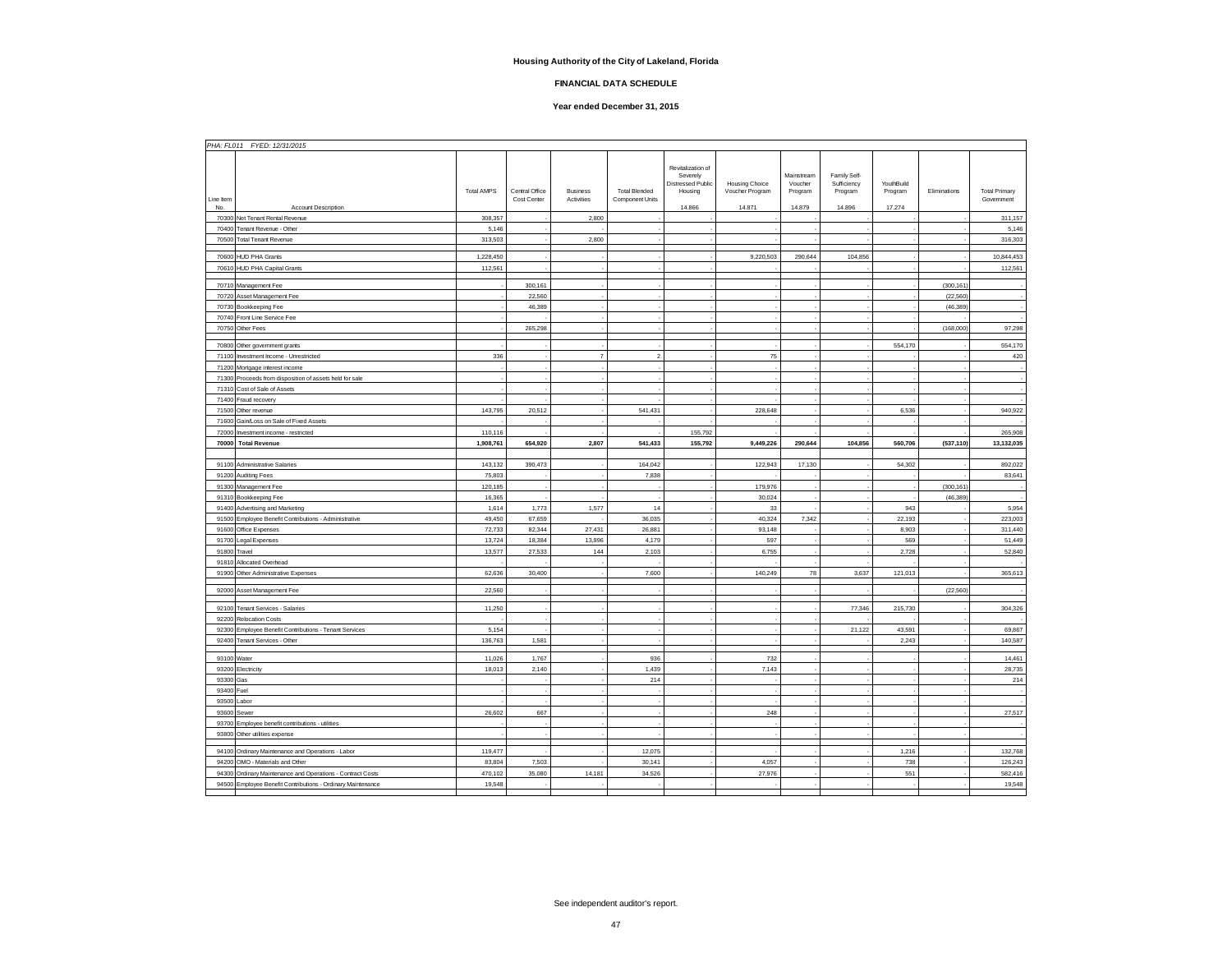#### **FINANCIAL DATA SCHEDULE**

|                  | PHA: FL011 FYED: 12/31/2015                                                   |                   |                               |                        |                                         |                                                                                |                                                    |                                            |                                                  |                                 |                  |                                    |
|------------------|-------------------------------------------------------------------------------|-------------------|-------------------------------|------------------------|-----------------------------------------|--------------------------------------------------------------------------------|----------------------------------------------------|--------------------------------------------|--------------------------------------------------|---------------------------------|------------------|------------------------------------|
| Line Item<br>No. | Account Description                                                           | <b>Total AMPS</b> | Central Office<br>Cost Center | Business<br>Activities | <b>Total Blended</b><br>Component Units | Revitalization of<br>Severely<br><b>Distressed Public</b><br>Housing<br>14.866 | <b>Housing Choice</b><br>Voucher Program<br>14.871 | Mainstream<br>Voucher<br>Program<br>14.879 | Family Self-<br>Sufficiency<br>Program<br>14.896 | YouthBuild<br>Program<br>17.274 | Eliminations     | <b>Total Primary</b><br>Government |
|                  | 95100 Protective Services - labor                                             |                   |                               |                        |                                         |                                                                                |                                                    |                                            |                                                  |                                 |                  |                                    |
| 95200            | Protective Services - Other Contract Costs                                    |                   |                               |                        |                                         |                                                                                |                                                    |                                            |                                                  |                                 |                  |                                    |
|                  | 95300 Protective Services - Other                                             |                   |                               |                        |                                         |                                                                                |                                                    |                                            |                                                  |                                 |                  |                                    |
| 95500            | Employee benefit contributions - protective services                          |                   |                               |                        |                                         |                                                                                |                                                    |                                            |                                                  |                                 |                  |                                    |
| 9611             | roperty Insurance                                                             | 68,298            |                               |                        |                                         |                                                                                |                                                    |                                            |                                                  |                                 |                  | 68,298                             |
| 96120            | Liability Insurance                                                           | 18,321            |                               |                        |                                         |                                                                                |                                                    |                                            |                                                  | 4,247                           |                  | 22,568                             |
| 96130            | Workmen's Compensation                                                        | 9,767             | 14,366                        |                        | 4,700                                   |                                                                                | 5,187                                              |                                            | 780                                              | 7,076                           |                  | 41,876                             |
| 96140            | All Other Insurance                                                           | 176               |                               |                        |                                         |                                                                                |                                                    |                                            |                                                  |                                 |                  | 176                                |
| 96200            | Other General Expenses                                                        | 354,367           |                               | 1,374                  | 292,234                                 |                                                                                | 6,711                                              |                                            |                                                  |                                 | (168,000)        | 486,686                            |
| 96210            | Compensated Absences                                                          | 4,999             | 6,058                         |                        | 6,268                                   |                                                                                | 4,449                                              |                                            | 1,971                                            | 2,951                           |                  | 26,696                             |
| 9630             | Payments in Lieu of Taxes                                                     | 18,645            |                               |                        |                                         |                                                                                |                                                    |                                            |                                                  |                                 |                  | 18,645                             |
| 96400            | Bad Debt - Tenant Rents                                                       |                   |                               |                        |                                         |                                                                                |                                                    |                                            |                                                  |                                 |                  |                                    |
| 96500            |                                                                               |                   |                               |                        |                                         |                                                                                |                                                    |                                            |                                                  |                                 |                  |                                    |
|                  | Bad Debt - Mortgages<br>96600 Bad Debt - Other                                |                   |                               |                        |                                         |                                                                                |                                                    |                                            |                                                  |                                 |                  |                                    |
| 96710            | Interest of Mortgage (or Bonds) Payable                                       |                   |                               | 9,770                  |                                         |                                                                                |                                                    |                                            |                                                  |                                 |                  | 9,770                              |
| 96720            | Interest on Notes Payable (Short and Long Term)                               |                   |                               |                        |                                         |                                                                                |                                                    |                                            |                                                  |                                 |                  |                                    |
| 96730            | Amortization of Bond Issue Costs                                              |                   |                               |                        |                                         |                                                                                |                                                    |                                            |                                                  |                                 |                  |                                    |
|                  |                                                                               |                   |                               |                        |                                         |                                                                                |                                                    |                                            |                                                  |                                 |                  |                                    |
| 96800<br>96900   | Severance Expense                                                             | 1,968,091         | 687,728                       | 68,473                 | 631,225                                 |                                                                                | 670,552                                            | 24,550                                     | 104,856                                          | 488,994                         |                  | 4,107,359                          |
|                  | <b>Total Operating Expenses</b>                                               |                   |                               |                        |                                         |                                                                                |                                                    |                                            |                                                  |                                 | (537, 110)       |                                    |
| 97000            | Excess Operating Revenue over Operating Expenses                              | (59, 330)         | (32, 808)                     | (65, 666)              | (89, 792)                               | 155,792                                                                        | 8,778,674                                          | 266,094                                    |                                                  | 71,712                          |                  | 9,024,676                          |
|                  |                                                                               |                   |                               |                        |                                         |                                                                                |                                                    |                                            |                                                  |                                 |                  |                                    |
|                  | 97100 Extraordinary Maintenance                                               |                   |                               |                        |                                         |                                                                                |                                                    |                                            |                                                  |                                 |                  |                                    |
| 97200            | Casualty Losses - Non-Capitalized                                             |                   |                               |                        |                                         |                                                                                |                                                    |                                            |                                                  |                                 |                  |                                    |
| 97300            | Housing Assistance Payments                                                   |                   |                               |                        |                                         |                                                                                | 8,542,720                                          | 257,731                                    |                                                  |                                 |                  | 8,800,451                          |
| 97350            | HAP Portability-in                                                            |                   |                               |                        |                                         |                                                                                | 173,207                                            |                                            |                                                  |                                 |                  | 173,207                            |
| 97400            | Depreciation Expense                                                          | 839,458           | 6,276                         | 2,121                  |                                         |                                                                                | 4,124                                              |                                            |                                                  | 4,260                           |                  | 856,239                            |
| 97500            | Fraud losses                                                                  |                   |                               |                        |                                         |                                                                                |                                                    |                                            |                                                  |                                 |                  |                                    |
|                  | 97800 Dwelling units rent expense                                             |                   |                               |                        |                                         |                                                                                |                                                    |                                            |                                                  |                                 |                  |                                    |
| 90000            | <b>Total Expenses</b>                                                         | 2,807,549         | 694,004                       | 70,594                 | 631,225                                 |                                                                                | 9,390,603                                          | 282,281                                    | 104,856                                          | 493,254                         | (537, 110)       | 13,937,256                         |
|                  |                                                                               |                   |                               |                        |                                         |                                                                                |                                                    |                                            |                                                  |                                 |                  |                                    |
|                  | 10010 Operating transfers in<br>10020 Operating transfers out                 | 850<br>(850)      |                               |                        |                                         |                                                                                | 4,044                                              | (4,044)                                    |                                                  |                                 | (4,894)<br>4,894 |                                    |
|                  |                                                                               |                   |                               |                        |                                         |                                                                                |                                                    |                                            |                                                  |                                 |                  |                                    |
|                  | 10100 Total other financing sources (Uses)                                    |                   |                               |                        |                                         |                                                                                | 4,044                                              | (4,044)                                    |                                                  |                                 |                  |                                    |
|                  | 10000 Excess (deficiency) of total revenue over (under) total expenses        | (898, 788)        | (39, 084)                     | (67, 787)              | (89, 792)                               | 155,792                                                                        | 62,667                                             | 4,319                                      |                                                  | 67,452                          |                  | (805, 221)                         |
| 11030            | <b>Beginning Equity</b>                                                       | 11,076,270        | (2,958,376)                   | 3,973,515              | 2,626,526                               | 3,949,441                                                                      | 68,600                                             | 22,769                                     |                                                  | (80, 719)                       |                  | 18,678,026                         |
|                  |                                                                               |                   |                               |                        |                                         |                                                                                |                                                    |                                            |                                                  |                                 |                  |                                    |
| 11040.           | Transfer CFP hard costs to operations                                         |                   |                               |                        |                                         |                                                                                |                                                    |                                            |                                                  |                                 |                  |                                    |
|                  | 11040.2 Transfer blended component unit beginning equity for FDS presentation |                   |                               | (2,367,303)            | 2,367,303                               |                                                                                |                                                    |                                            |                                                  |                                 |                  |                                    |
| 11040.3          | Prior period adjustment - to record an intangible asset.                      |                   |                               |                        | 153,227                                 |                                                                                |                                                    |                                            |                                                  |                                 |                  | 153,227                            |
| 11040            | Prior Period Adjustments, Equity transfer and correction of errors            |                   |                               | (2,367,303)            | 2,520,530                               |                                                                                |                                                    |                                            |                                                  |                                 |                  | 153,227                            |
| 11170            | Administrative Fee Equity                                                     |                   |                               |                        |                                         |                                                                                | 131,267                                            |                                            |                                                  |                                 |                  | 131,267                            |
|                  | 11180 Housing Assistance Payments Equity                                      |                   |                               |                        |                                         |                                                                                |                                                    |                                            |                                                  |                                 |                  |                                    |
|                  |                                                                               |                   |                               |                        |                                         |                                                                                |                                                    |                                            |                                                  |                                 |                  |                                    |
| 11190            | Unit Months Available                                                         | 3,754             |                               | $12\,$                 |                                         |                                                                                | 17,760                                             | 540                                        |                                                  |                                 |                  | 22,066                             |
| 11210            | Number of Unit Months Leased                                                  | 3,724             |                               | $12\,$                 |                                         |                                                                                | 15,089                                             | 489                                        |                                                  |                                 |                  | 19,314                             |
| 11270            | Excess Cash                                                                   | 2,912,988         |                               |                        |                                         |                                                                                |                                                    |                                            |                                                  |                                 |                  | 2,912,988                          |
|                  |                                                                               |                   |                               |                        |                                         |                                                                                |                                                    |                                            |                                                  |                                 |                  |                                    |
|                  | 11610 Land Purchases                                                          |                   |                               |                        |                                         |                                                                                |                                                    |                                            |                                                  |                                 |                  |                                    |
| 11620            | <b>Building Purchases</b>                                                     | 57,076            |                               |                        |                                         |                                                                                |                                                    |                                            |                                                  |                                 |                  | 57,076                             |
| 11630            | Furniture & Equipment - Dwelling Purchases                                    | 228               |                               |                        |                                         |                                                                                |                                                    |                                            |                                                  |                                 |                  | 228                                |
|                  | 11640 Furniture & Equipment - Administrative Purchases                        | 44,049            |                               |                        |                                         |                                                                                |                                                    |                                            |                                                  |                                 |                  | 44,049                             |
| 11650            | easehold Improvements Purchases                                               |                   |                               |                        |                                         |                                                                                |                                                    |                                            |                                                  |                                 |                  |                                    |
| 11660            | Infrastructure Purchases                                                      | 11,208            |                               |                        |                                         |                                                                                |                                                    |                                            |                                                  |                                 |                  | 11,208                             |
| 13510            | CFFP Debt Service Payments                                                    |                   |                               |                        |                                         |                                                                                |                                                    |                                            |                                                  |                                 |                  |                                    |
| 13901            | Replacement Housing Factor Funds                                              |                   |                               |                        |                                         |                                                                                |                                                    |                                            |                                                  |                                 |                  |                                    |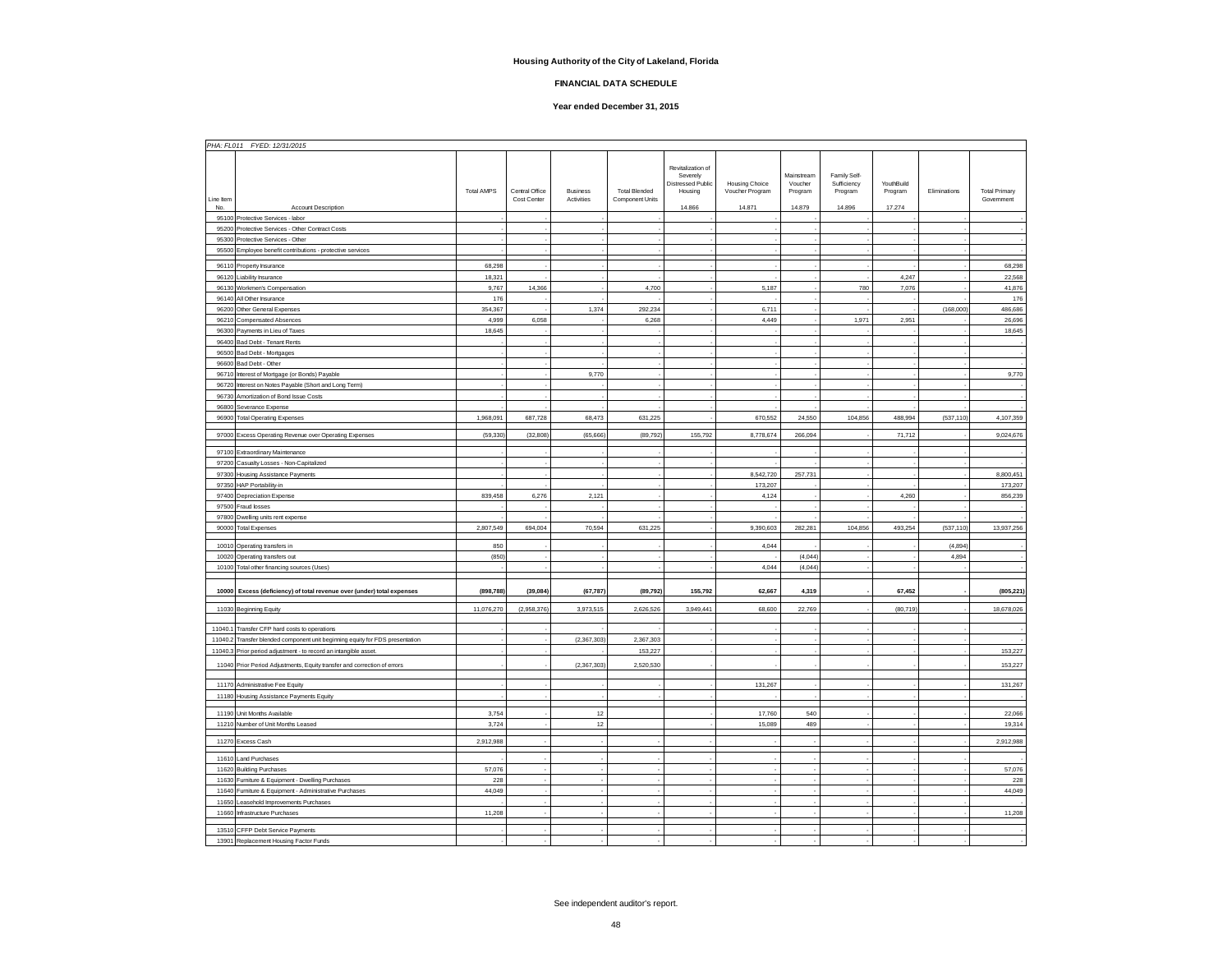#### **SCHEDULE OF ACTUAL CAPITAL FUND PROGRAM COSTS AND ADVANCES**

#### **Year ended December 31, 2015**

| <b>PROGRAM</b>                        |     | FL14P011<br>501-11 |    | FL14P011<br>501-12 |    | FL14P011<br>E501-12 |    | <b>FL14P011</b><br>501-13 |     | FL14P011<br>501-14 |    | FL14P011<br>501-15 | Total           |
|---------------------------------------|-----|--------------------|----|--------------------|----|---------------------|----|---------------------------|-----|--------------------|----|--------------------|-----------------|
| <b>BUDGET</b>                         |     | 562,980            | S. | 327,414            | S  | 250,000             | Ж, | 251,538                   | -SS | 341,004            | æ. | 345,575            | \$2,078,511     |
| <b>ADVANCES</b>                       |     |                    |    |                    |    |                     |    |                           |     |                    |    |                    |                 |
| Cash receipts - prior years           | \$  | 503,043            | \$ | 282,465            | \$ | 233,783             | \$ | 98,012                    | S.  | 4,036              | \$ |                    | 1,121,339<br>\$ |
| Cash receipts - current year          |     | 59,937             |    | 23,092             |    | 16,217              |    | 108,181                   |     | 25,770             |    | 32,090             | 265,287         |
| Cumulative as of December 31, 2015    |     | 562,980            |    | 305,557            |    | 250,000             |    | 206,193                   |     | 29,806             |    | 32,090             | 1,386,626       |
| <b>COSTS</b>                          |     |                    |    |                    |    |                     |    |                           |     |                    |    |                    |                 |
| Prior years                           |     | 503,043            |    | 275,041            |    | 235,558             |    | 95,051                    |     | 43,586             |    |                    | 1,152,279       |
| Current year                          |     | 59,937             |    | 30,516             |    | 14,442              |    | 111,142                   |     | 15,385             |    | 32,090             | 263,512         |
| Cumulative as of December 31, 2015    |     | 562,980            |    | 305,557            |    | 250,000             |    | 206,193                   |     | 58,971             |    | 32,090             | 1,415,791       |
| <b>RECEIVABLES DUE FROM HUD</b>       |     |                    |    |                    |    |                     |    |                           |     | 29,165             |    |                    | 29,165          |
| <b>SOFT COSTS</b>                     |     |                    |    |                    |    |                     |    |                           |     |                    |    |                    |                 |
| Prior years                           | \$. | 219,428            | \$ | 261,485            | \$ | 235,558             | \$ | 37,426                    | \$. | 43,586             | S. |                    | 797,483<br>\$.  |
| Current year                          |     |                    |    | 10,469             |    |                     |    | 100,650                   |     | 7,742              |    | 32,090             | 150,951         |
| Cumulative as of December 31, 2015    |     | 219,428            |    | 271,954            |    | 235,558             |    | 138,076                   |     | 51,328             |    | 32,090             | 948,434         |
| <b>HARD COSTS</b>                     |     |                    |    |                    |    |                     |    |                           |     |                    |    |                    |                 |
| Prior years                           |     | 283,615            |    | 13,556             |    |                     |    | 57,625                    |     |                    |    |                    | 354,796         |
| Current year                          |     | 59,937             |    | 20,047             |    | 14,442              |    | 10,492                    |     | 7,643              |    |                    | 112,561         |
| Cumulative as of December 31, 2015    |     | 343,552            |    | 33,603             |    | 14,442              |    | 68,117                    |     | 7,643              |    |                    | 467,357         |
| <b>CUMULATIVE HARD AND SOFT COSTS</b> |     | 562,980            |    | 305,557            |    | 250,000             |    | 206,193                   |     | 58,971             |    | 32,090             | \$1,415,791     |

The following RHF grants have been awarded and are unspent as of December 31, 2015:

| FL14R011502-09 | \$<br>282.108 |
|----------------|---------------|
| FL14R011504-09 | 149.804       |
| FL14R011502-10 | 441.385       |
| FL14R011502-11 | 380,321       |
| FL14R011502-12 | 70.661        |
| FL14R011501-13 | 208.904       |
| FL14R011502-13 | 62.529        |
| FL14R011501-14 | 185,710       |
| FL14R011501-15 | 187,612       |
|                | 1,969,034     |

See independent auditor's report.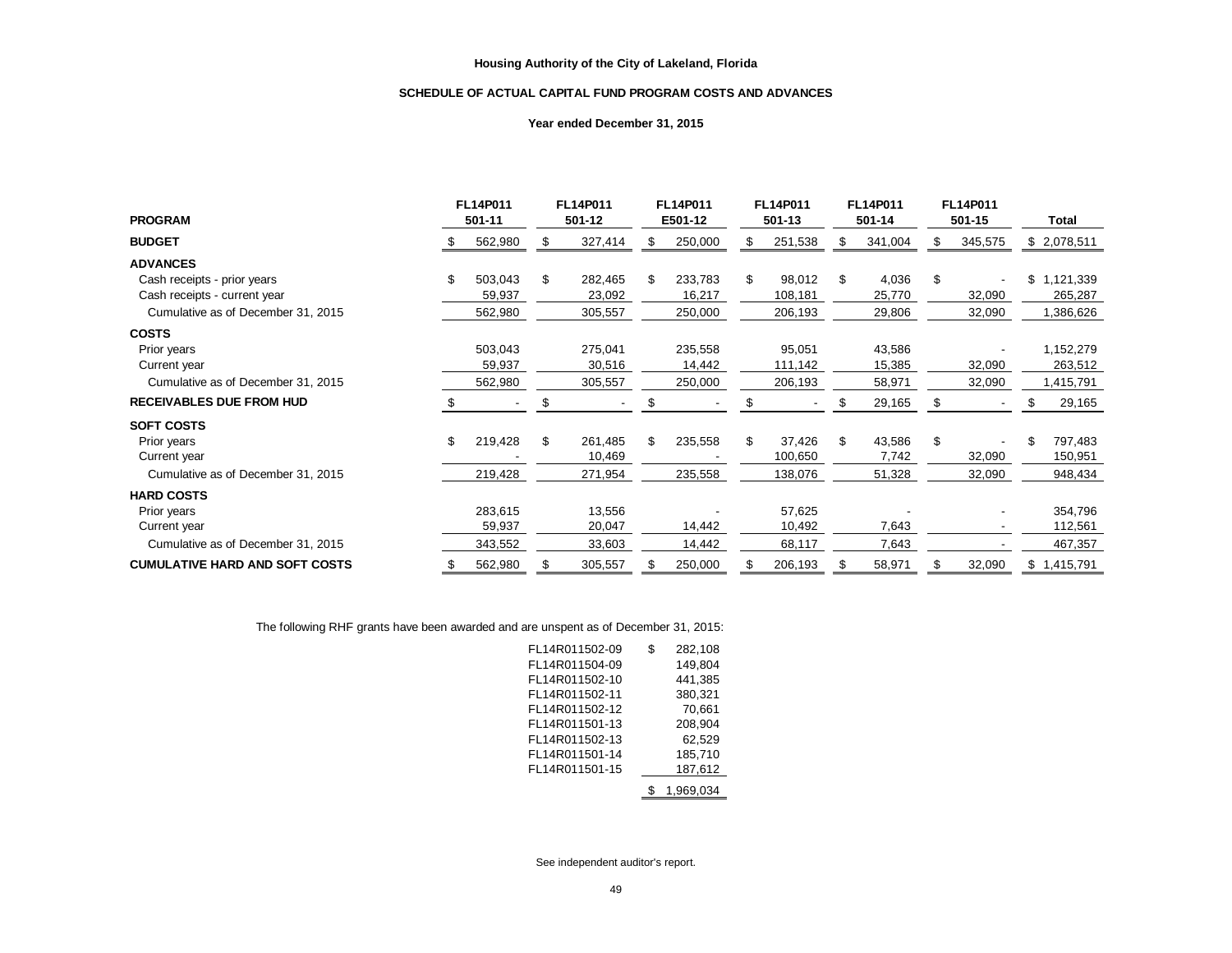# **SCHEDULE OF ACTUAL HOPE VI PROGRAM COSTS AND ADVANCES**

# **Year ended December 31, 2015**

| <b>PROGRAM</b>                                              |     | FL14URD<br>011R199 |
|-------------------------------------------------------------|-----|--------------------|
| <b>BUDGET</b>                                               | \$  | 21,842,801         |
| <b>ADVANCES</b>                                             |     |                    |
| Cash receipts - prior years<br>Cash receipts - current year | \$  | 19,909,785         |
| Cumulative as of December 31, 2015                          |     | 19,909,785         |
| <b>COSTS</b>                                                |     |                    |
| Prior years<br>Current year                                 |     | 19,909,785         |
| Cumulative as of December 31, 2015                          |     | 19,909,785         |
| <b>RECEIVABLES DUE FROM HUD</b>                             |     |                    |
| <b>SOFT COSTS</b>                                           |     |                    |
| Prior years                                                 | \$. | 16,930,271         |
| Current year                                                |     |                    |
| Cumulative as of December 31, 2015                          |     | 16,930,271         |
| <b>HARD COSTS</b>                                           |     |                    |
| Prior years<br>Current year                                 |     | 64,923             |
| Cumulative as of December 31, 2015                          |     | 64,923             |
| OTHER COSTS LOANED TO RELATED ENTITIES                      |     |                    |
| Prior years                                                 |     | 2,914,591          |
| Current year                                                |     |                    |
| Cumulative as of December 31, 2015                          |     | 2,914,591          |
| <b>CUMULATIVE HARD AND SOFT COSTS</b>                       | \$  | 19,909,785         |

See independent auditor's report.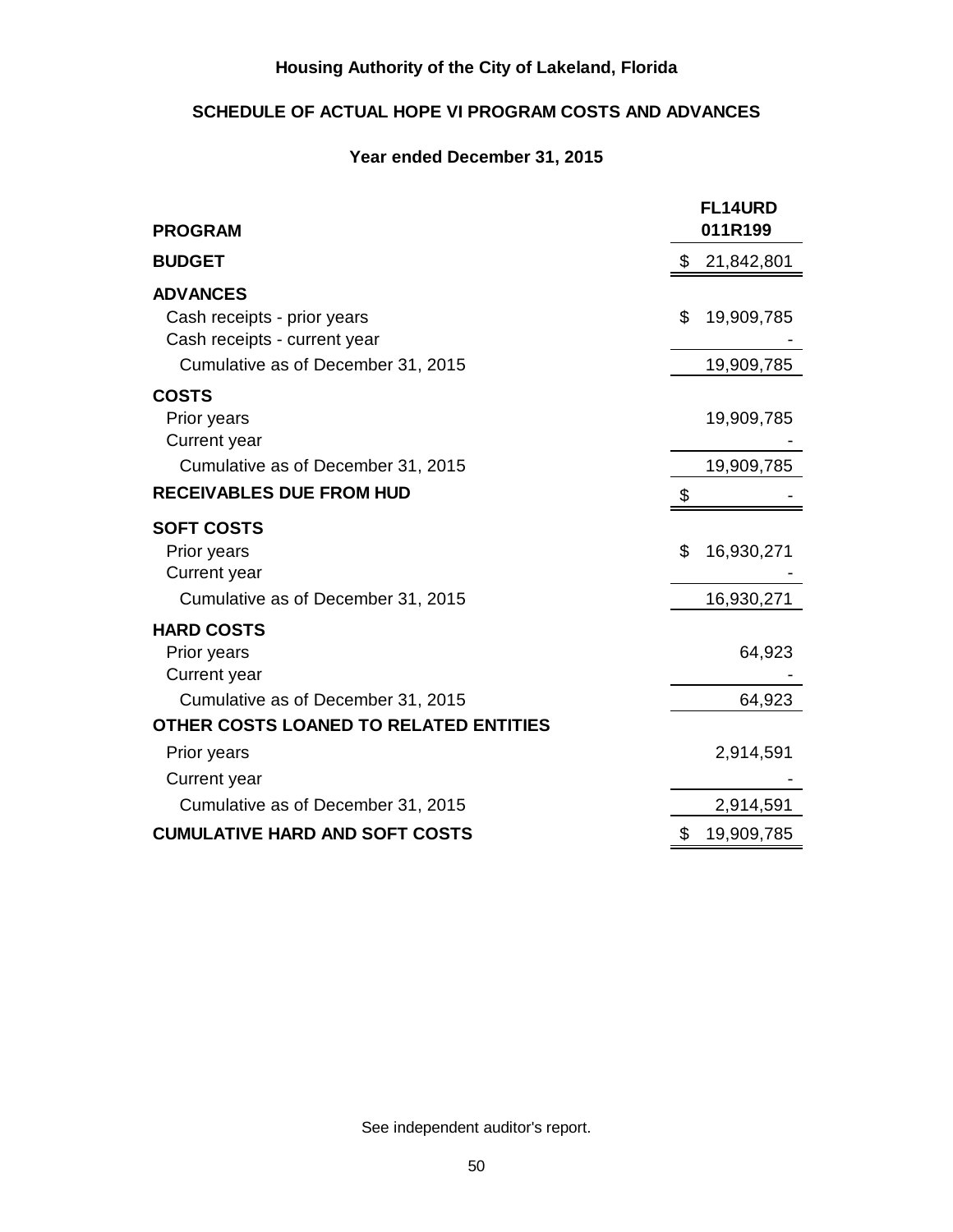# **SCHEDULE OF ACTUAL FAMILY SELF-SUFFICIENCY PROGRAM COSTS AND ADVANCES**

# **Year ended December 31, 2015**

| <b>PROGRAM</b>                     |    | 133A014 |
|------------------------------------|----|---------|
| <b>BUDGET</b>                      | S  | 104,856 |
| <b>ADVANCES</b>                    |    |         |
| Cash receipts - prior years        | \$ |         |
| Cash receipts - current year       |    | 104,856 |
| Cumulative as of December 31, 2015 |    | 104,856 |
| <b>COSTS</b>                       |    |         |
| Prior years                        |    |         |
| Current year                       |    | 104,856 |
| Cumulative as of December 31, 2015 |    | 104,856 |
| <b>RECEIVABLES DUE FROM HUD</b>    | S  |         |

See independent auditor's report.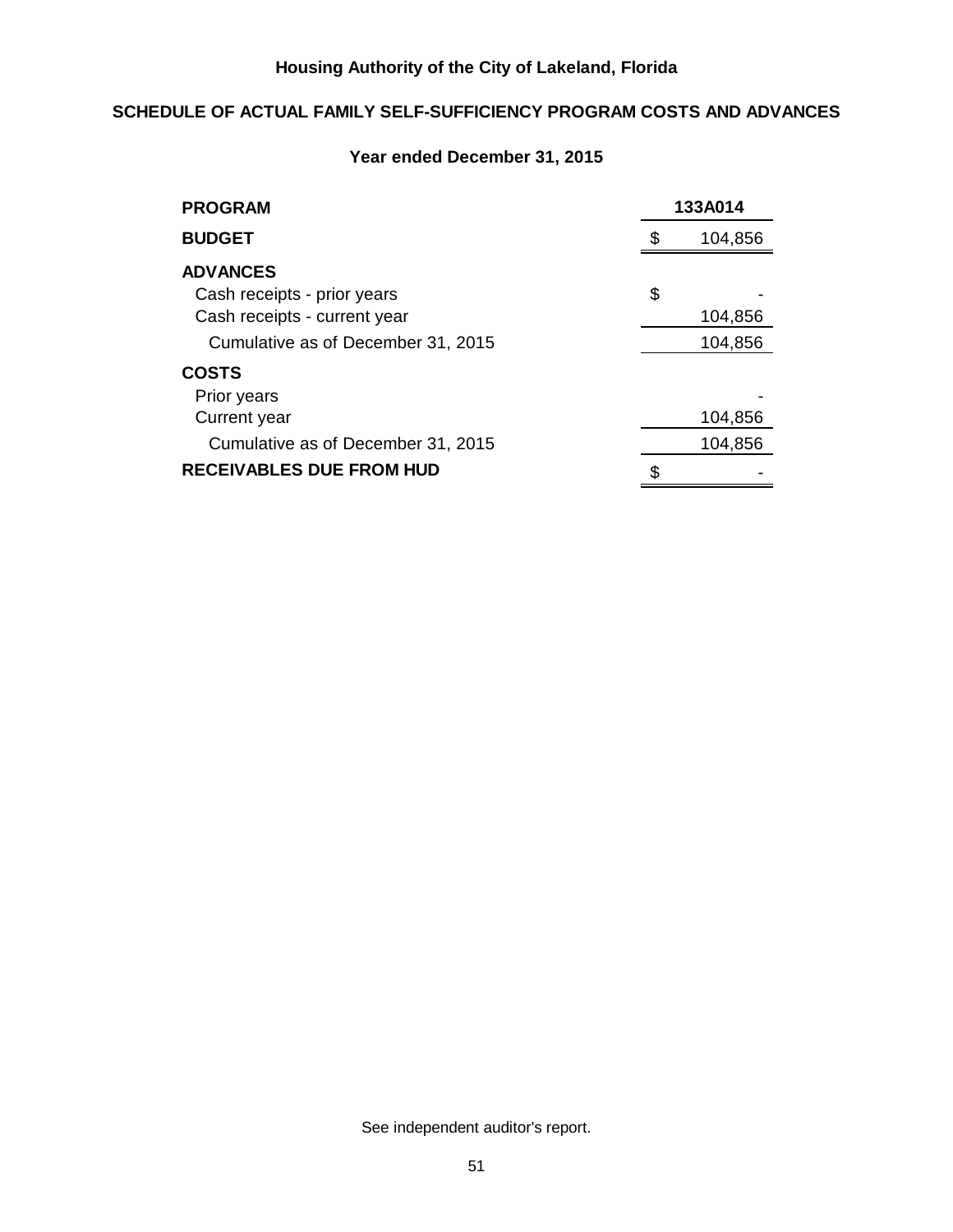# **SINGLE AUDIT SECTION**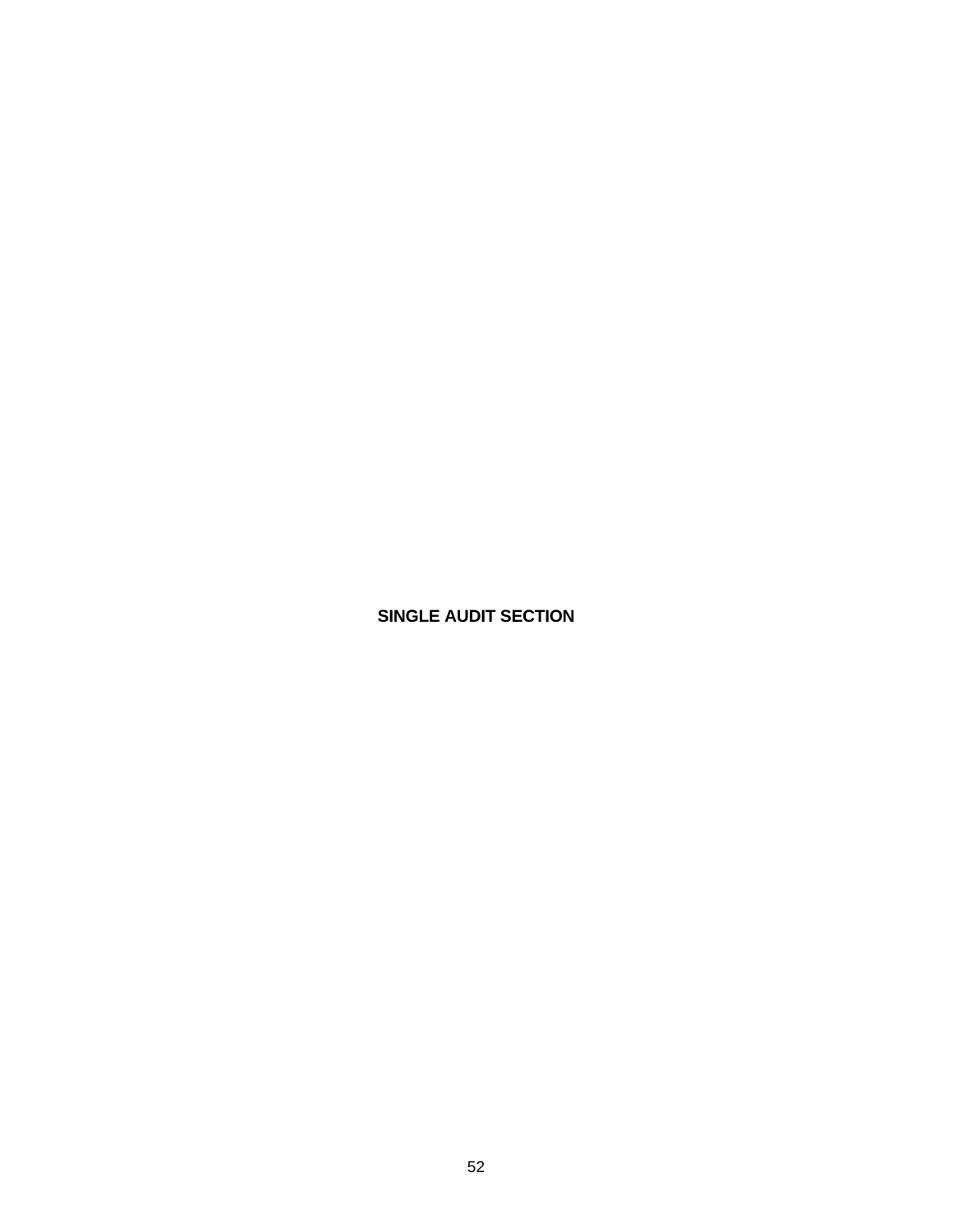#### **SCHEDULE OF EXPENDITURES OF FEDERAL AWARDS**

#### **Year ended December 31, 2015**

| Federal Grantor/Pass-Through Grantor/<br>Program or Cluster Title | <b>CFDA</b><br>Number |             | Federal<br>Expenditures |
|-------------------------------------------------------------------|-----------------------|-------------|-------------------------|
| Direct from the U.S. Department of Housing and Urban Development: |                       |             |                         |
| Public and Indian Housing                                         | 14.850                |             | 1,077,499<br>\$         |
| <b>Housing Voucher Cluster</b>                                    |                       |             |                         |
| Section 8 Housing Choice Vouchers Program                         | 14.871                | \$9,220,503 |                         |
| Mainstream Vouchers Program                                       | 14.879                | 290.644     |                         |
| <b>Subtotal Housing Voucher Cluster</b>                           |                       |             | 9,511,147               |
| <b>Family Self-Sufficiency Program</b>                            | 14.896                |             | 104,856                 |
| <b>Public Housing Capital Fund Program</b>                        | 14.872                |             | 263,512                 |
|                                                                   |                       |             | 10.957.014              |
| Pass through from the State of Florida:                           |                       |             |                         |
| YouthBuild Program                                                | 17.274                |             | 554,170                 |
| TOTAL EXPENDITURES OF FEDERAL AWARDS                              |                       |             | \$11,511,184            |

#### **NOTE A - BASIS OF PRESENTATION**

The accompanying schedule of expenditures of federal awards includes the federal grant activity of the Housing Authority of the City of Lakeland, Florida and is presented on the accrual basis of accounting. The information in this schedule is presented in accordance with the requirements of Title 2 U.S. Code of Federal Regulations Part 200, *Uniform Administrative Requirements, Cost Principles, and Audit Requirements for Federal Awards* ("Uniform Guidance"). Therefore, some amounts presented in this schedule may differ from amounts presented in, or used in the preparation of, the basic financial statements.

In accordance with HUD regulations, HUD considers the Annual Budget Authority for the Section 8 Housing Choice Voucher Program ("HCV"), CFDA Number 14.871, to be an expenditure for the purposes of this schedule. Therefore, the amount in this schedule represents the total amount received directly from HUD and not the total expenditures paid by the Authority.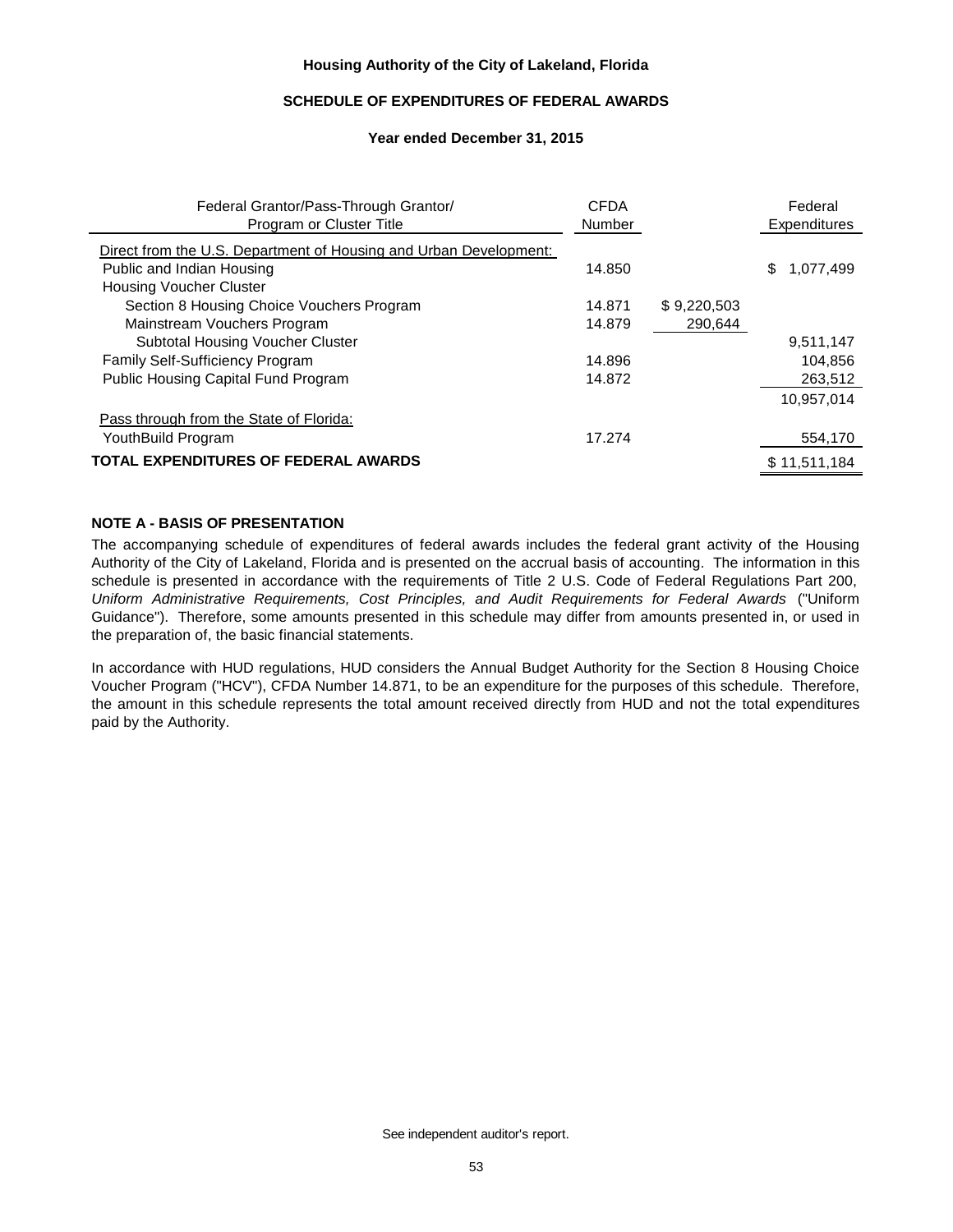

*80 035 Spyglass H Hill Road M Melbourne, FL 3 32940 P Phone: 321-757 7-2020 Fa ax: 321-242-48 844* 

**www.berm manhopkins s.com**

 *255 S S. Orange Ave . Suite 1545 Orland do, FL 32801 Phone: 4 07-841-8841 Fax: 4 07-841-8849* 

#### INDEPENDENT AUDITOR'S REPORT ON INTERNAL CONTROL OVER FINANCIAL **REPORTING AND ON COMPLIANCE AND OTHER MATTERS BASED ON AN AUDIT OF FINANCIAL STATEMENTS PERFORMED IN ACCORDANCE WITH** GOVERNMENT AUDITING STANDARDS

Board of Commissioners Housing Authority of the City of Lakeland, Florida Lakeland, Florida

We have audited, in accordance with the auditing standards generally accepted in the United States of America and the standards applicable to financial audits contained in *Government* Auditing Standards, issued by the Comptroller General of the United States, the financial statements of the business-type activities of the Housing Authority of the City of Lakeland, Florida (the "Authority"), as of and for the year ended December 31, 2015, and the related notes to the financial statements, which collectively comprise the Authority's basic financial statements, and have issued our report thereon dated September 28, 2016.

#### **Internal Control Over Financial Reporting**

In planning and performing our audit of the financial statements, we considered the Authority's internal control over financial reporting (internal control) to determine the audit procedures that are appropriate in the circumstances for the purpose of expressing our opinions on the financial statements, but not for the purpose of expressing an opinion on the effectiveness of the Authority's internal control. Accordingly, we do not express an opinion on the effectiveness of the Authori ty's internal control.

A *deficiency in internal control* exists when the design or operation of a control does not allow management or employees, in the normal course of performing their assigned functions, to prevent, or detect and correct, misstatements on a timely basis. A *material weakness* is a deficiency, or a combination of deficiencies, in internal control, such that there is a reasonable possibility that a material misstatement of the entity's financial statements will not be prevented, or detected and corrected on a timely basis. A significant deficiency is a deficiency, or a combination of deficiencies, in internal control that is less severe than a material weakness, yet important enough to merit attention by those charged with governance.

Our consideration of internal control over financial reporting was for the limited purpose described in the first paragraph of this section and was not designed to identify all deficiencies in internal control that might be material weaknesses or significant deficiencies. Given these limitations, during our audit we did not identify any deficiencies in internal control that we consider to be material weaknesses. However, material weaknesses may exist that have not been identified.

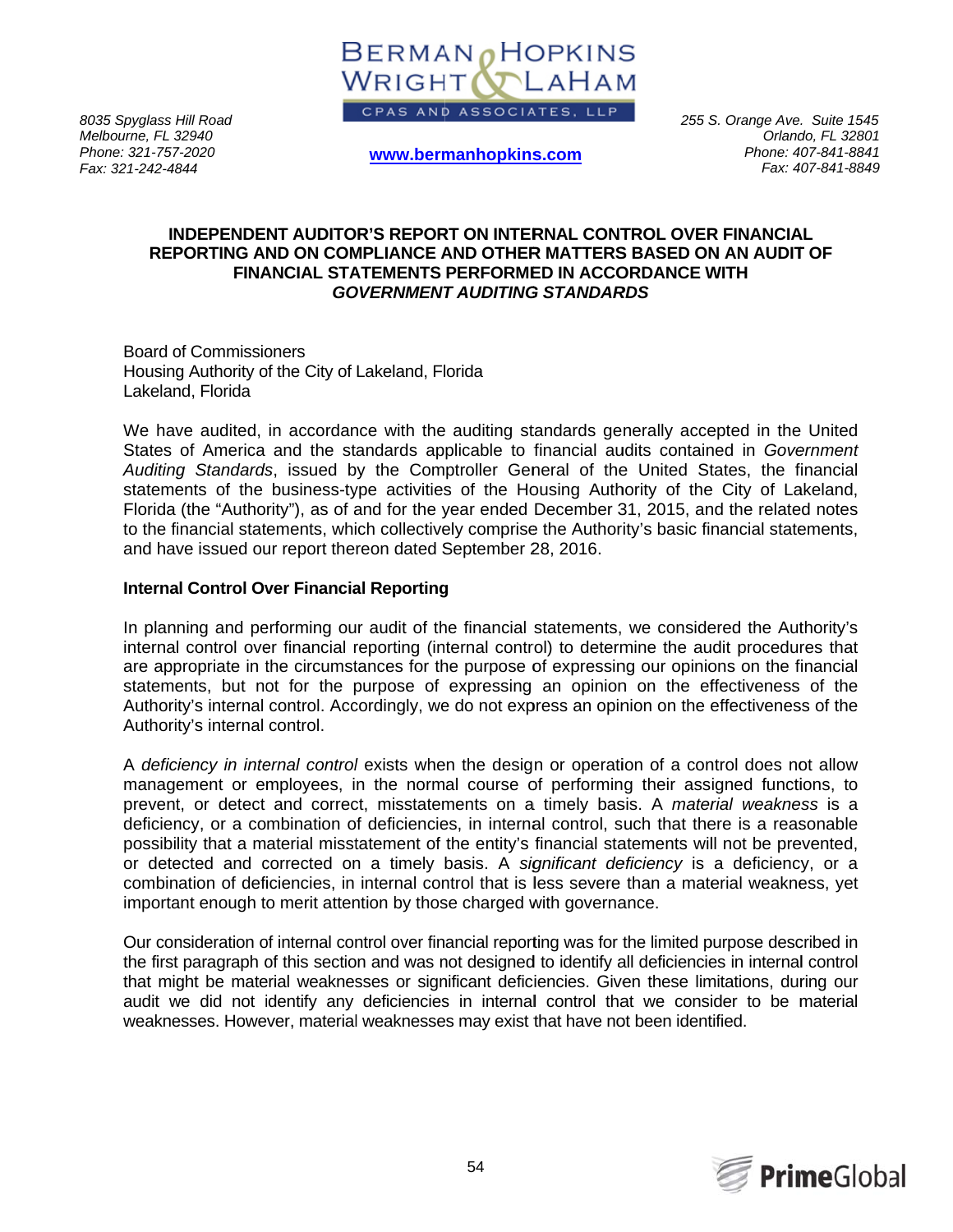#### **Compliance and Other Matters**

As part of obtaining reasonable assurance about whether the Authority's financial statements are free of material misstatement, we performed tests of its compliance with certain provisions of laws, regulations, contracts, and grant agreements, noncompliance with which could have a direct and material effect on the determination of financial statement amounts. However, providing an opinion on compliance with those provisions was not an objective of our audit, and accordingly, we do not express such an opinion. The results of our tests disclosed no instances of noncompliance or other matters that are required to be reported under *Government Auditing Standards*.

#### **Purpose of this Report**

The purpose of this report is solely to describe the scope of our testing of internal control and compliance and the results of that testing, and not to provide an opinion on the effectiveness of the Authority's internal control or on compliance. This report is an integral part of an audit performed in accordance with *Government Auditing Standards* in considering the Authority's internal control and compliance. Accordingly, this communication is not suitable for any other purpose.

September 28, 2016

September 28, 2016<br>Melbourne, Florida *Berman Hopkins Wright & LaHam*<br>Melbourne, Florida *CPAs and Associates, LLP*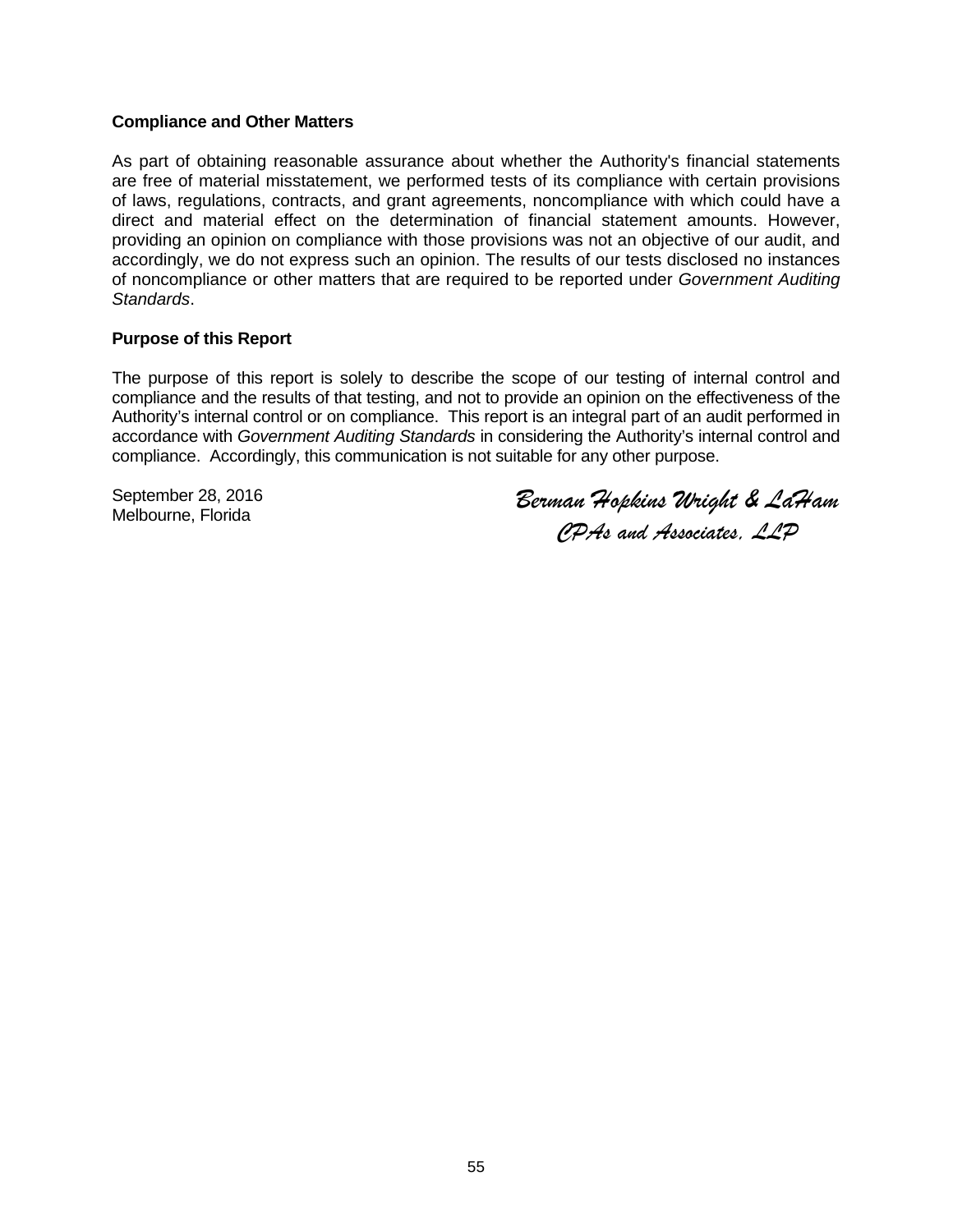

*80 035 Spyglass H Hill Road M Melbourne, FL 3 32940 P Phone: 321-757 7-2020 Fa ax: 321-242-48 844* 

**www.berm manhopkins s.com**

 *255 S S. Orange Ave . Suite 1545 Orland do, FL 32801 Phone: 4 07-841-8841 Fax: 4 07-841-8849* 

## **INDEP PENDENT A AUDITOR'S REPORT O N COMPLIA ANCE FOR E EACH MAJOR PROGRAM AND ON INTERNAL CONTROL OVER COMPLIANCE REQUIRED BY THE UNIFORM GUIDANCE**

Board of Commissioners Housing Authority of the City of Lakeland, Florida Lakeland, Florida

#### **Report on Compliance for Each Major Federal Program**

We have audited the Housing Authority of the City of Lakeland, Florida's (the "Authority") compliance with the types of compliance requirements described in the OMB Compliance Supplement that could have a direct and material effect on each of the Authority's major federal programs for the year ended December 31, 2015. The Authority's major federal programs are identified in the summary of auditor's results section of the accompanying schedule of findings and questio ned costs.

#### **Management's Responsibility**

Management is responsible for compliance with federal statutes, regulations, and the terms and conditions of its federal awards applicable to its federal programs.

## **Auditor r's Respons sibility**

Our responsibility is to express an opinion on compliance for each of the Authority's major federal programs based on our audit of the types of compliance requirements referred to above. We conducted our audit of compliance in accordance with auditing standards generally accepted in the United States of America; the standards applicable to financial audits contained in *Government* Auditing Standards, issued by the Comptroller General of the United States; and the audit requirements of Title 2 U.S. Code of Federal Regulations Part 200, Uniform Administrative Requirements, Cost Principles, and Audit Requirements for Federal Awards (Uniform Guidance). Those standards and the Uniform Guidance require that we plan and perform the audit to obtain reasonable assurance about whether noncompliance with the types of compliance requirements referred to above that could have a direct and material effect on a major federal program occurred. An audit includes examining, on a test basis, evidence about the Authority's compliance with those requirements and performing such other procedures as we considered necessary in the circums stances.

We believe that our audit provides a reasonable basis for our opinion on compliance for each major federal program. However, our audit does not provide a legal determination of the Authority's complia ance.

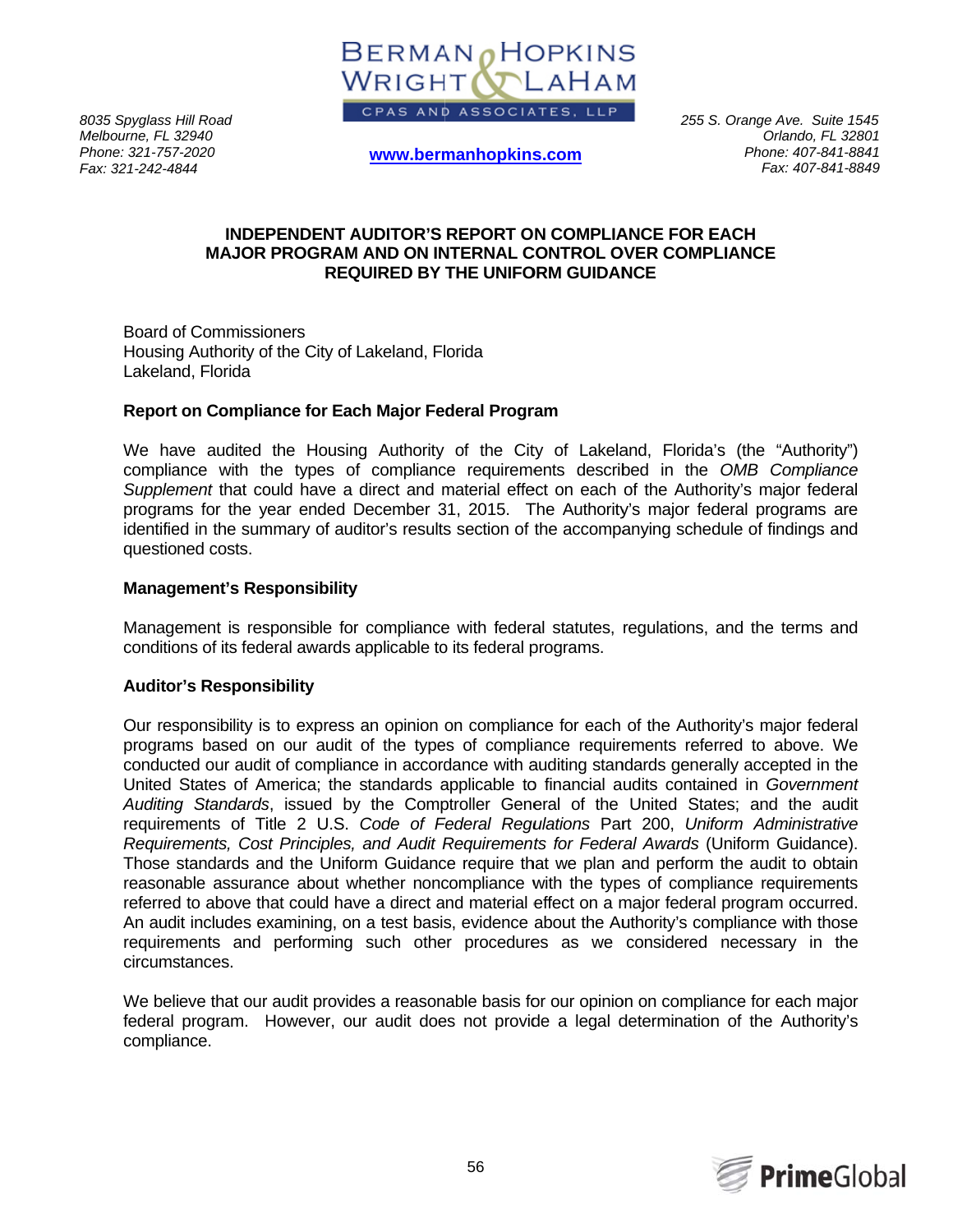## **Basis for Qualified Opinion on CFDA No. 14.850 Public and Indian Housing**

As described in the accompanying schedule of findings and questioned costs, the Authority did not comply with the requirements regarding Allowability of Activities and Costs for CFDA No. 14.850 Public and Indian Housing as described in **Finding No. 2015-001**. Compliance with such requirements is necessary, in our opinion, for the Authority to comply with the requirements applicable to that program.

#### **Qualified Opinion on CFDA No. 14.850 Public and Indian Housing**

In our opinion, except for the noncompliance described in the Basis for Qualified Opinion paragraph, the Authority complied, in all material respects, with the types of compliance requirements referred to above that could have a direct and material effect on CFDA No. 14.850 Public and Indian Housing for the year ended December 31, 2015.

#### **Unmodified Opinion on Each of the Other Major Federal Programs**

In our opinion, the Authority complied, in all material respects, with the types of compliance requirements referred to above that could have a direct and material effect on each of its other major federal programs identified in the summary of auditor's results section of the accompanying schedule of findings and questioned costs for the year ended December 31, 2015.

#### **Other Matters**

The results of our auditing procedures disclosed an instance of noncompliance, which is required to be reported in accordance with the Uniform Guidance and which is described in the accompanying schedule of findings and questioned costs as **Finding No. 2015-002**. Our opinion on the major federal programs is not modified with respect to these matters.

The Authority's response to the noncompliance finding identified in our audit is described in the accompanying corrective action plan. The Authority's response was not subjected to the auditing procedures applied in the audit of compliance and, accordingly, we express no opinion on the response.

#### **Report on Internal Control Over Compliance**

Management of the Authority is responsible for establishing and maintaining effective internal control over compliance with the types of compliance requirements referred to above. In planning and performing our audit of compliance, we considered the Authority's internal control over compliance with the types of requirements that could have a direct and material effect on each major federal program to determine the auditing procedures that are appropriate in the circumstances for the purpose of expressing an opinion on compliance for each major federal program and to test and report on internal control over compliance in accordance with the Uniform Guidance, but not for the purpose of expressing an opinion on the effectiveness of internal control over compliance. Accordingly, we do not express an opinion on the effectiveness of the Authority's internal control over compliance.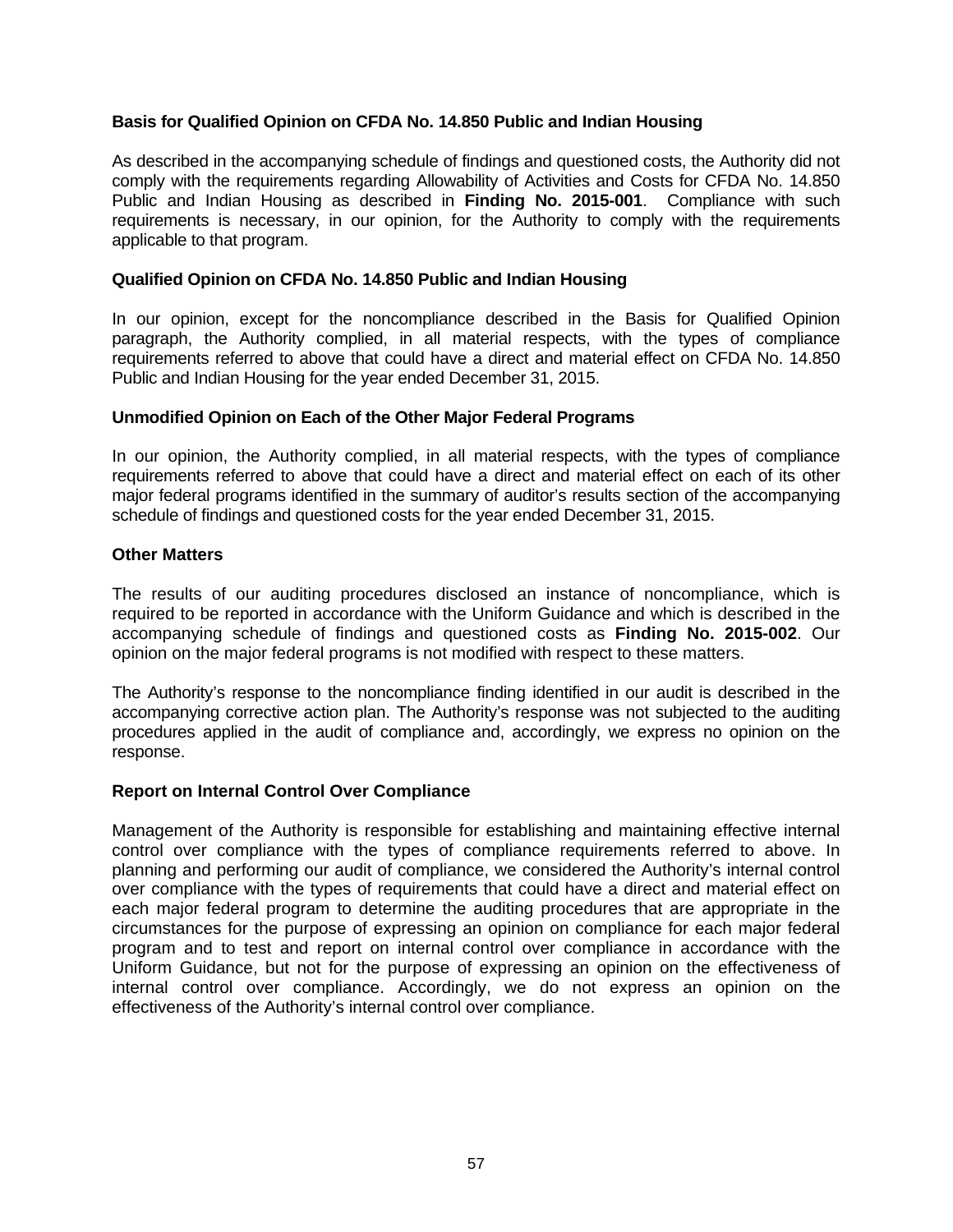#### **Report on Internal Control Over Compliance (continued)**

A deficiency in internal control over compliance exists when the design or operation of a control over compliance does not allow management or employees, in the normal course of performing their assigned functions, to prevent, or detect and correct, noncompliance with a type of compliance requirement of a federal program on a timely basis. A material weakness in internal control over compliance is a deficiency, or combination of deficiencies, in internal control over compliance, such that there is a reasonable possibility that material noncompliance with a type of compliance requirement of a federal program will not be prevented, or detected and corrected, on a timely basis. A significant deficiency in internal control over compliance is a deficiency, or a combination of deficiencies, in internal control over compliance with a type of compliance requirement of a federal program that is less severe than a material weakness in internal control over compliance, yet important enough to merit attention by those charged with governance.

Our consideration of internal control over compliance was for the limited purpose described in the first paragraph and was not designed to identify all deficiencies in internal control over compliance that might be material weaknesses or significant deficiencies. We did not identify any deficiencies in internal control over compliance that we consider to be material weaknesses. However, we identified a certain deficiency in internal control over compliance, as described in the accompanying schedule of findings and questioned costs as **Finding No. 2015-002** that we consider to be a significant deficiency.

The Authority's response to the internal control over compliance findings identified in our audit is described in the accompanying corrective action plan. The Authority's response was not subjected to the auditing procedures applied in the audit of compliance and, accordingly, we express no opinion on the response.

The purpose of this report on internal control over compliance is solely to describe the scope of our testing of internal control over compliance and the results of that testing based on the requirements of the Uniform Guidance. Accordingly, this report is not suitable for any other purpose.

September 28, 2016 Melbourne, Florida

*Berman Hopkins Wright & LaHam CPAs and Associates, LLP*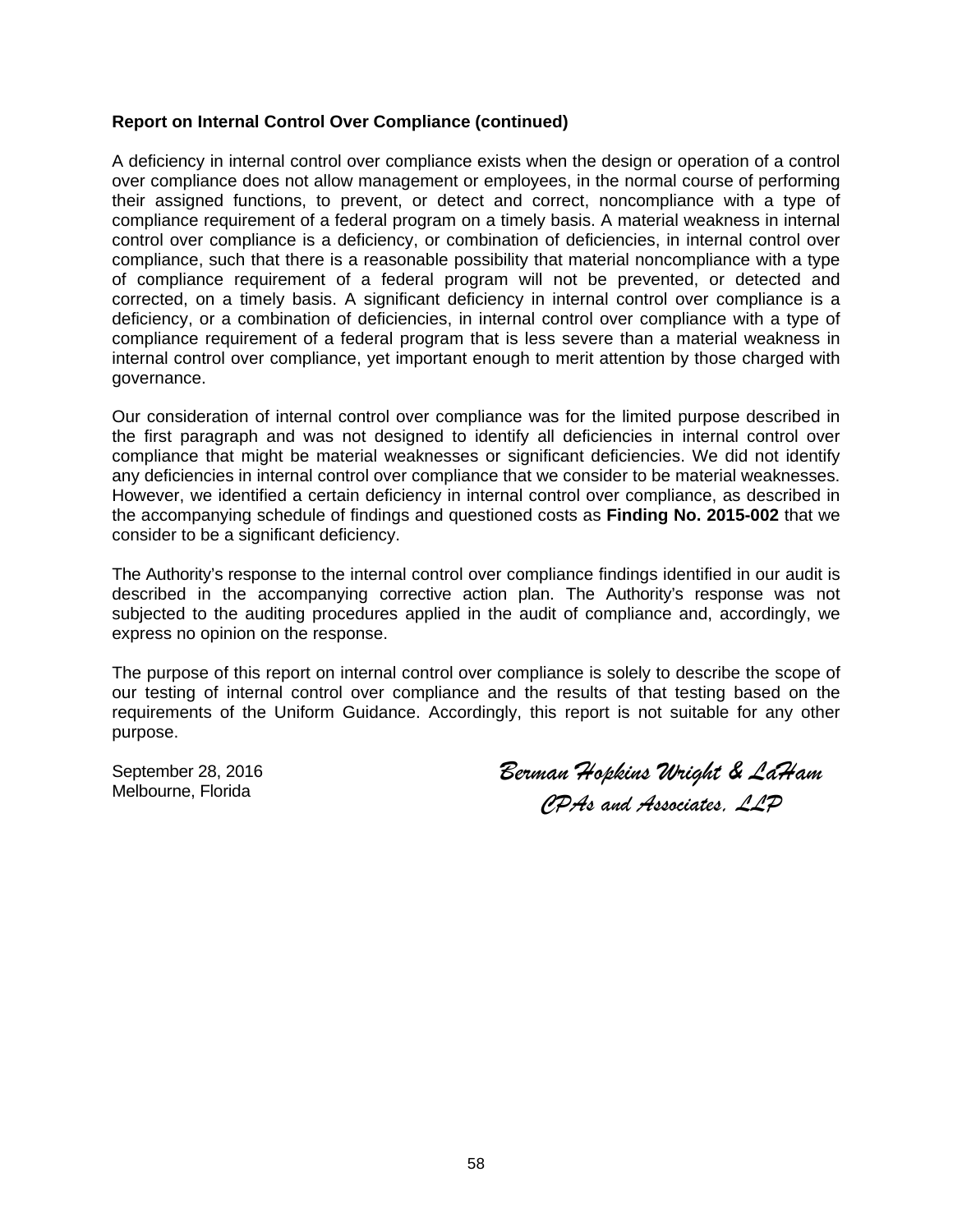## **SCHEDULE OF FINDINGS AND QUESTIONED COSTS**

## **December 31, 2015**

## A. SUMMARY OF AUDITOR'S RESULTS

#### Financial Statements

Type of auditor's report issued: **Unmodified**

Internal control over financial reporting: Material weaknesses identified? **No** Significant deficiencies identified? **None Reported**

Noncompliance material to financial statements noted? **No**

#### Federal Awards

Internal control over major programs: Material weaknesses identified? **No** Significant deficiencies identified? **Yes (Finding No. 2015-002)** 

Type of auditor's report issued on compliance for major programs:

Public and Indian Housing - **Qualified (Finding No. 2015-001)** Housing Voucher Cluster - **Unmodified**

Any audit findings that are required to be reported in accordance with 2 CFR 200.516(a) are included in this schedule.

The programs tested as major programs are as follows:

- Public and Indian Housing CFDA No. 14.850
- Housing Voucher Cluster
	- Section 8 Housing Choice Vouchers Program CFDA No. 14.871
	- Mainstream Vouchers Program CFDA No. 14.879

The threshold for distinguishing types A and B programs was **\$750,000**

Did the auditee qualify as a low-risk auditee? **No**

## B. FINDINGS - FINANCIAL STATEMENTS AUDIT

**None**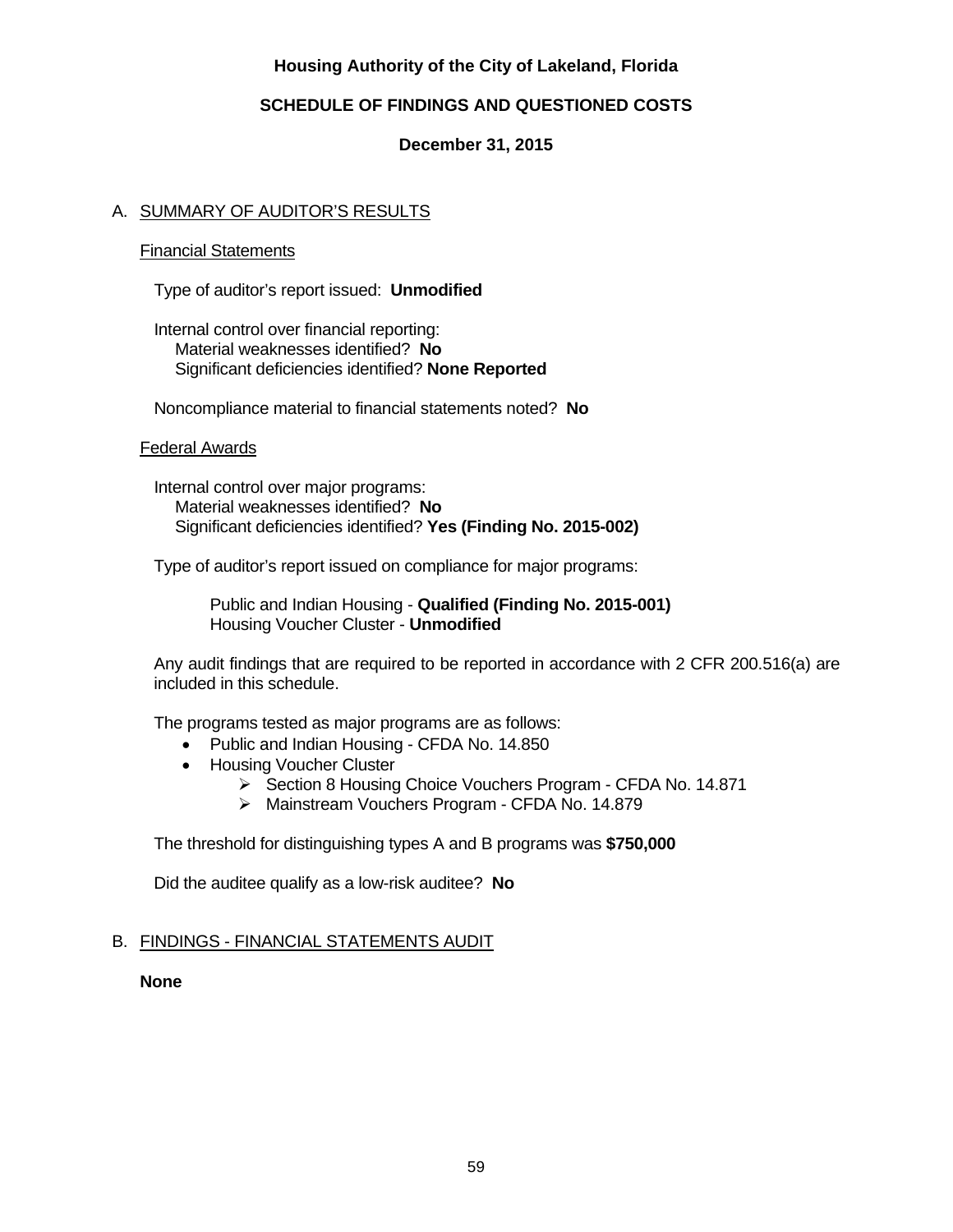## **SCHEDULE OF FINDINGS AND QUESTIONED COSTS**

#### **December 31, 2015**

## C. FEDERAL AWARDS FINDINGS AND QUESTIONED COSTS

#### **2015-001 Allowable Activity/Costs - Interprogram Activity**

Public and Indian Housing *Material Noncompliance*  Repeated in part from 2012 audit (see prior year finding 2014-001)

Condition: Currently the Authority maintains a material interprogram receivable in asset management project ("AMP") 1, which is due from the Central Office Cost Center ("COCC"). As of December 31, 2015, the interprogram receivable for AMP 1 was \$2,854,413. This interprogram receivable decreased during 2015 by \$116,703 from the ending balance in 2014 of \$2,971,116.

Context: We reviewed the Authority's interprogram balances for allowability of activities and costs.

Criteria: Per HUD regulations and the line definition guide issued by HUD for the Financial Data Schedule, funds in the AMP can only be transferred to other AMPs or to the COCC for a fee for service or other pre-approved HUD exceptions. The Authority is cautioned that funds are normally not fungible between different federal programs regardless of the nature of the transfer or receivable. Inappropriate use of funds, even a temporary loan, are considered ineligible costs resulting in non-compliance. The AMPs, under current laws, should not loan the COCC any funds.

**Effect:** The Authority is not in compliance with HUD requirements regarding eligible use of federal funds.

#### Questioned Costs: \$2,854,413

Cause: The Authority has maintained a significant interfund receivable in AMP 1 for several years in part from needed borrowings created by operating losses in the COCC.

Auditor's Recommendations: The Authority should follow the Recovery Plan they have implemented with HUD to pay back the interprogram receivable. The Authority should continue to budget and monitor COCC expenses to not increase any future borrowings, and to have the ability to reimburse AMP 1 for the borrowed funds.

Management's Response: See the Corrective Action Plan in this report.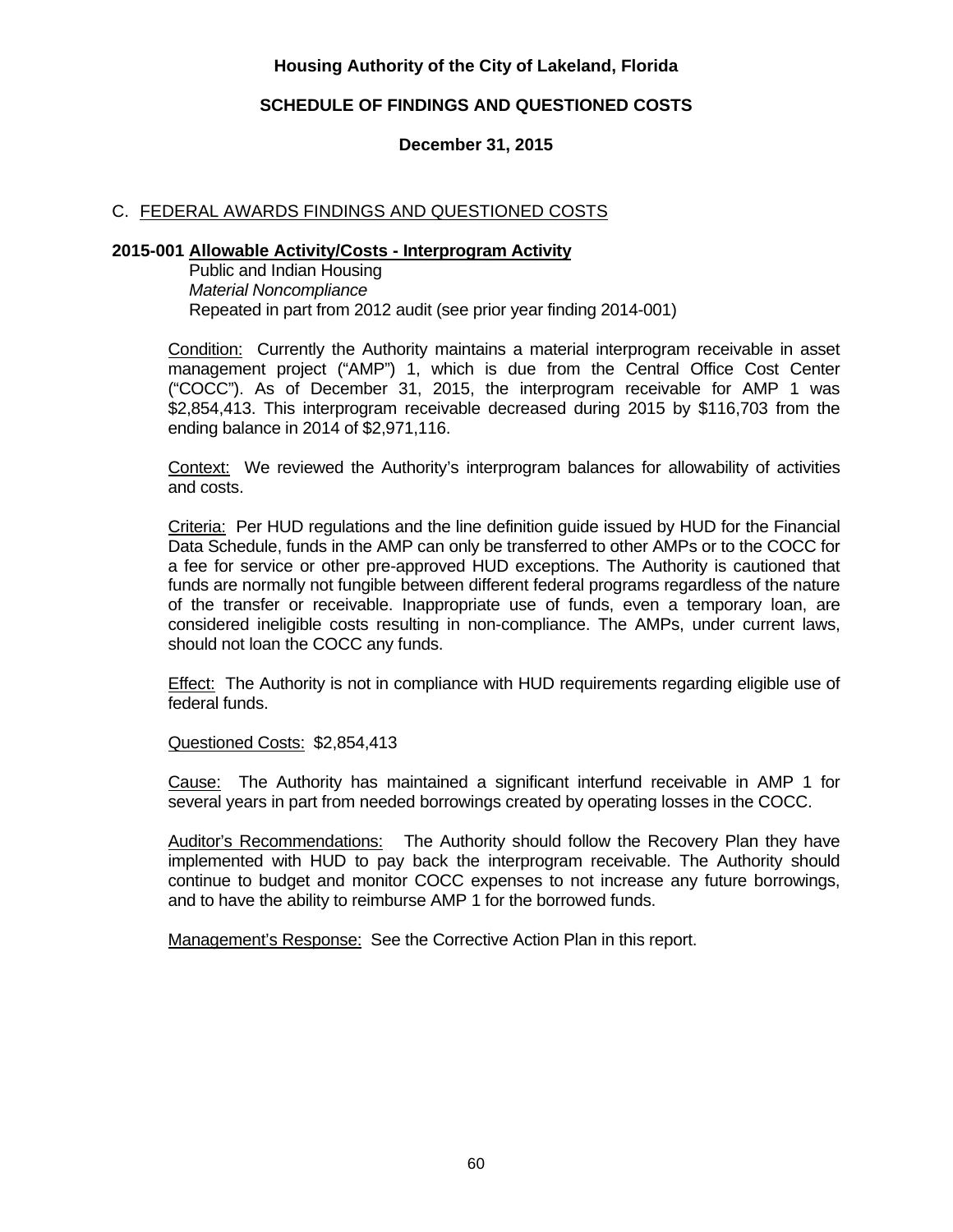## **SCHEDULE OF FINDINGS AND QUESTIONED COSTS**

## **December 31, 2015**

#### C. FEDERAL AWARDS FINDINGS AND QUESTIONED COSTS (continued)

#### **2015-002 Eligibility**

Housing Choice Voucher Cluster *Significant Deficiency in Internal Control Other matter required to be reported in accordance with Uniform Guidance* 

Condition: Out of a total tenant population of approximately 1,300 tenants, 40 tenant files were tested and exceptions were noted as follows:

- Five files used incorrect utility allowances and
- One file had an incorrect calculation of child support payments.

Context: The auditor randomly selected 40 tenants out of the population, which we consider to be a statistically valid sample size, for testing HAP calculation and monthly HAP payments for the fiscal year. The auditor reviewed the tenant file and support to ensure controls over compliance were operating effectively.

Criteria: 24 CFR 982.516 requires internal controls to be in place to ensure compliance with HUD requirements, as well as complete and accurate tenant files. In addition, the Authority's administrative plan also requires following proper procedures for determination of HAP and documentation in the tenant files.

Cause: Procedures to ensure compliance with all of the HUD requirements were not being fully implemented, specifically relating to the software controls over utility allowance calculation.

Effect: The Authority is not in compliance with all of the HUD requirements regarding eligibility and tenant recertification, which could result in incorrect total tenant payments for rent and HAP payment to landlords.

Auditor's Recommendations: The Authority should correct the deficiencies noted in the tested files and utilize an ongoing quality control review process on the entire tenant population to ensure proper compliance with the requirements related to tenant eligibility. Ongoing staff training and timely management reviews should be utilized to ensure staff is aware of acceptable procedures.

Management's Response: See the Corrective Action Plan in this report.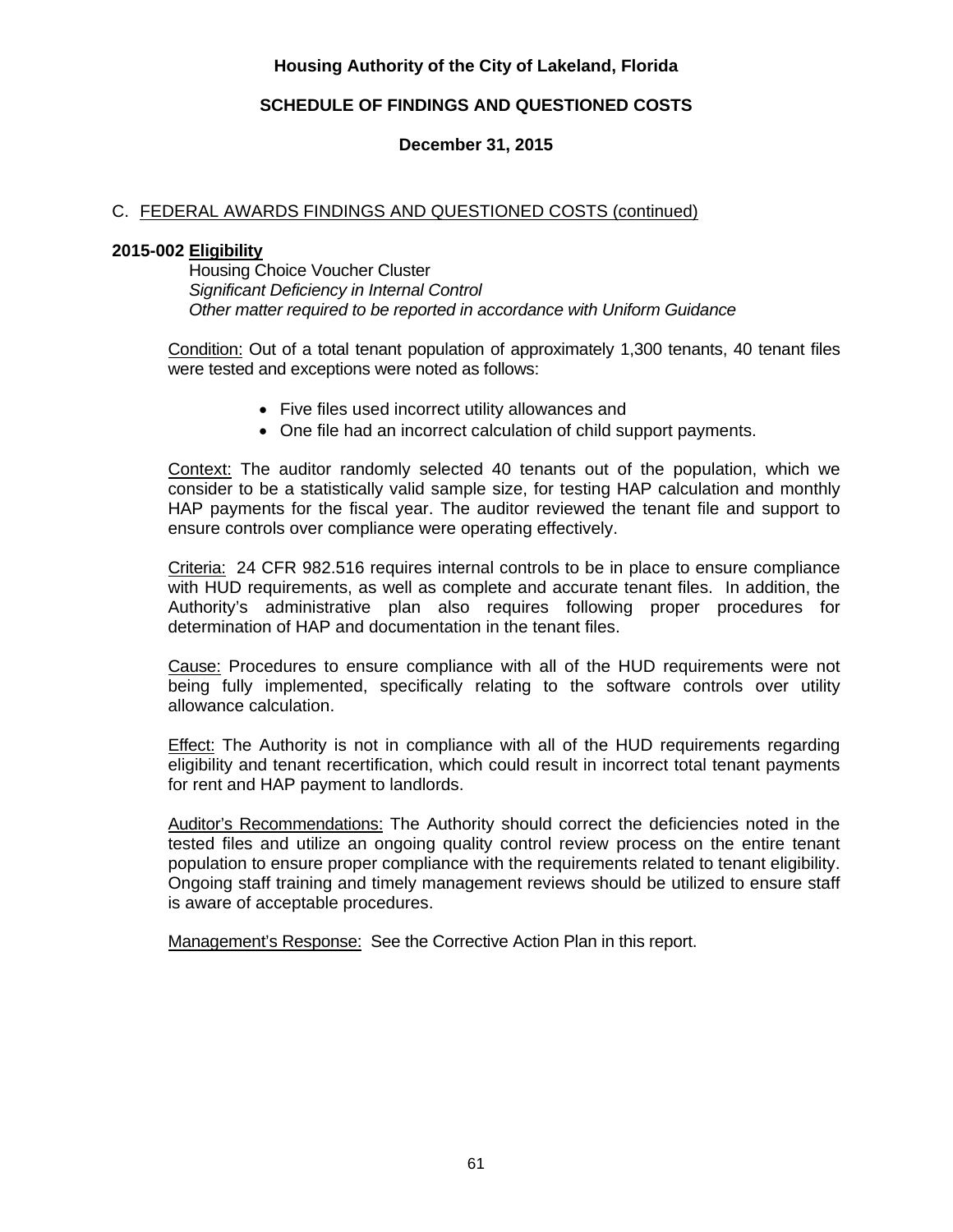#### **SUMMARY SCHEDULE OF PRIOR YEAR AUDIT FINDINGS**

### **December 31, 2015**

#### SUMMARY SCHEDULE OF PRIOR YEAR AUDIT FINDINGS

#### **2014-001 Allowable Activity/Costs - Interprogram Activity**

*Material Noncompliance*  Repeated in part from 2012 audit (see prior year findings 2013-002 and 2012-003)

Condition: Currently the Authority maintains a material interprogram receivable in asset management project ("AMP") 1, which is due from the Central Office Cost Center ("COCC"). As of December 31, 2014, the interprogram receivable for AMP 1 was \$2,971,116. This interprogram receivable decreased during 2014 by approximately \$1,200,000 from the ending balance in 2013 of approximately \$4,100,000.

Auditor's Recommendations: The Authority should follow, upon HUD's approval, the Recovery Plan they have implemented with HUD to pay back the interprogram receivable. The Authority should continue to budget and monitor COCC expenses to not increase any future borrowings, and to have the ability to reimburse AMP 1 for the borrowed funds.

Current Status: Repeated (see Finding 2015-001).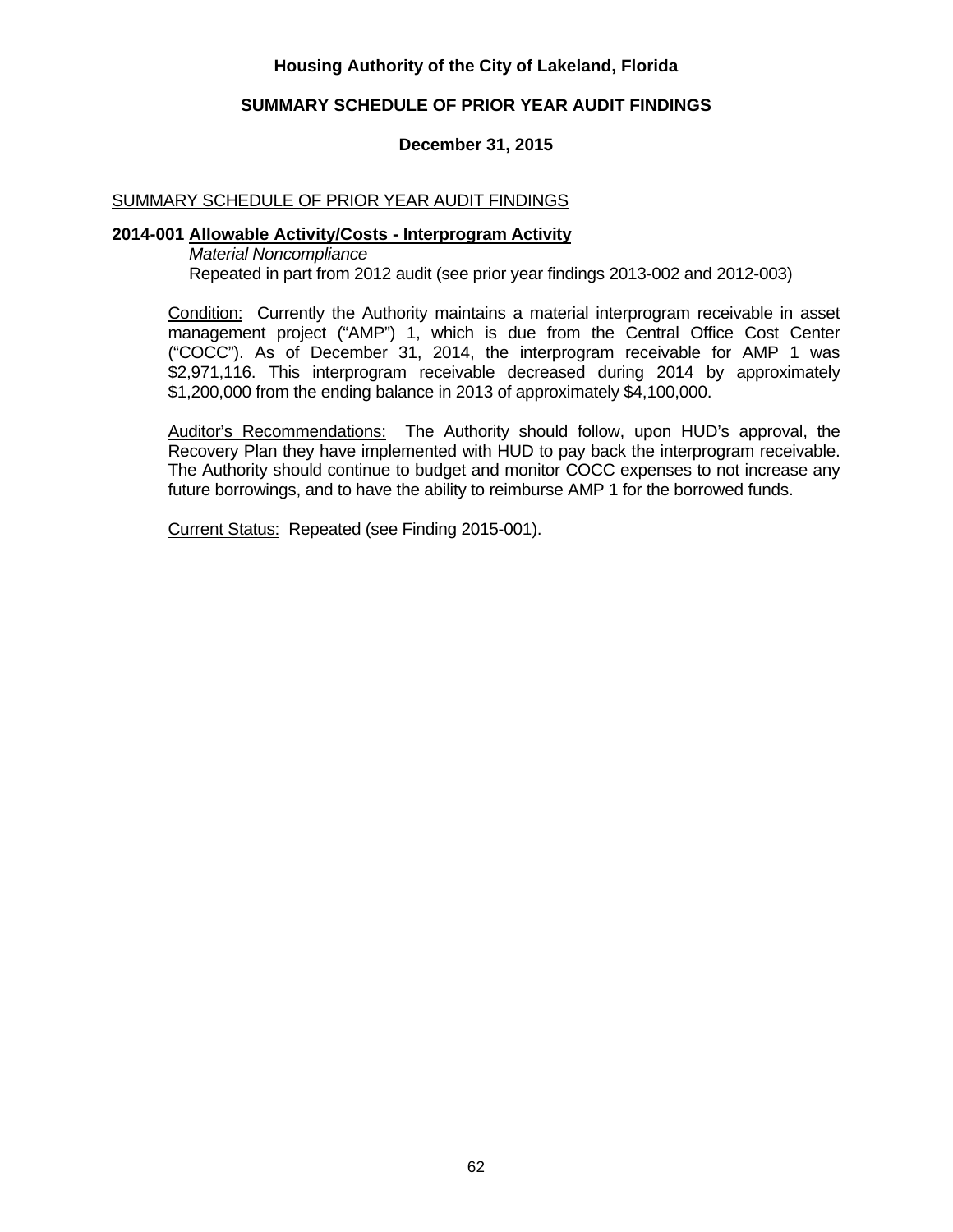

# **BOARD OF COMMISSIONERS**

## **CORRECTIVE ACTION PLAN**

Michael A. Pimentel Chairman

September 28, 2016

Rev Richard Richardson **Vice Chairman** 

Eddie Hall

**Commissioner** 

U.S. Department of Housing and Urban Development

The Housing Authority of the City of Lakeland, Florida respectfully submits the following corrective action plan for the year ended December 31, 2015.

**Joseph DiCesare Commissioner** 

Lorenzo Robinson **Commissioner** 

Gary Smith Commissioner

**Dorothy Sanders** Commissioner

Benjamin J. Stevenson **Executive Director** 

430 Hartsell Ave Lakeland, FL 33815

**MAIN OFFICE** Phone: (863) 687-2911 Fax: (863) 413-2976

www.LakelandHousing.org

Berman Hopkins Wright & LaHam, CPAs and Associates, LLP 8035 Spyglass Hill Road Melbourne, FL 32940

Audit period: January 1, 2015 – December 31, 2015

The findings from the December 31, 2015 schedule of findings and questioned costs are discussed below. The findings are numbered consistently with the numbers assigned in the schedule.

#### **FINDINGS - FINANCIAL STATEMENTS AUDIT**

## 2015-001 Allowable Activity/Costs - Interprogram Activity

Condition: Currently the Authority maintains a material interprogram receivable in asset management project ("AMP") 1, which is due from the Central Office Cost Center ("COCC"). As of December 31, 2015, the interprogram receivable for AMP 1 was \$2,854,413. This interprogram receivable decreased during 2015 by \$116,703 from the ending balance in 2014 of \$2,971,116.

Auditor's Recommendation: The Authority should follow the Recovery Plan they have implemented with HUD to pay back the interprogram receivable. The Authority should continue to budget and monitor COCC expenses to not increase any future borrowings, and to have the ability to reimburse AMP 1 for the borrowed funds.

Action Taken: LHA will continue to follow the Recovery Plan that was implemented with HUD to payback the interprogram receivable. However, LHA will also seek to negotiate a new repayment schedule that allows for repayment of funds beyond 2018. The proposed amendment will still include payback of the interprogram receivable with funds resulting from the sale of certain identified property and by continuing efforts towards operating under budgetary constraints with effective fiscal management policies. Adherence to timelines outlined by the Recovery